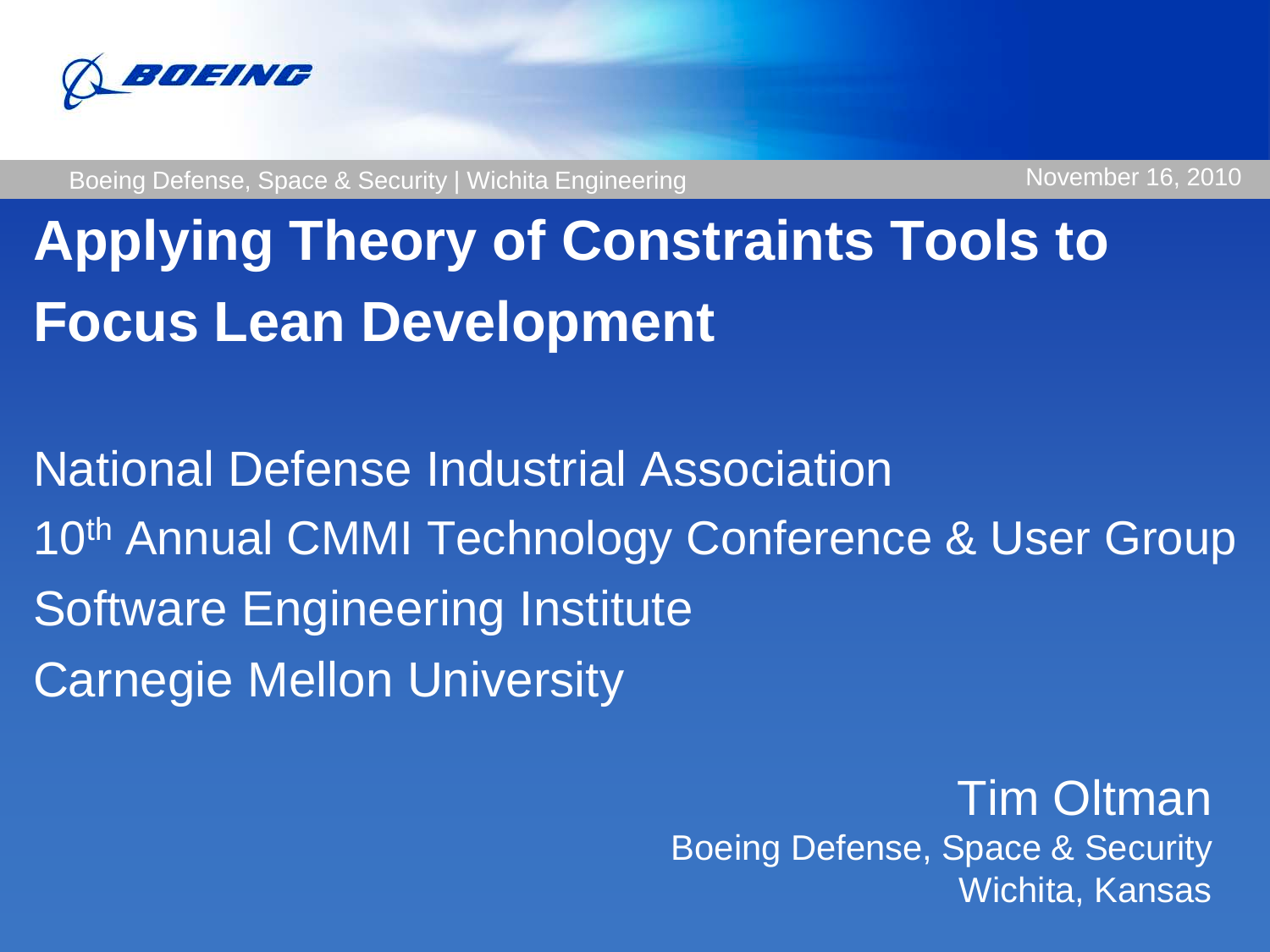#### **Introduction**

Boeing Defense, Space & Security | Wichita Engineering

#### **Tim Oltman**

Boeing Defense, Space & Security Wichita, Kansas Engineering Analysis & Integration Lean Engineering Six Sigma Black Belt tim.j.oltman@boeing.com Phone (316) 209-6183



Boeing Engineering Analysis & Integration Team (AIT) in Wichita Kansas, where he is responsible for Lean support of Lean+ 10X and process improvement projects across a variety of Engineering disciplines. Tim is Theory of Constraints International Certification Organization (TOCICO) certified in the Thinking Process tools, a Boeing Six Sigma Black Belt and heads the Wichita site Six Sigma Steering Committee. Tim has a B.S. in Industrial Engineering from the University of Nebraska and an M.B.A. in Operations Management from National University. Tim has over 25 years of Aerospace experience with General Dynamics, Raytheon and Boeing. Tim has been published and a presenter at the 1999 AEROFAST conference. Tim received an Institute of Industrial Engineers process improvement award for a Statistical Process Control project he implemented to reduce office process flow time.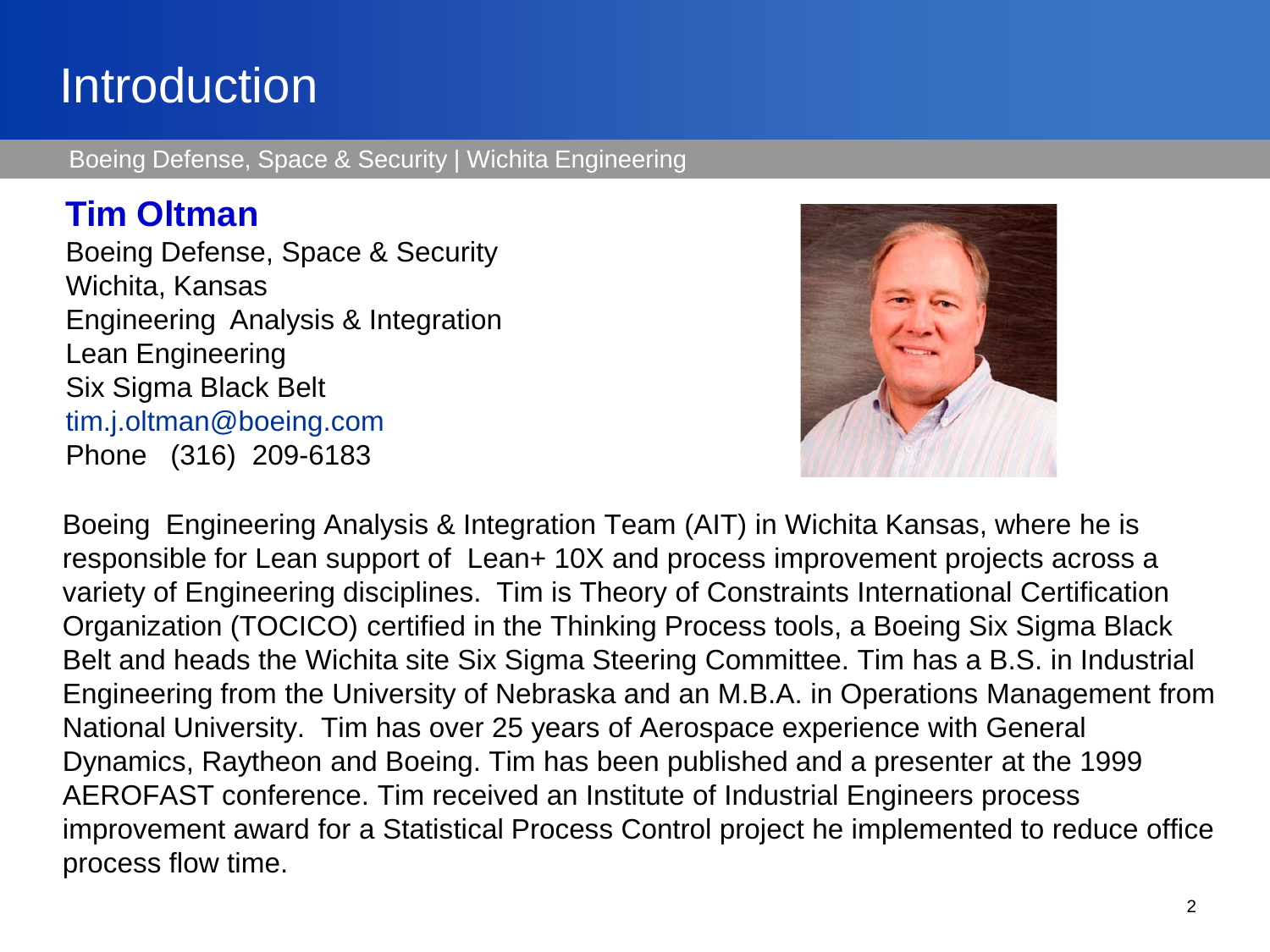## Theory of Constraints (TOC) Definition

Boeing Defense, Space & Security | Wichita Engineering

**TOC** is a management philosophy introduced by Dr. Eliyahu M. Goldratt in his 1984 book *The Goal*, that is geared to help organizations continually achieve their goal. Based upon the contention that any manageable system is limited in achieving more of its goal by a small number of constraints (& that there is always at least one). The TOC process seeks to identify the constraint and restructure the rest of the organization around it, through the use of the Five Focusing Steps.

#### **Key Assumption**

The underlying assumption of TOC is that organizations can be measured and controlled by variations on three measures:

- **Throughput** is money (or goal units) generated through sales.
- **Inventory** is money the system invests in order to sell its goods and services.
- **Operating Expense** is all the money the system spends in order to turn inventory into throughput.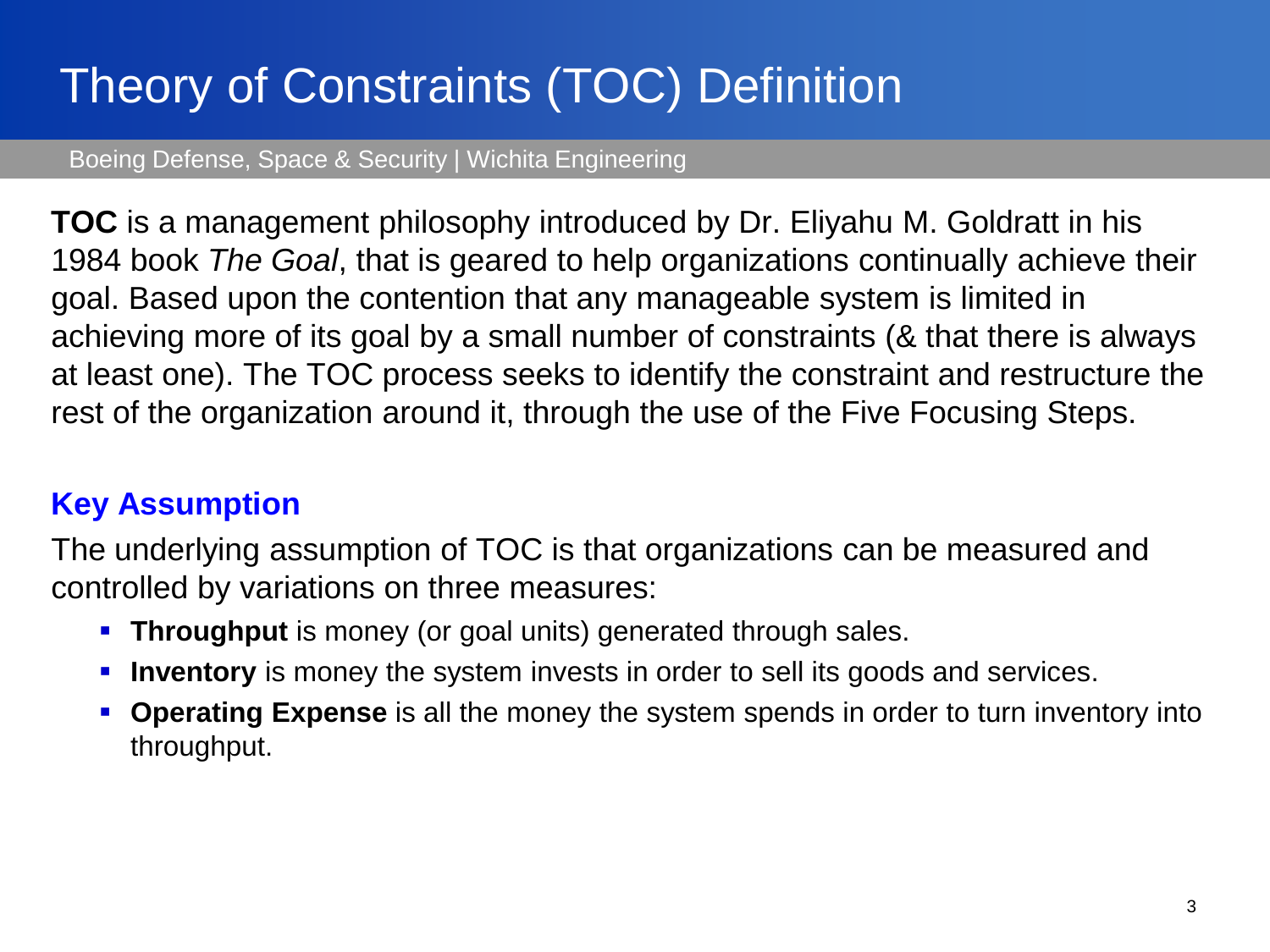## Standing on the Shoulder's of Giants

Boeing Defense, Space & Security | Wichita Engineering

#### **Theory of Constraints International Certification Organization**

**www.tocico.org**



**Dr. James R. Holt, PE** Professor Engineering & Technology Management: Washington State University [jholt@wsu.edu](mailto:jholt@wsu.edu)

Home Office: (503) 669-6676 Address: 429 SE 13th Court Gresham OR 97080-9361



**Eliyahu M. Goldratt**

The Goal. It's not Luck. Critical Chain Necessary but not Sufficient. The Choice Isn't it obvious



#### *Its Not Luck***, Eli Goldratt, 1997**

This textbook /novel introduces the Thinking Processes and shows their application of the Thinking Process in many different environments

#### *The Logical Thinking Process: A Systems Approach to Complex Problem Solving***, H. William Dettmer, 2007**

This is an excellent Theory of Constraints Handbook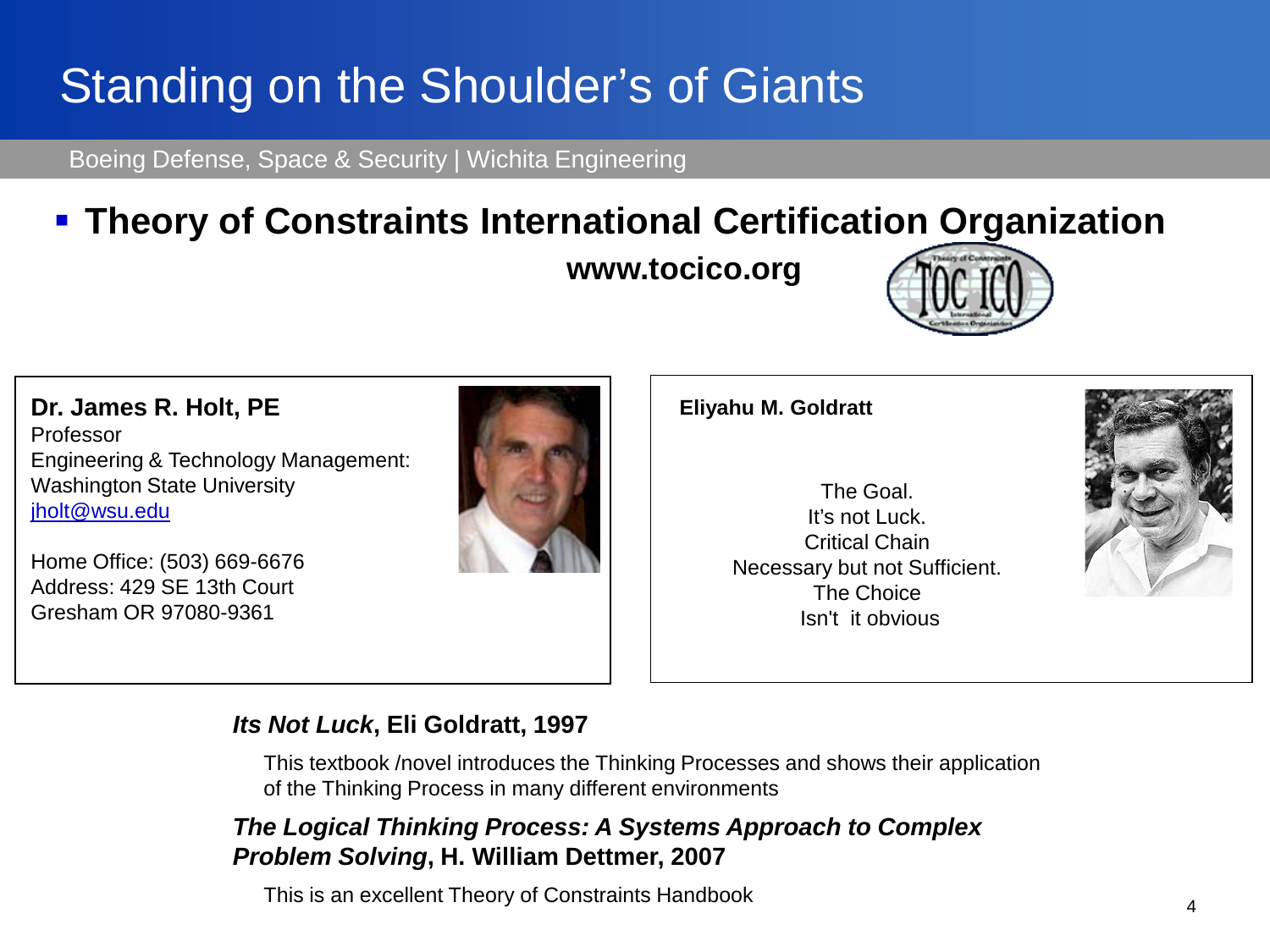#### Applying Theory of Constraints Tools to Focus Lean Development

Boeing Defense, Space & Security | Wichita Engineering

- **Introduction to Theory of Constraints**
- **How to use the Thinking Process Tools**

#### **What to Change**

- Evaporating Clouds to identify conflicts
- Current Reality Tree
- **What to Change to**
	- Strategic Future Reality Tree

#### **How to cause the Change**

- Prerequisite Trees and Transition Trees
- Strategy and Tactics Tree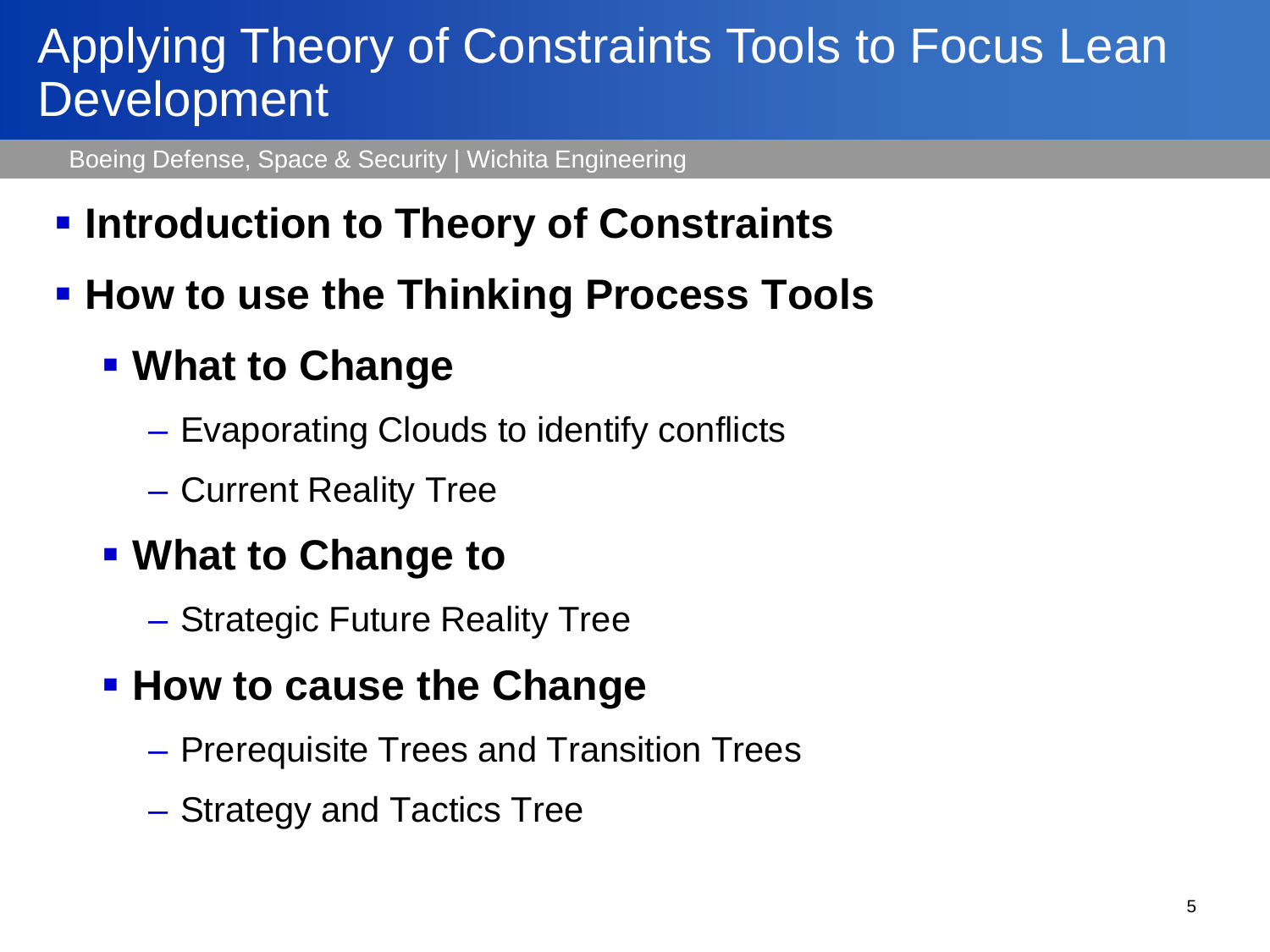## Theory of Constraints Basic Facts

- **Every system is part of a larger system**
- **Every system has sub-systems**
- **A system is made up of individual elements that are linked in some interdependent fashion**
- **Within any complex system there is one constraint (or very few) of several possible types**
	- Every system has a limiting factor, else growing systems would soon explode
- **It is always possible to find the constraint and exploit it or improve it**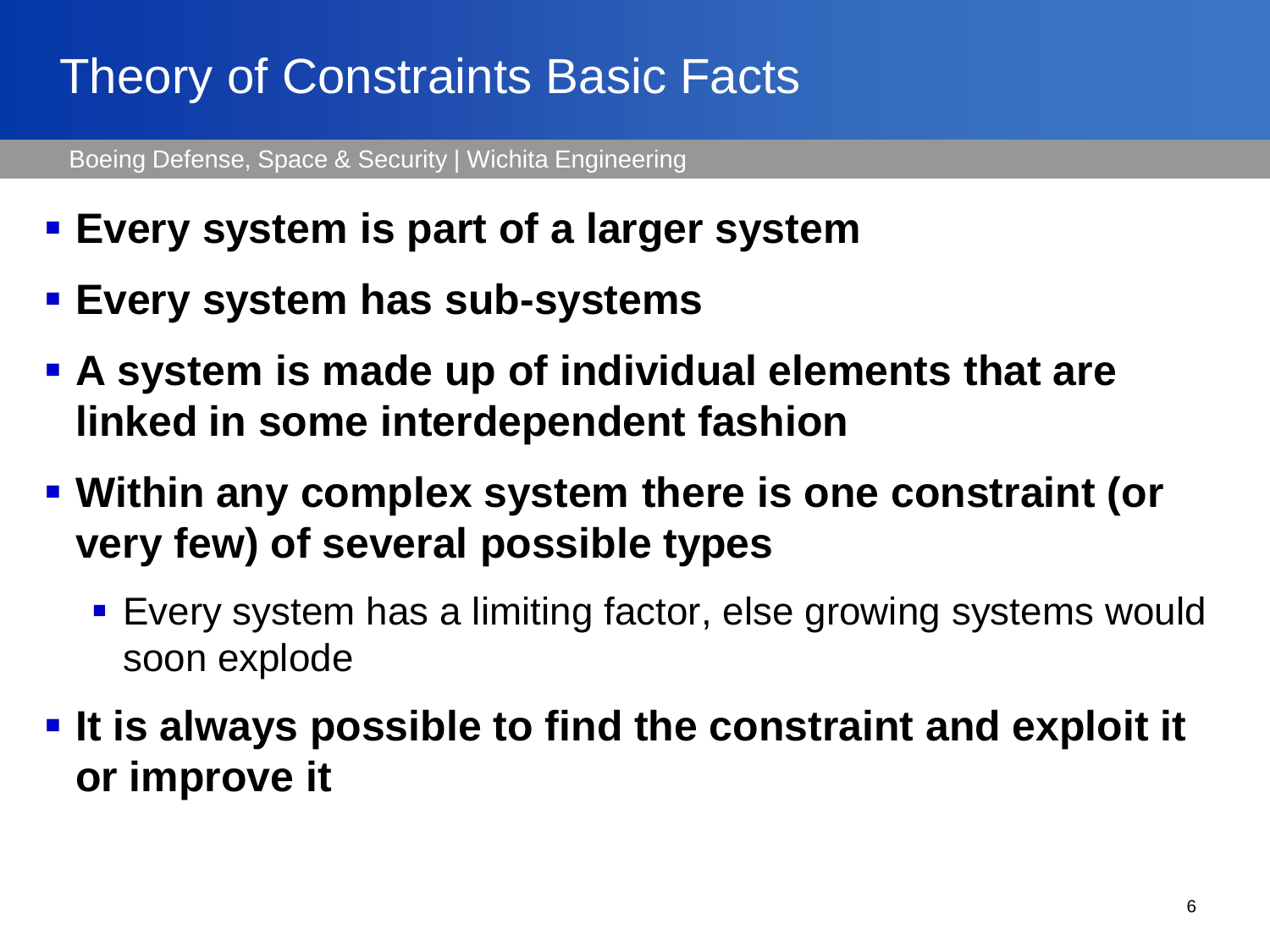### The Five Focusing Steps

- **0. What is the Goal**
- **0.5 How to Measure Progress toward Goal**
- **1. Find the System Constraint**
- **2. Decide How to Exploit the Constraint**
- **3. Subordinate everything else to the Constraint**
- **4. Elevate the constraint**
- **5. If the constraint moves, start over at Step 1**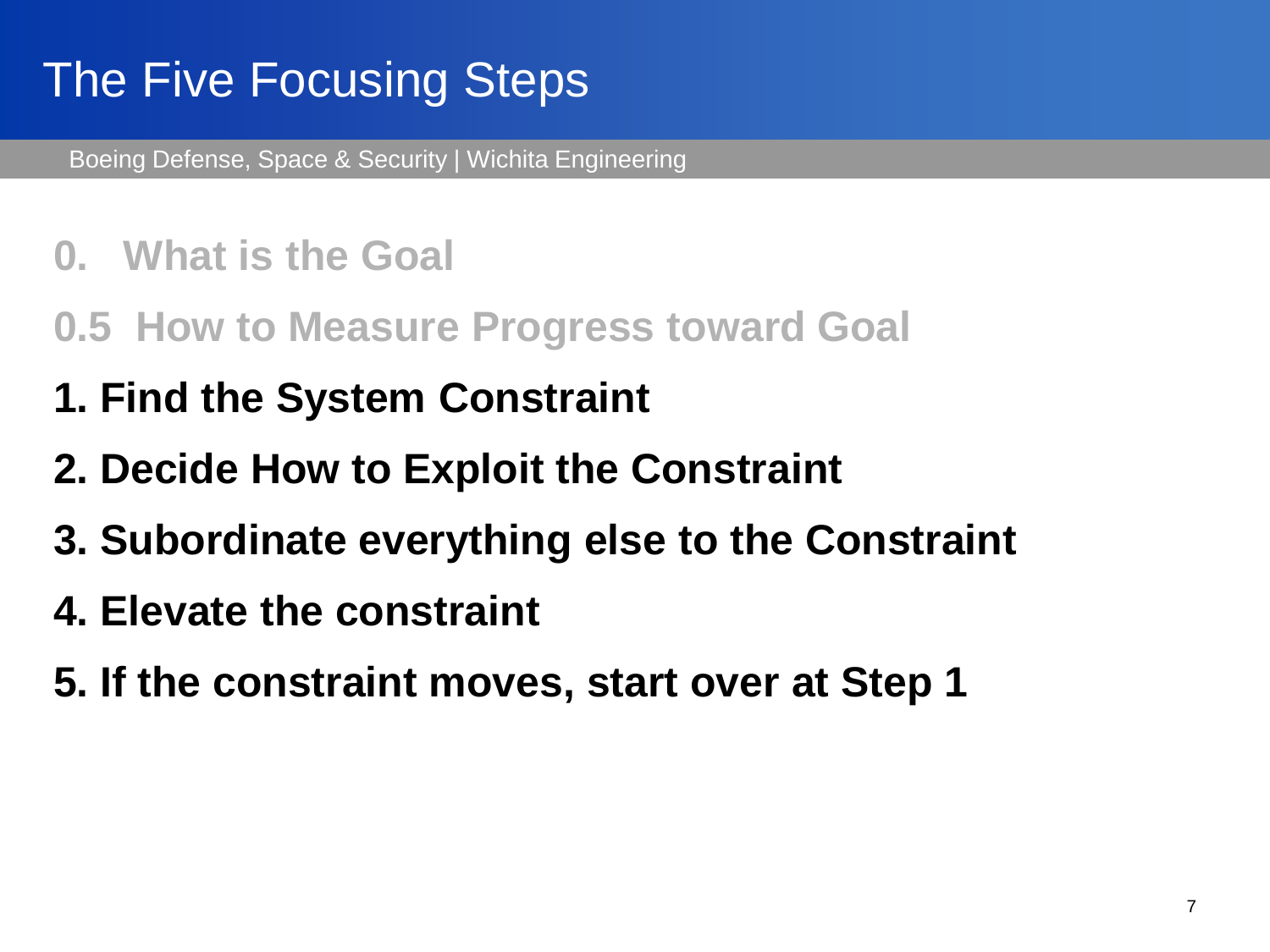## Constraints Management

- **In physical systems (machines, production, distribution, … ) the constraint is relatively easy to find**
- **In non-physical systems (social systems, service organizations, interactions, relationships, selfgoverning, not-for-profit, creative groups, … ) it is harder to find**
- **While we can often change our minds faster than changing equipment, getting EVERYONE to change their minds at the same time, is pretty hard**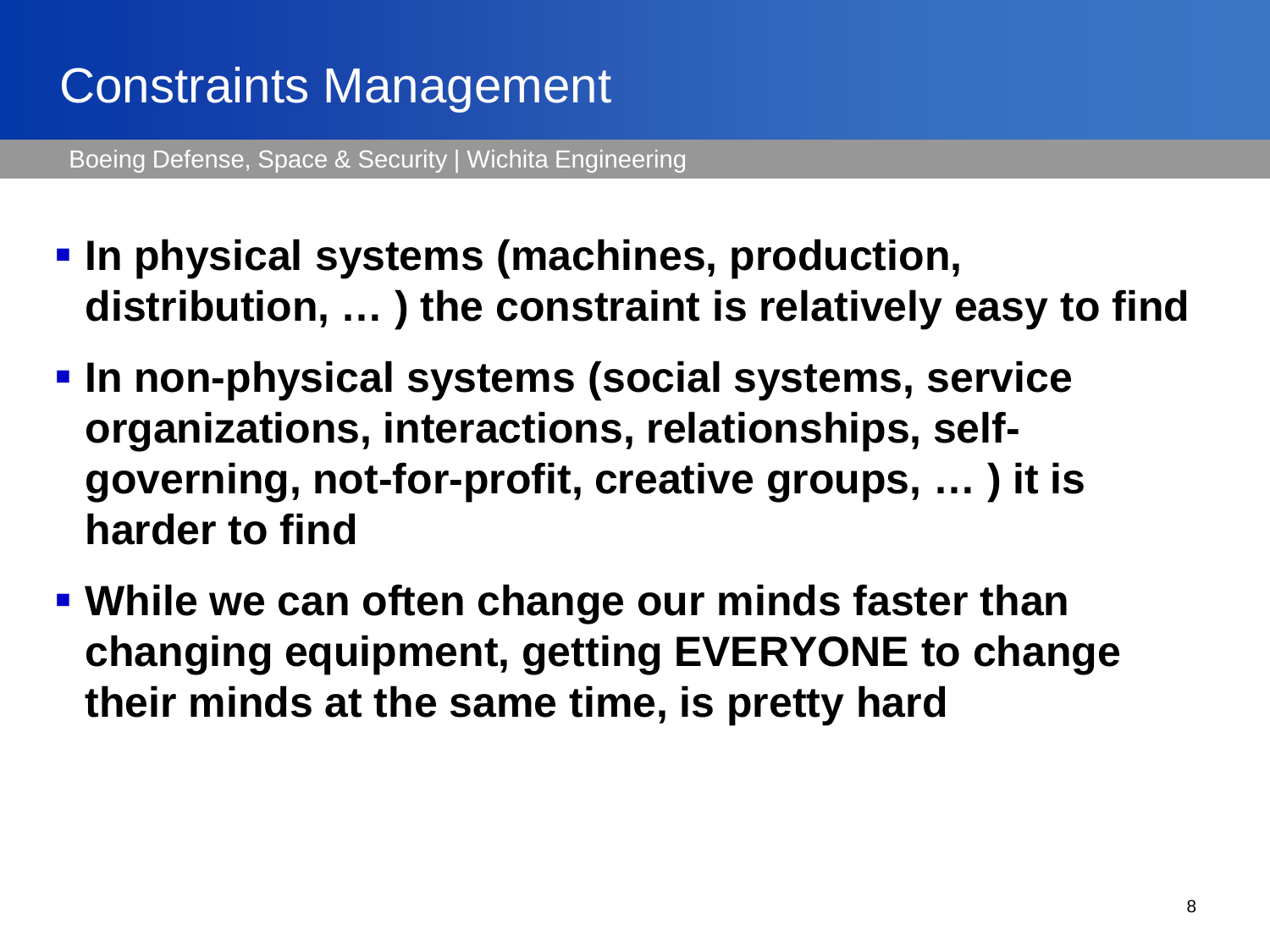#### Applying Theory of Constraints Tools to Focus Lean Development

Boeing Defense, Space & Security | Wichita Engineering

**Finarial Introduction to Theory of Constraints** 

#### **How to use the Thinking Process Tools**

- **What to Change**
	- Evaporating Clouds to identify conflicts
	- Current Reality Tree
- **What to Change to**
	- Strategic Future Reality Tree
- **How to cause the Change** 
	- Prerequisite Trees and Transition Trees
	- Strategy and Tactics Tree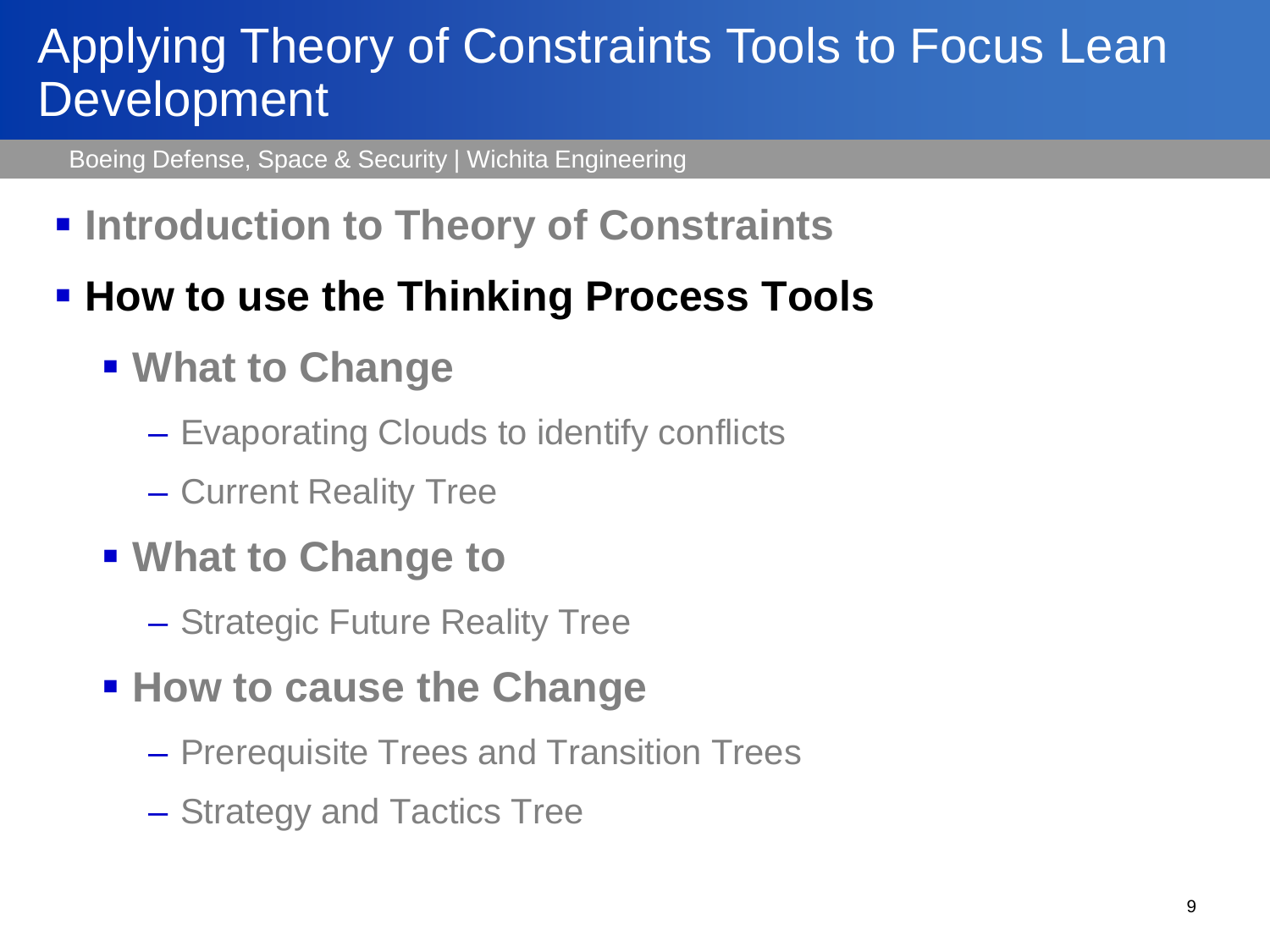## TOC Thinking Processes: Constructs

Boeing Defense, Space & Security | Wichita Engineering

Injections <sub>10</sub> BOEING PROPRIETARY – Distribution Limited to Boeing Personnel **Evaporating Clouds** (Conflict, 3 clouds, CCC) ■ Assumptions **Undesirable Events (UDEs) Current Reality Tree (CRT) Injections on CCC Desirable Events** ■ Future Reality Tree (FRT) ■ Negative Branch Reservation **Prerequisite Tree (PRT)** ■ Transition Tree (TT) *What is the GOAL and what What to change? are the steps to reach it?* Goal Critical success factors Necessary Conditions Intermediate Objectives Map Objective (Injection) **Obstacles** Intermediate **Objectives** Prerequisite Tree **Objective Requirements Prerequisites** Evaporating Cloud (Conflict Resolution Diagram) Undesirable Effects Intermediate Effects Root Causes Current Reality Tree **Objective** Intermediate Effects Specific Actions Transition Tree Desired Effects Intermediate Effects Future Reality Tree *What to change TO? How to CAUSE the change ?* Future Reality Tree (FRT)<br>
Negative Branch Reservation<br>
Prerequisite Tree (PRT)<br>
Transition Tree (TT)<br>
Source: The Logical Thinking Process, H. William Dettmer, 2007<br>
Source: The Logical Thinking Process, H. William Dettme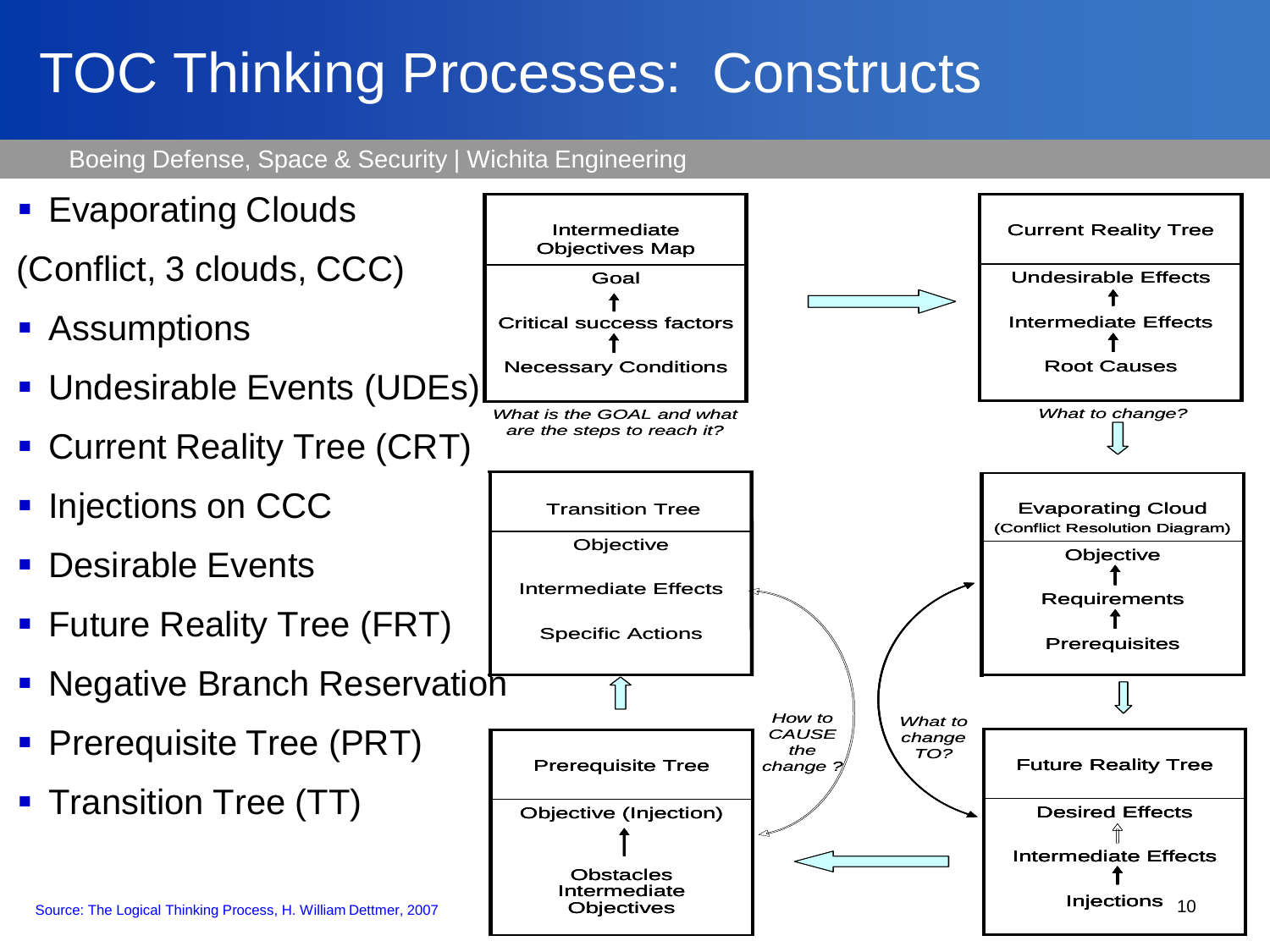#### Different Logic Patterns

Boeing Defense, Space & Security | Wichita Engineering

 Logic: There are two main types of logic: Sufficiency-Based logic and Necessary-Based Logic

**I have a Dog**  $\rightarrow$  **I have an Animal** 

- With sufficiency based logic, we read in the direction of the arrow and say IF A, THEN B, we mean, "It is sufficient that if A exists, then B exists." IF I have a dog, THEN I have an animal. Having a dog is sufficient to satisfy the conclusion that I have an animal. This is common sense
- With necessary based logic, we read against the arrow and say, In Order To C, I Must Have D. In Order To make a fire, I Must Have combustible material. This is also common sense. Can you have a fire without combustible material?



**A Fire Combustible Material**

- **These two different types of logic are often confused, but shouldn't be. One is** forward thinking, the other is backwards thinking. They are Different
- **IN ORDER TO have an animal I MUST HAVE a dog. Is that common sense?** No, I could have a cat. IF I have combustible material THEN I have a fire. Is that common sense? No, there are other things necessary to have a fire. The categories of legitimate reservation make sure the logic is solid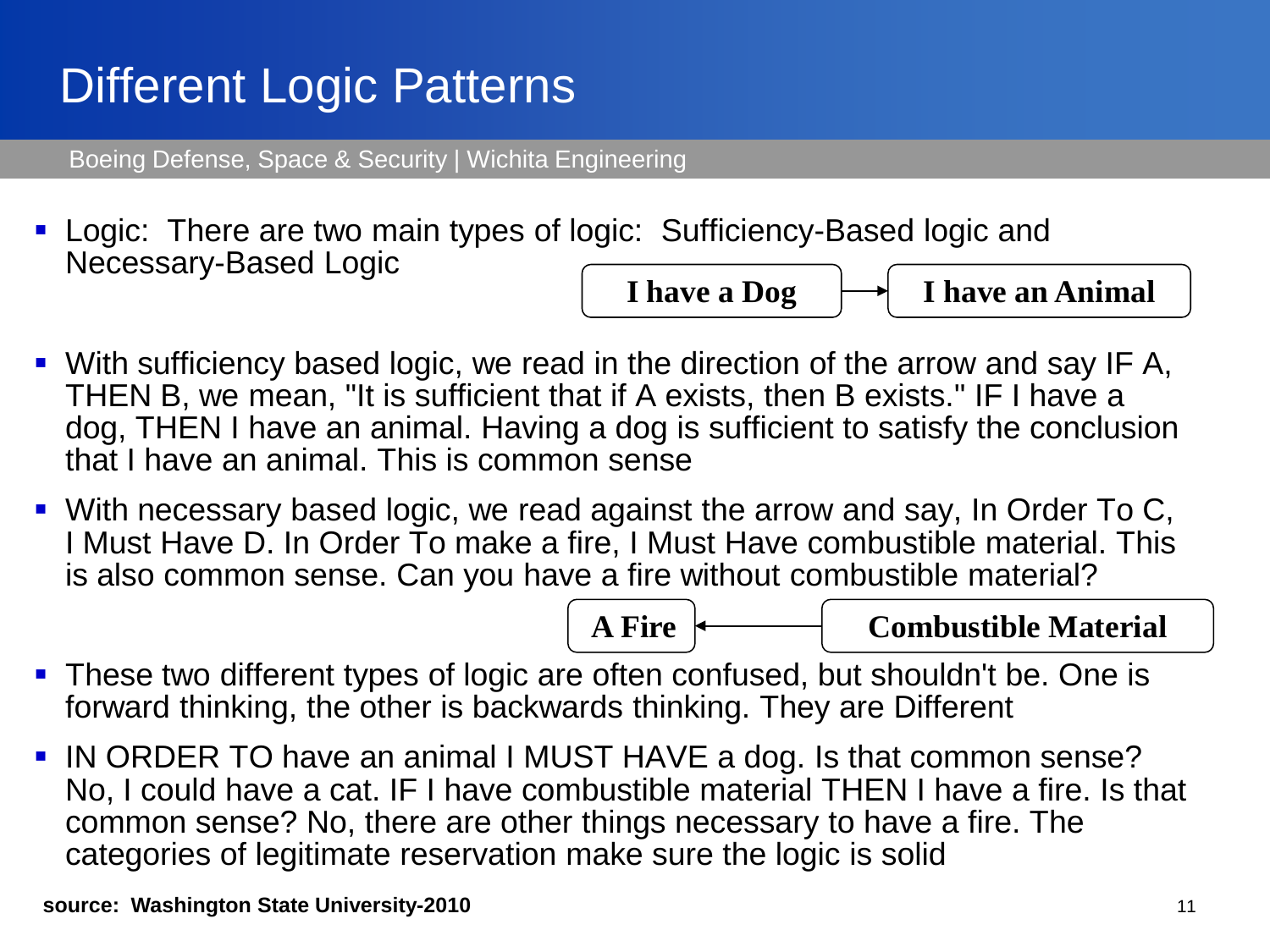## Alternating Logic Types

- The Theory of Constraints Thinking Processes use both necessary and sufficient logic. In examining the logic tools closely, you see the tools alternate the logic types. The CRT, FRT and TT use sufficiency based logic. The EC and PRT use necessary based logic. This clever alternating logic causes the final conclusion to not only be necessary but also sufficient--the solution will be the minimum set of required conditions to be sufficient to assure success.
- **These two, common logic types each discover causality in different ways. By** alternating them, we clarify and better understand. We recognize that all dogs are animals. And, we need heat and oxygen besides combustible material to create a fire. The use of both makes our thinking process robust, forgiving and reliable. Using them both will help you discover new knowledge.
- Some people claim necessary based logic is right brained and sufficiency based logic is left brained. Maybe getting both sides of the brain to work together will be a boon! Anyone can learn necessary based logic. It just takes practice.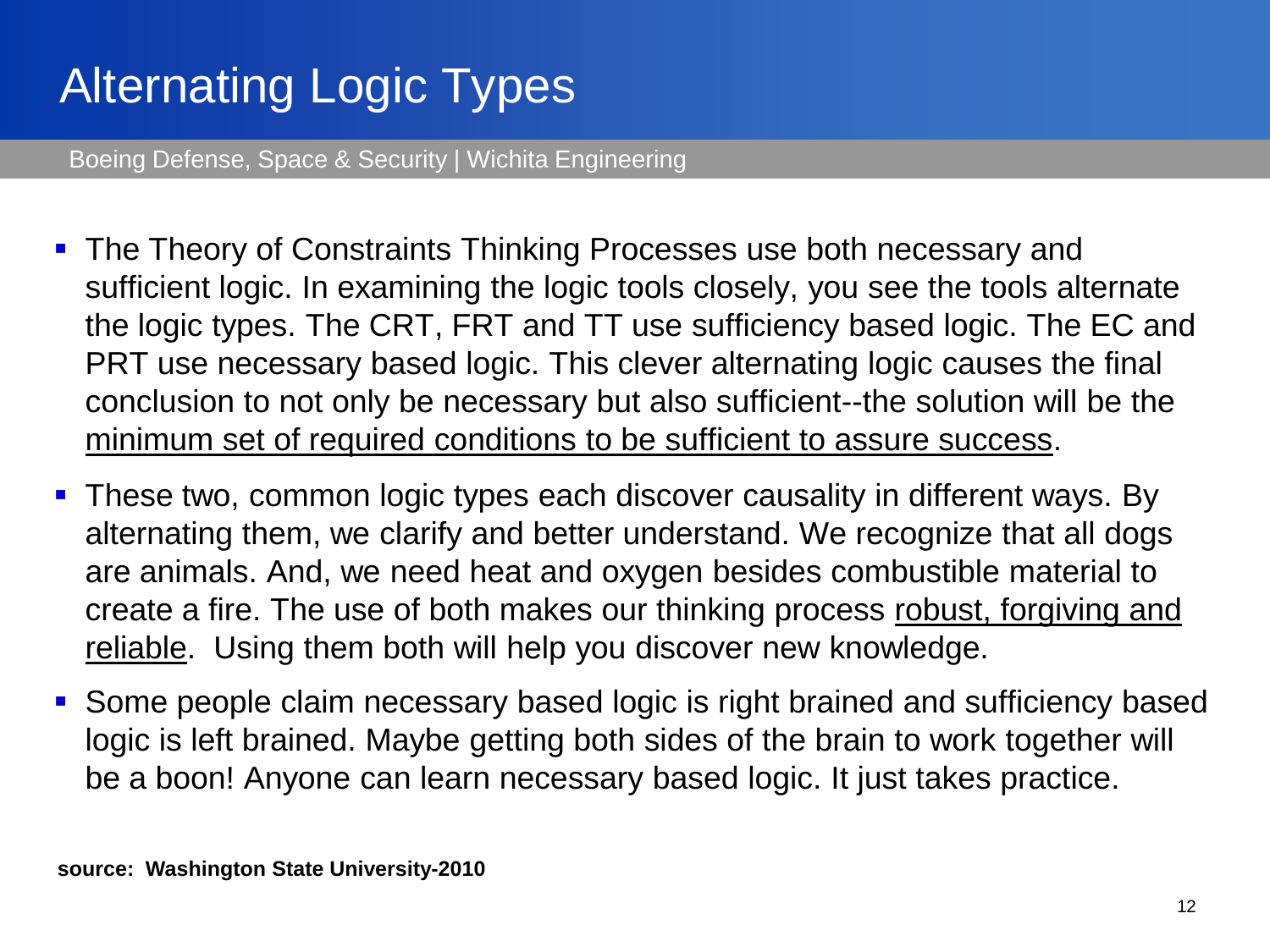#### Applying Theory of Constraints Tools to Focus Lean Development

- **Finarial Introduction to Theory of Constraints**
- **How to use the Thinking Process Tools** 
	- **What to Change**
		- **Evaporating Clouds to identify conflicts**
		- Current Reality Tree
	- **What to Change to**
		- Strategic Future Reality Tree
	- **How to cause the Change** 
		- Prerequisite Trees and Transition Trees
		- Strategy and Tactics Tree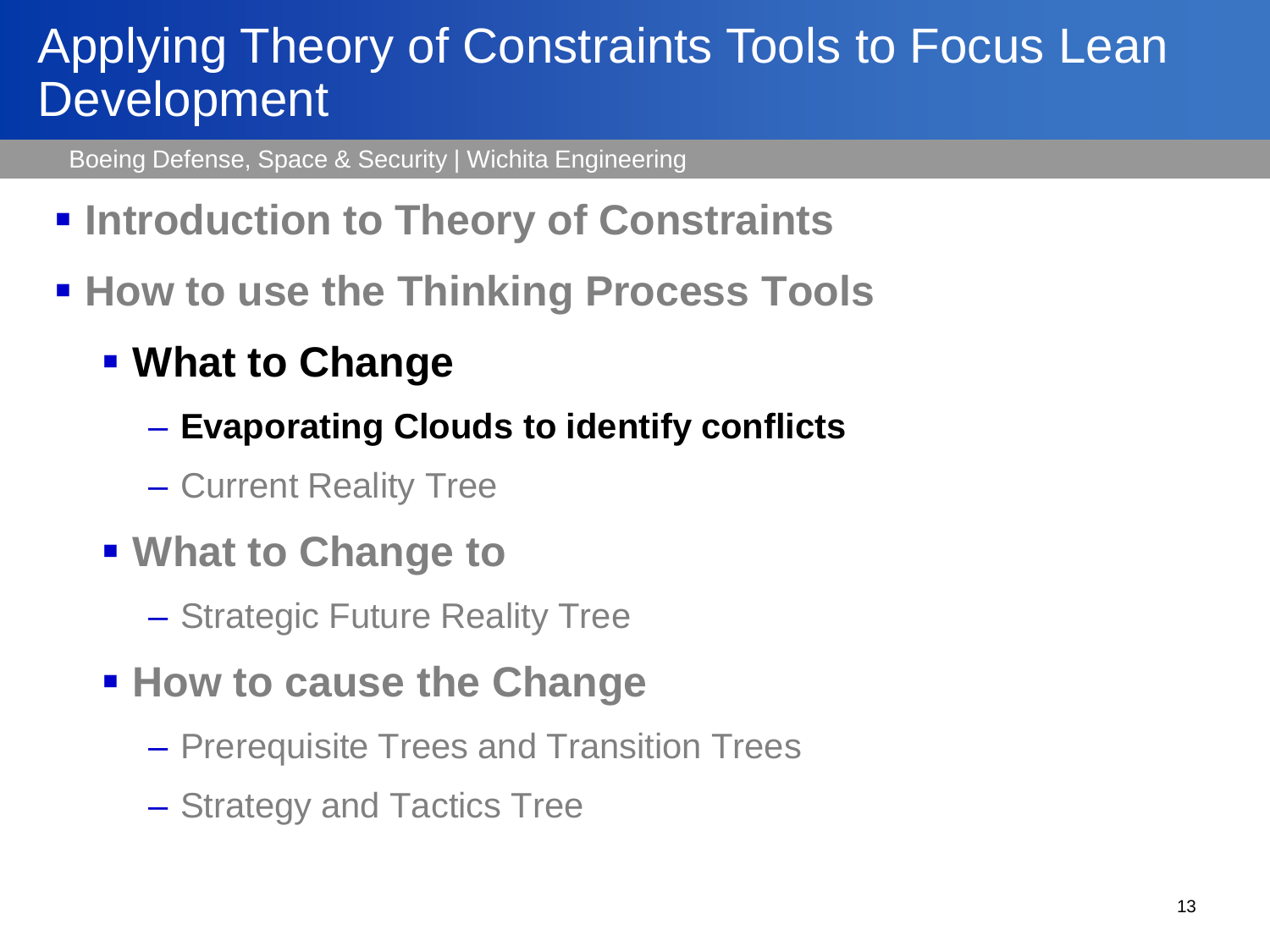## Evaporating Clouds are Necessary-Based Logic

- Necessary based logic is the basis for the Evaporating Cloud (Conflict Resolution Diagram as Dettmer calls it). What are the necessary conditions to achieve the goals we desire? What are the prerequisites for the necessary conditions?
- The Evaporating Cloud is used to surface intuition, generally accepted assumptions, unspoken understanding, and established rules.
	- These areas (assumptions behind the necessary logic arrows) then become targets for challenge / change/ improvement.
	- The traditional assumptions limit the range of solutions to our problems.
	- If the traditional assumptions can be made invalid, then we have found a place where the necessary conditions no longer hold.
	- We call such a discovery, a breakthrough injection.
- The Evaporating Cloud is the most easily used logic tool. It can be used everyday to develop understanding, facilitate communication and resolve every-day conflict. Students of the Thinking Process should learn to create Evaporating Clouds in minutes. It is most better to resolve conflicts quickly, before they become chronic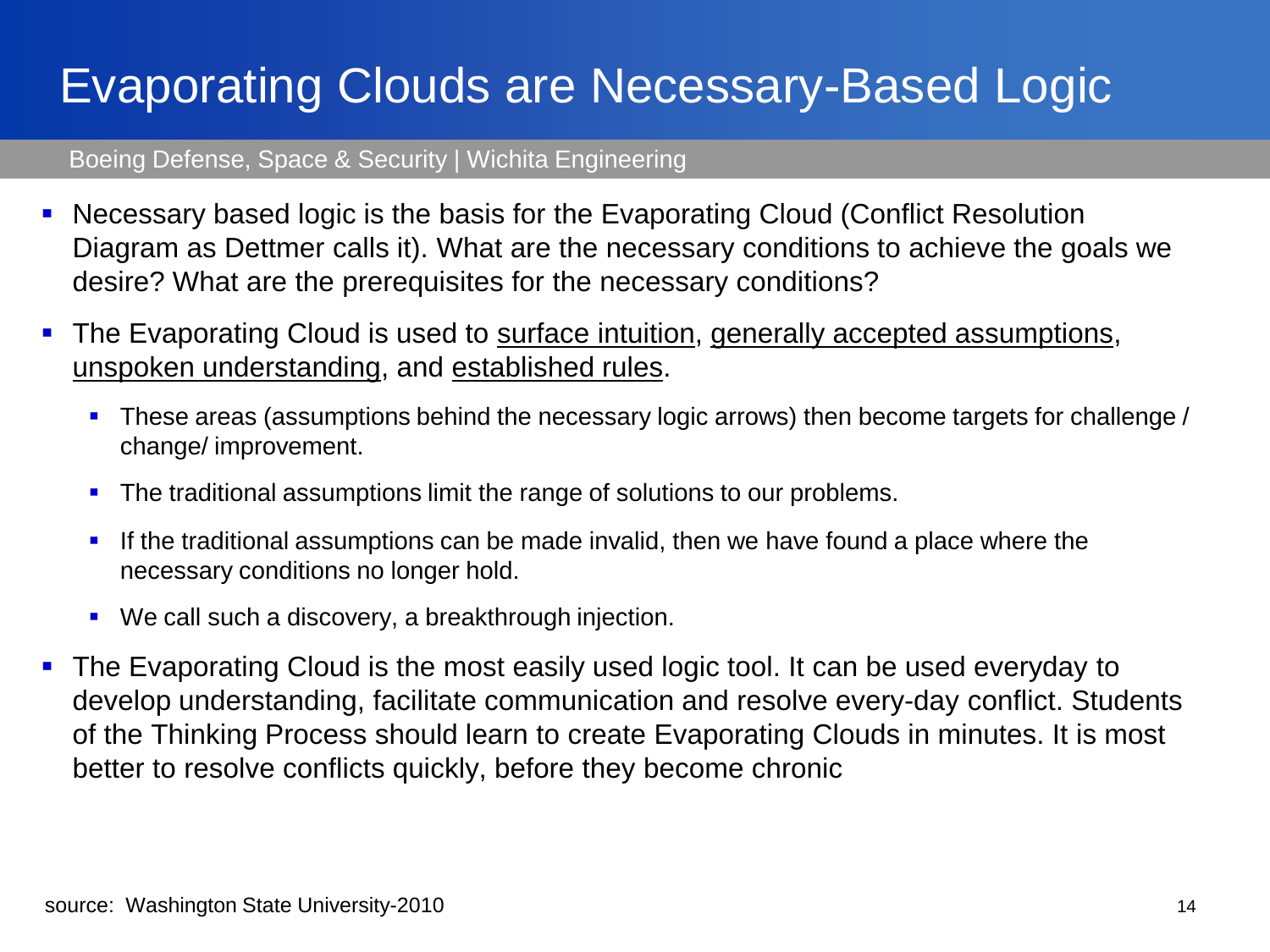### Here is an Evaporating Cloud Worksheet

Boeing Defense, Space & Security | Wichita Engineering





**\_\_\_\_\_\_\_\_\_\_\_\_\_\_\_\_\_\_\_\_\_\_\_\_\_\_\_\_\_\_\_\_\_\_\_\_\_\_\_\_\_\_\_\_\_\_\_\_\_\_\_\_\_\_\_\_\_\_\_\_\_\_\_\_\_\_\_\_\_\_\_\_\_\_\_\_\_\_**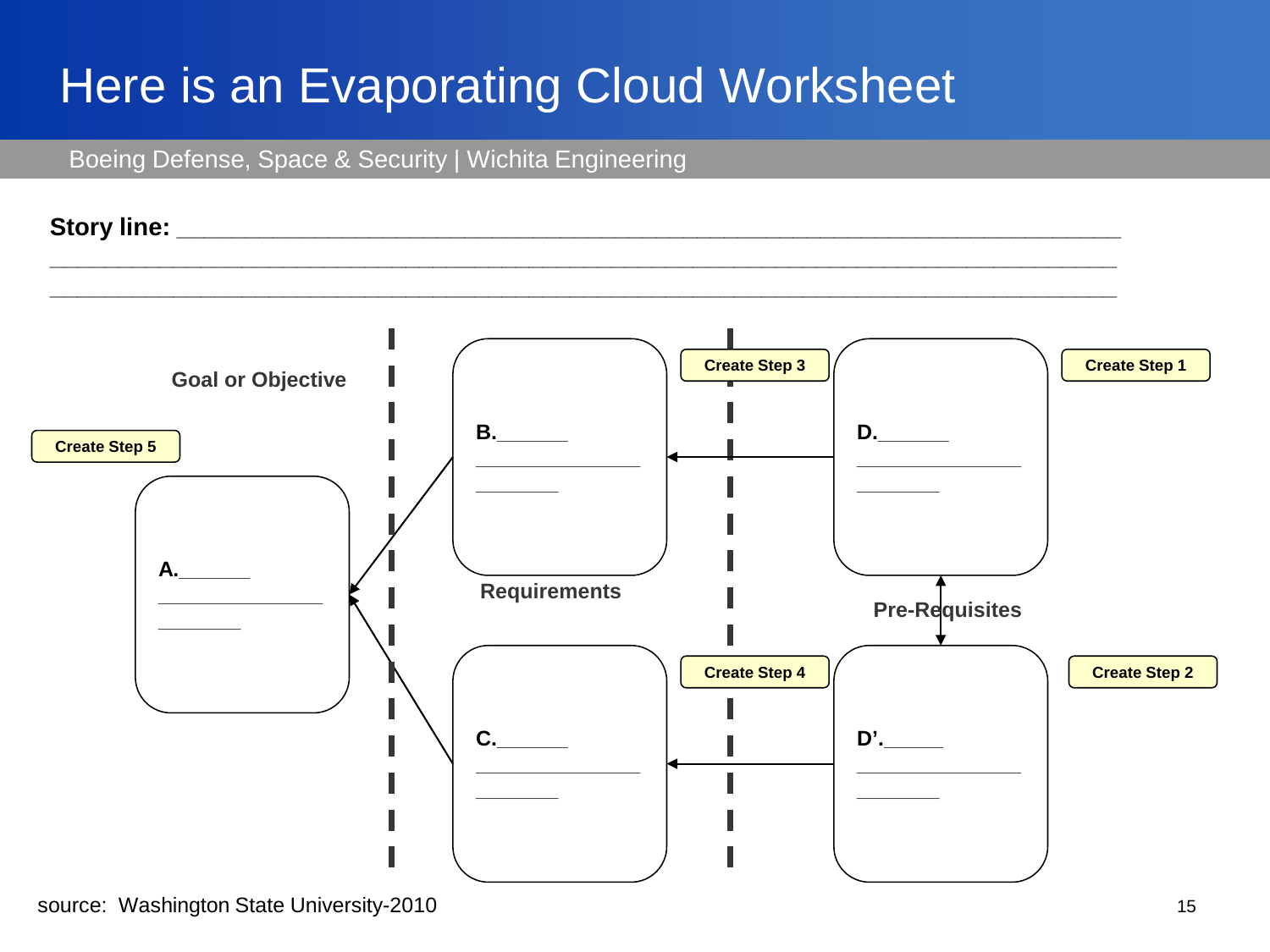## Guidelines for Creating and Evaporating Cloud

Boeing Defense, Space & Security | Wichita Engineering

**As soon as you recognize there is no room for an acceptable compromise (there is a breakdown in communication, the other side is becoming stubborn and illogical or our relationship is in jeopardy) take a break. During the break:**

#### **1. Write down WHAT I WANT (D.)**

You know this. You keep repeating it over and over out loud and in your thoughts. (Usually, this is an action or result of an action)

#### **2. Write down WHAT THE OTHER SIDE WANTS (D'.)**

You know this. They keep repeating it over and over trying to convince you.

#### **3. Write down WHAT NEED I AM TRYING TO SATISFY. (B)**

You may have to stop and think hard here. Why is it you NEED the thing you want?

#### **4. Write down WHAT NEED THE OTHER SIDE IS TRYING TO SATISFY. (C)**

If you don't know, you haven't been listening to the other side. Think! What was their justification for their desires? That was their need?

#### **5. Write down OUR COMMON OBJECTIVE. (A)**

Yes, you have one. You are still talking! What is the reason you are still talking to this hard headed, obnoxious, uncooperative person on the other side? What do you both want to have? What goal do you both need to satisfy? Why is it you are trying so hard to convince the other side to cooperate?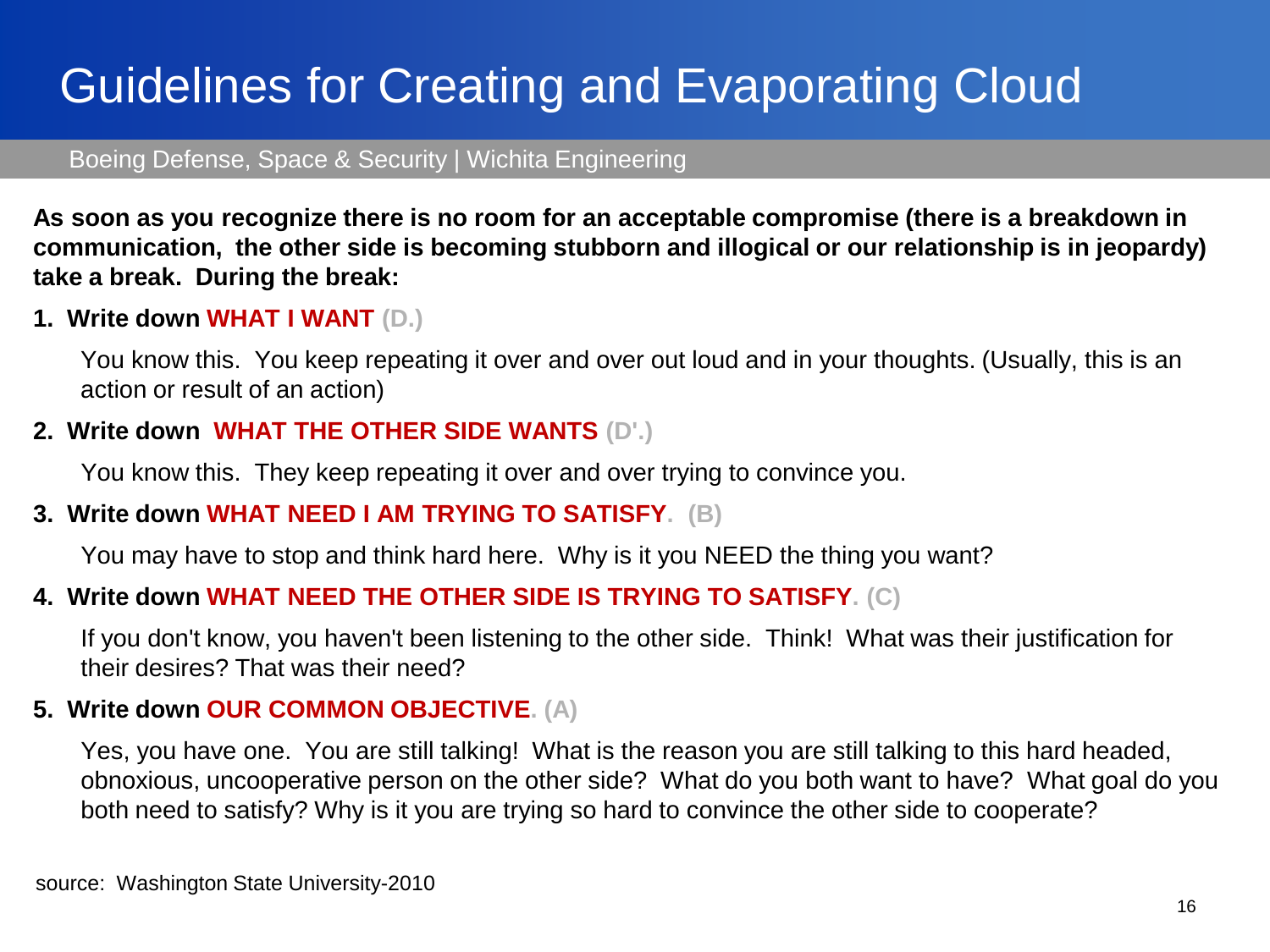## Creating the Evaporating Cloud

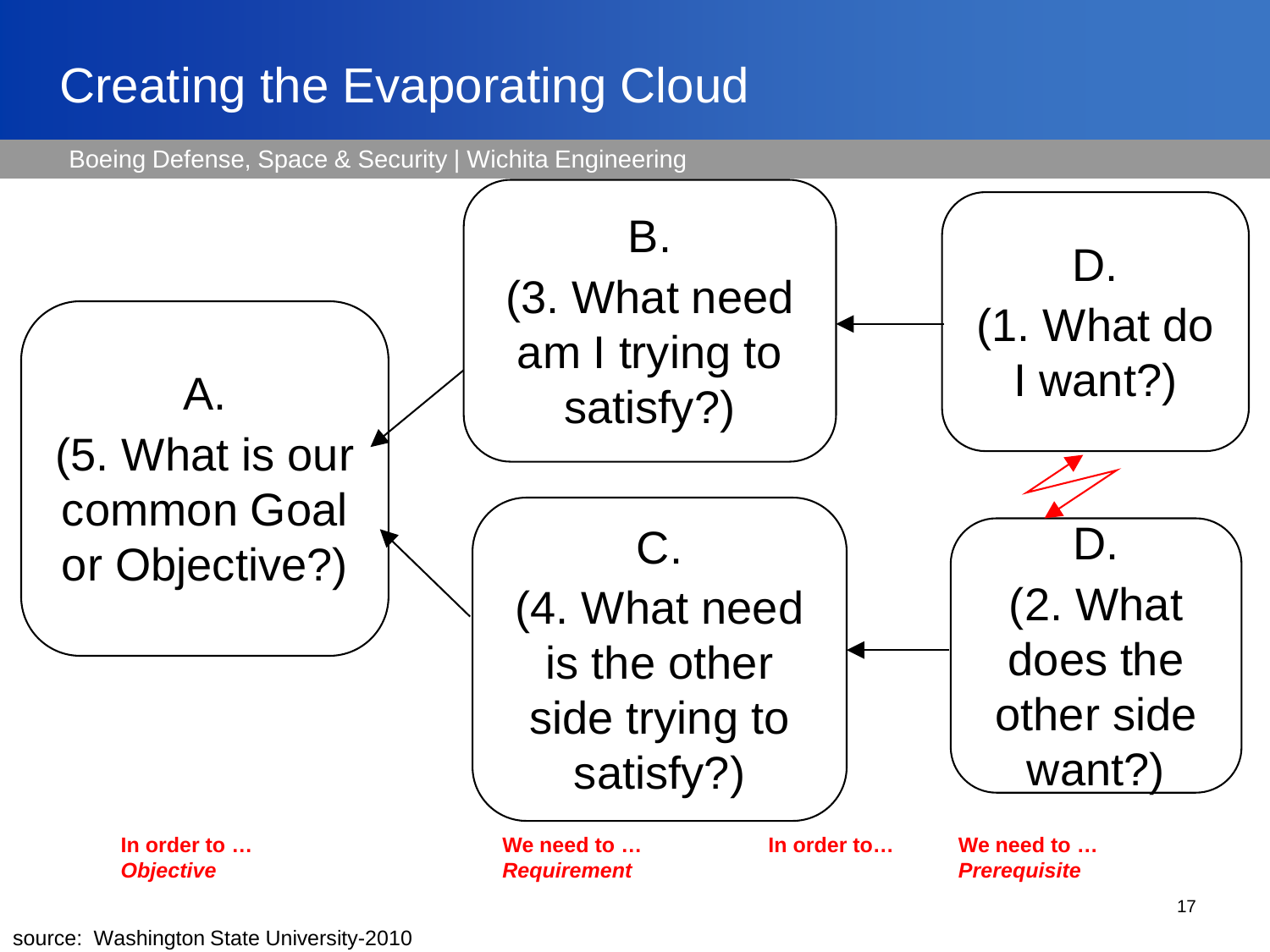#### **Focusing Lean Support Group Core Conflict Cloud**

Story line: The company has limited resources to perform "Process Improvement" and support internal customer needs for Change and Improvement. These "change agents" are tasked with working with Employee Involvement Teams to create a culture of process improvement. There is an effort underway to explore TOC as an improvement tool.

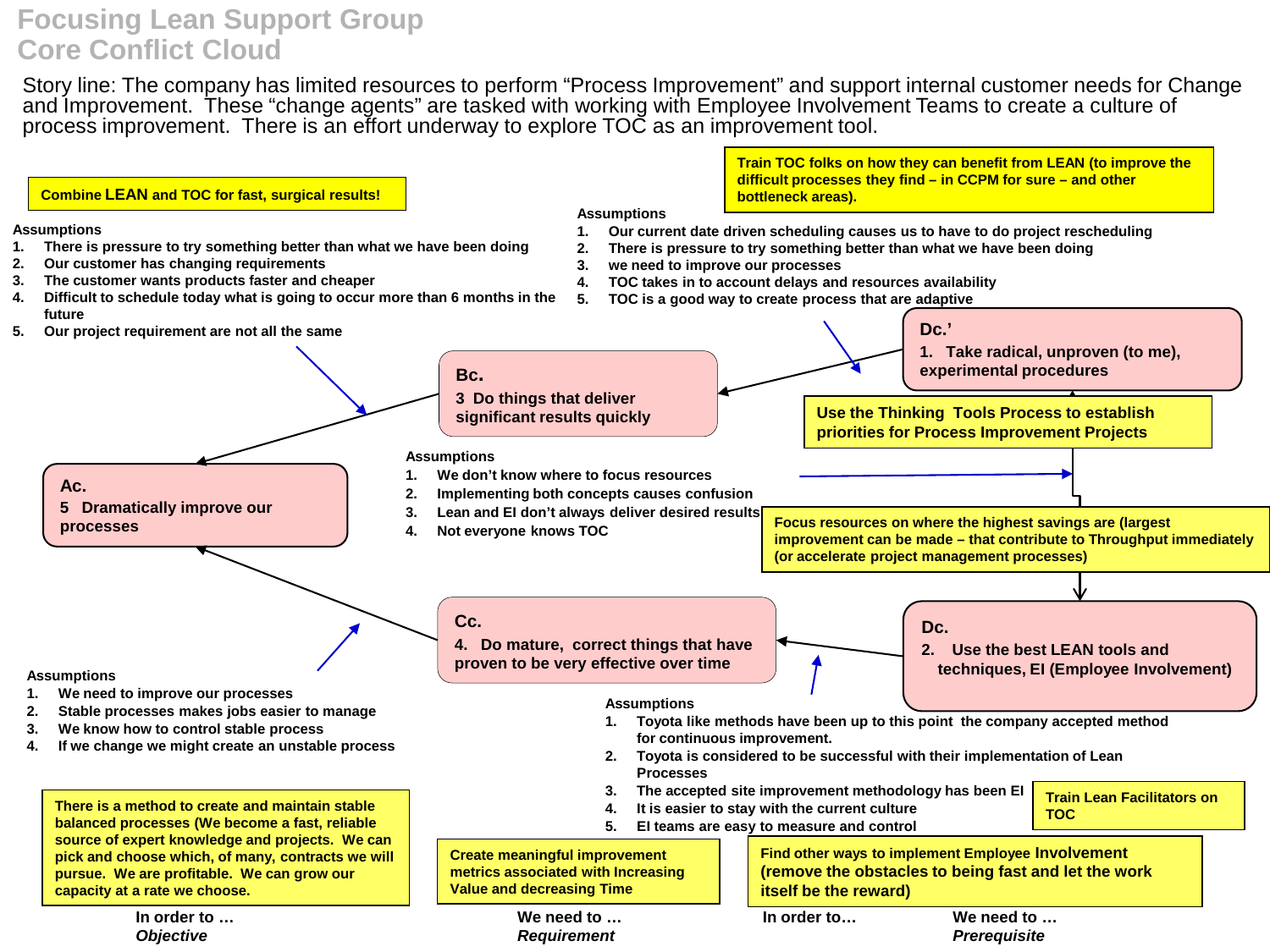#### CLRs

Boeing Defense, Space & Security | Wichita Engineering

#### **CLRs – Categories of Legitimate Reservation**

- Are tools to rigorously evaluate and critique (scrutinize) logic statements in a non-threatening manner
- **Ensure the logic is solid**
- **Help solidify intuition or emotion into solid cause-effect** relationships
- **Force the discovery new knowledge to correct logical errors**
- **The Categories of Legitimate Reservation are the tools to** validate or invalidate any argument. They are very powerful when applied in a systematic way. They are the tools to discover the underlying assumptions.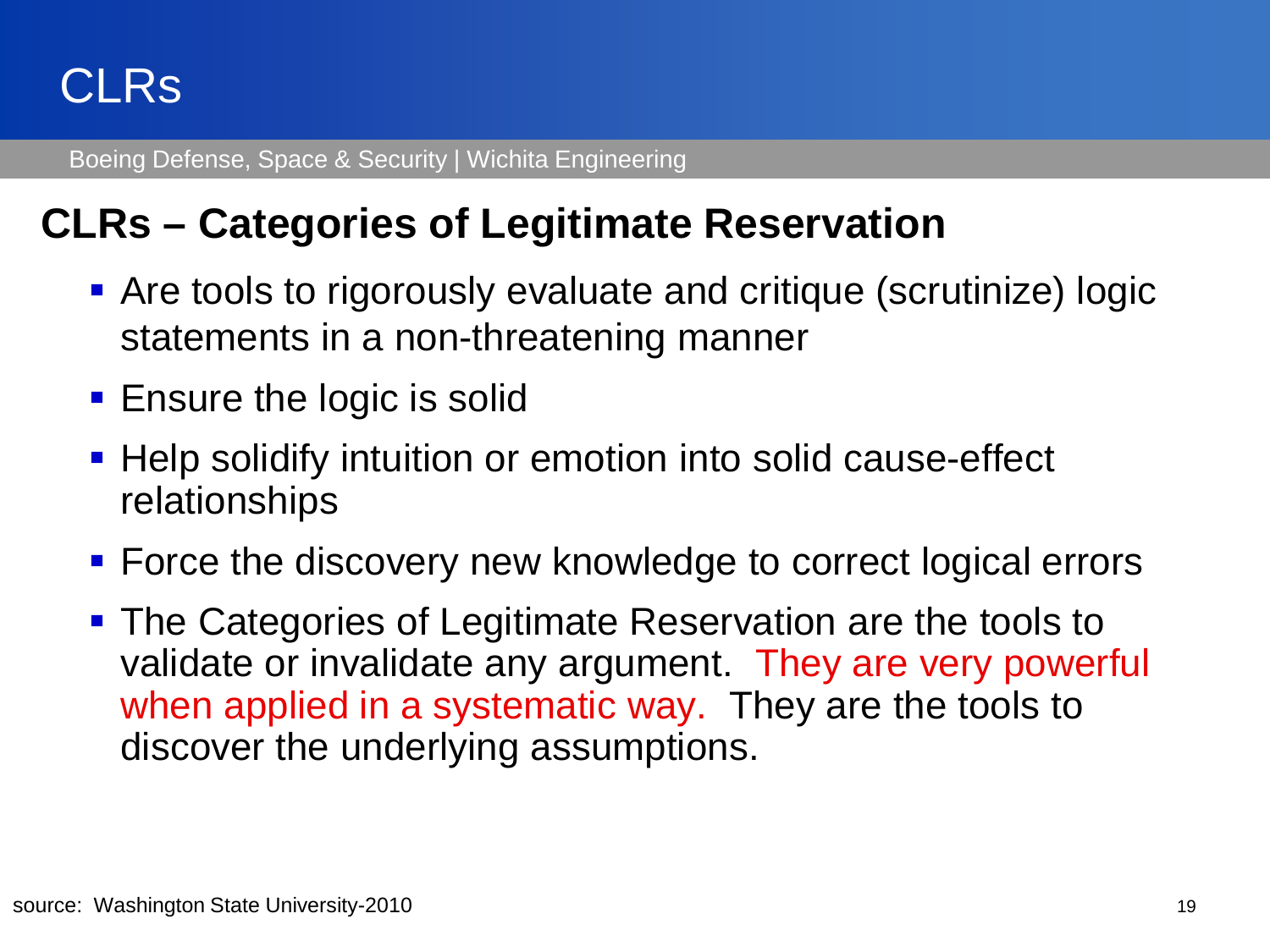### **Categories of Legitimate Reservation**

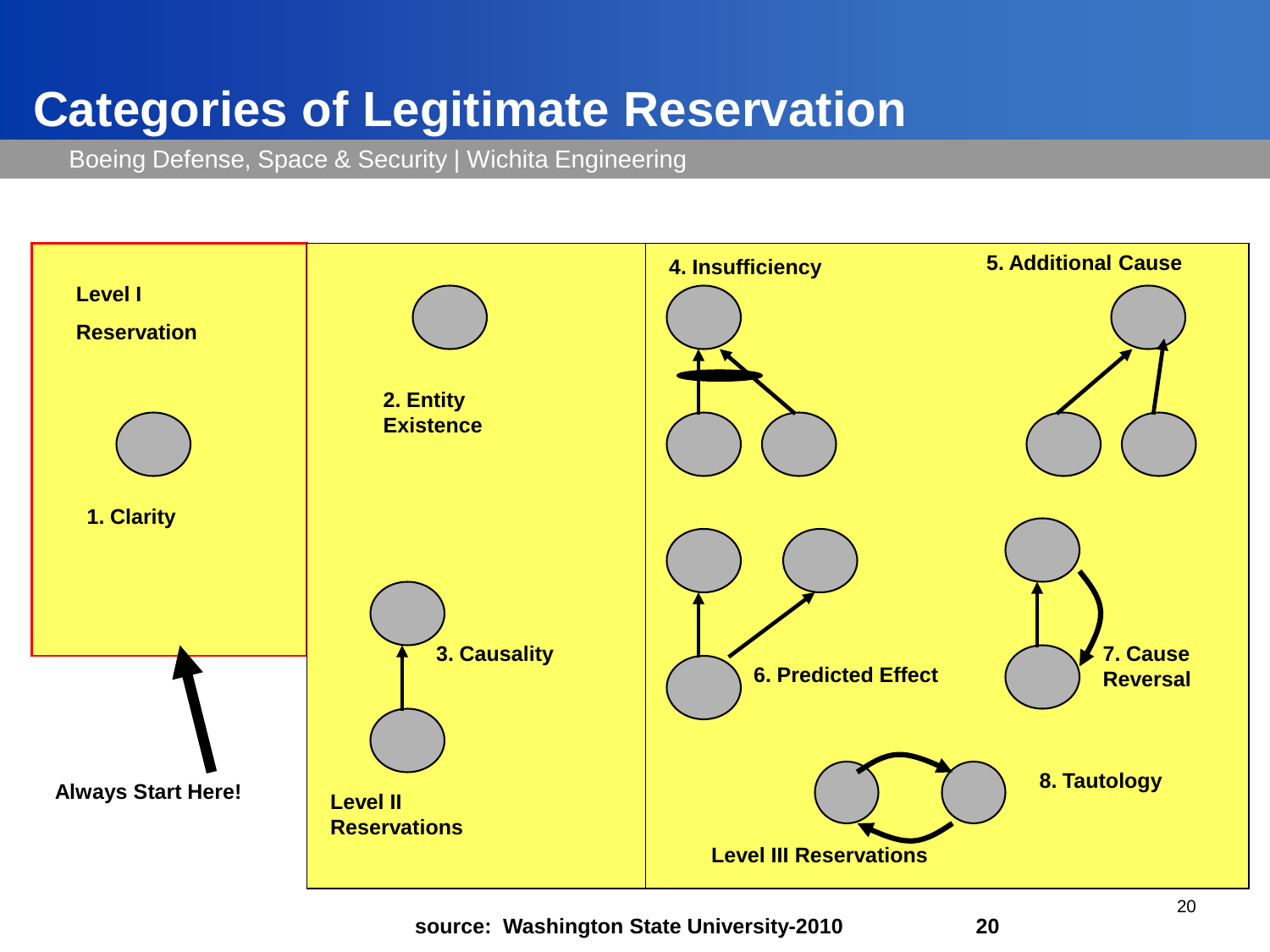## Scrutiny!

- **What is Scrutiny?**
- **We want to examine each logical arrow according to eight logic rules (CLRs).**
- **Taken together with your intuition, they are sufficient to demonstrate the truth of your logical connections.**
- **Or, they will surface legitimate reservations about the logic.**
- **Anytime a reservation is surfaced and addressed, additional knowledge is gained. DISCOVERY!**
- **Use Scrutiny to gain deeper understanding/discovery.**
- **Use it on yourself and with others. Encourage them to scrutinize you!**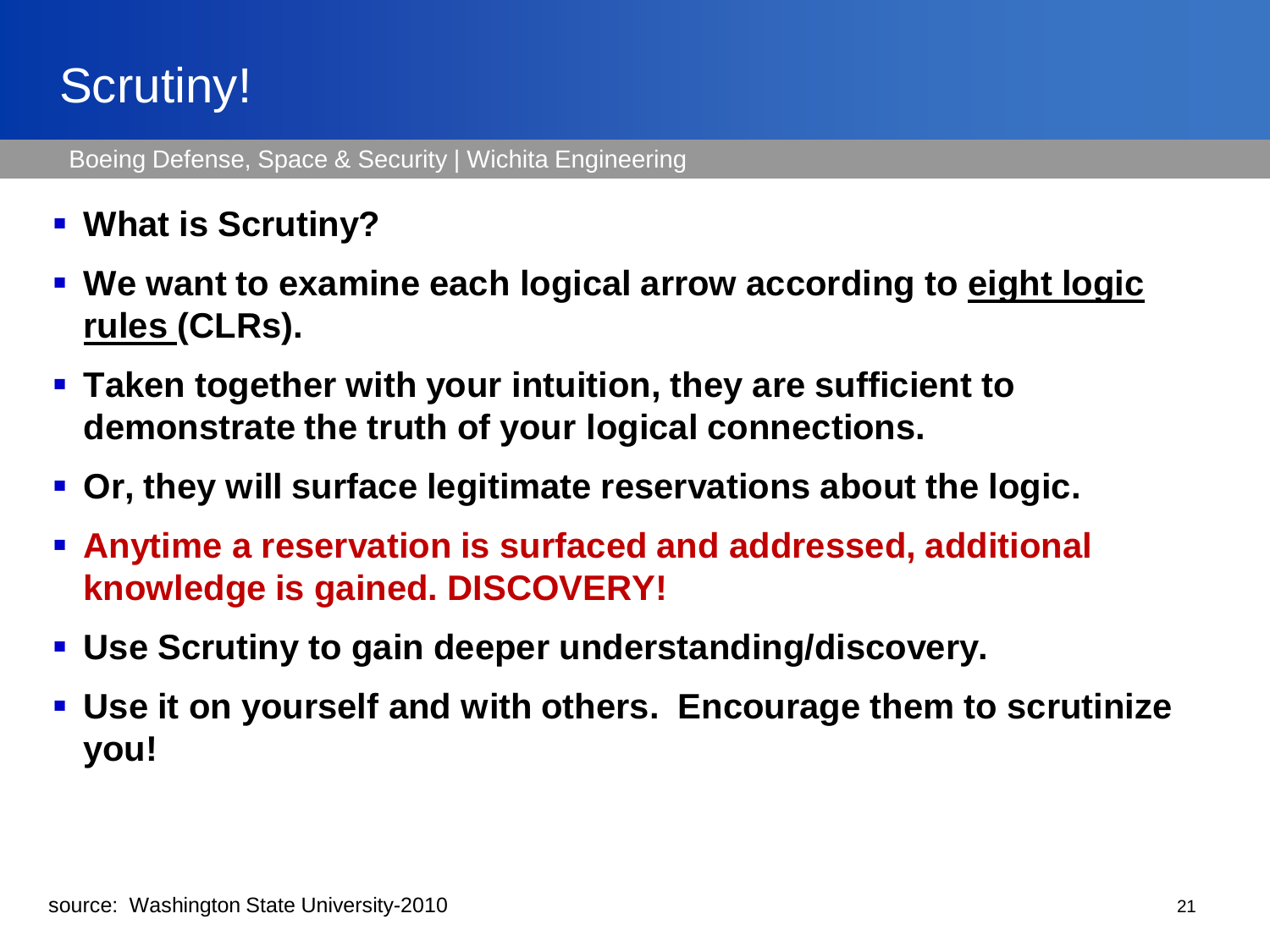#### Applying Theory of Constraints Tools to Focus Lean Development

Boeing Defense, Space & Security | Wichita Engineering

- **Finarial Introduction to Theory of Constraints**
- **How to use the Thinking Process Tools**

#### **What to Change**

- Evaporating Clouds to identify conflicts
- Current Reality Tree
- **What to Change to**
	- Strategic Future Reality Tree
- **How to cause the Change** 
	- Prerequisite Trees and Transition Trees
	- Strategy and Tactics Tree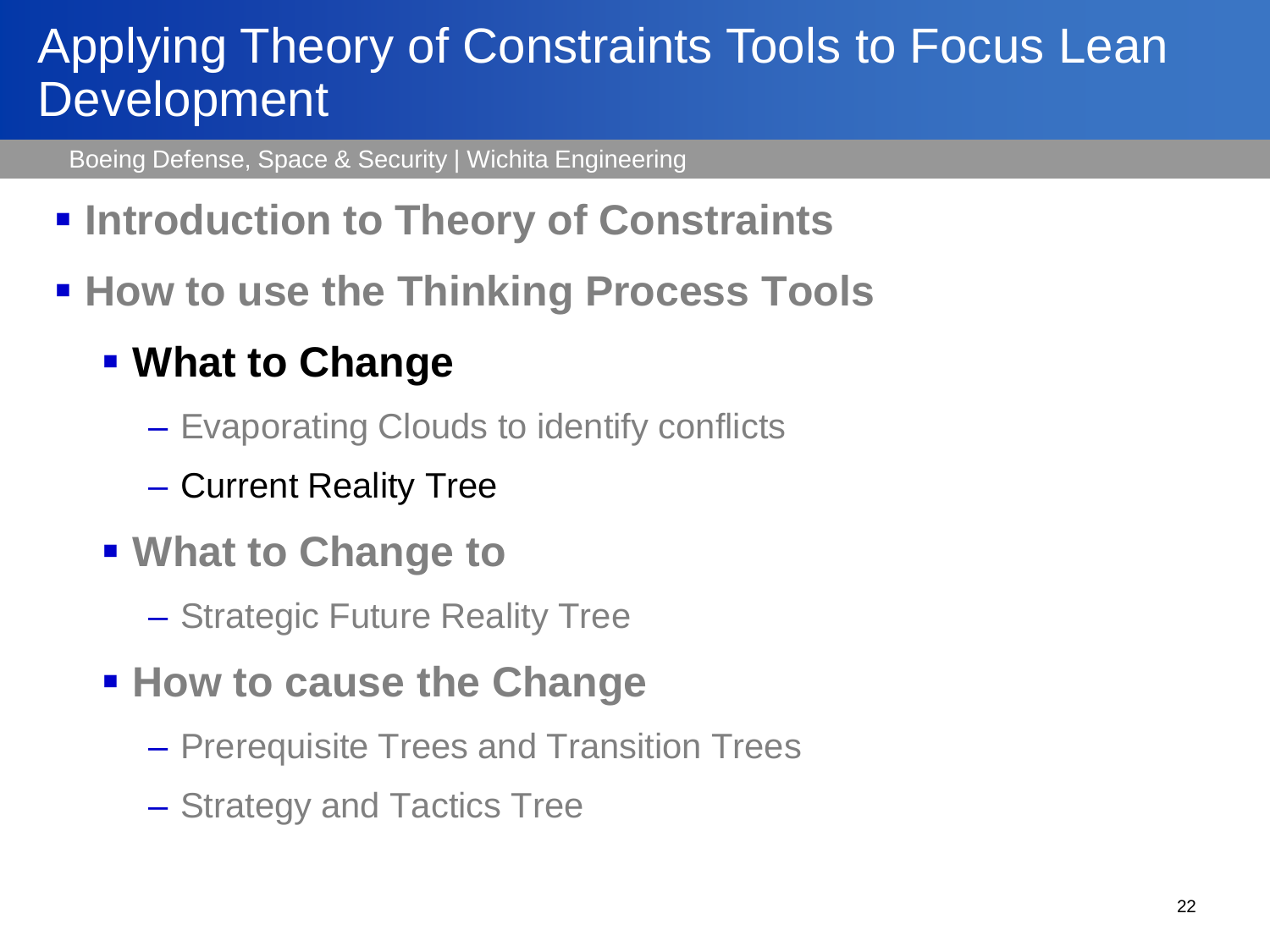## Creating a Current Reality Tree from UDE

Boeing Defense, Space & Security | Wichita Engineering

#### **UDEs – Undesirable Effects**

- **Let's approach these UDEs and the whole world of Team Management by taking three different situations (one UDE clouds) and combining them.**
- **Development (or Design) / Business / Education**
- **Other areas would have worked just as well; these are good enough**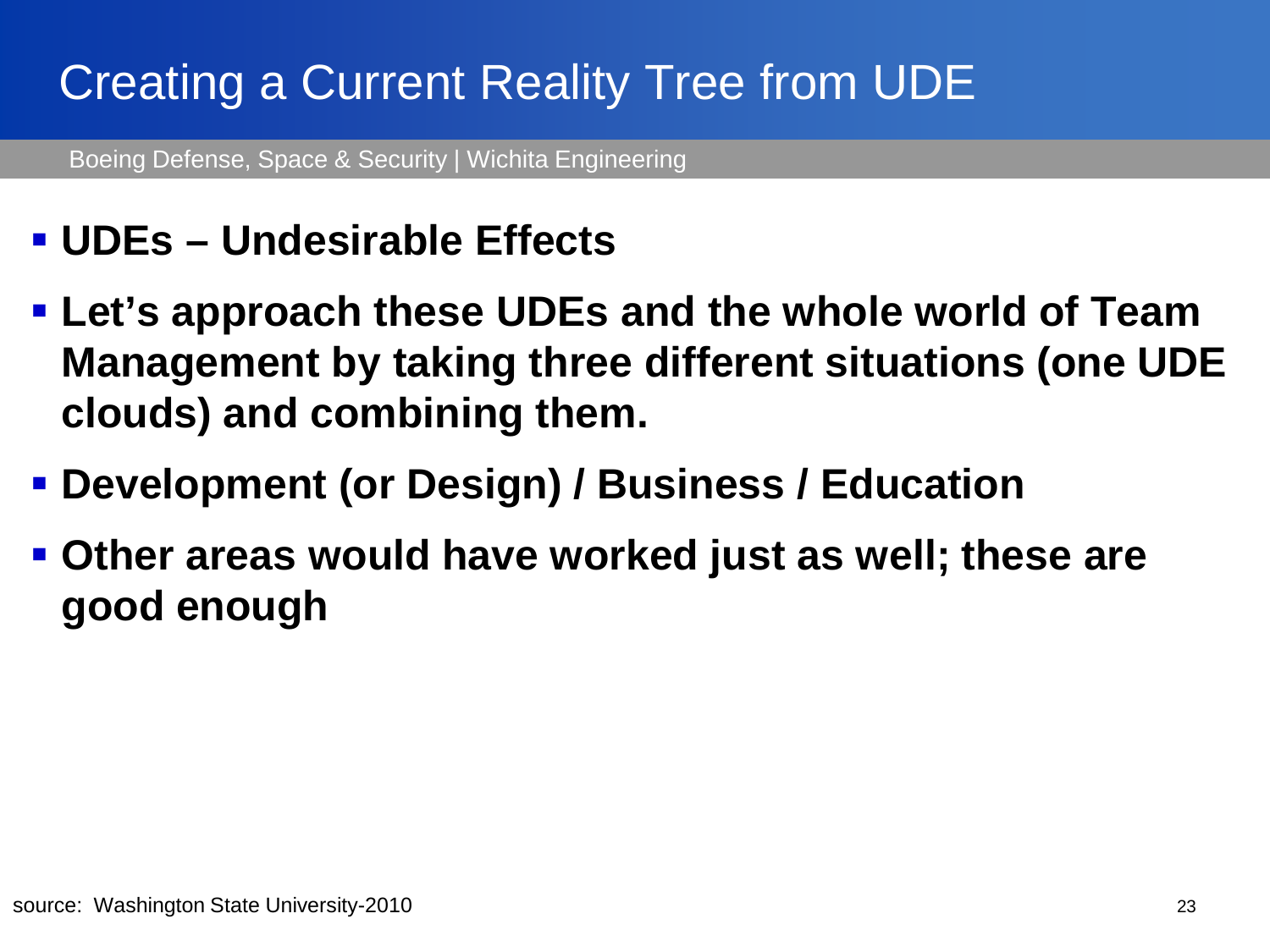## UDEs of Lean Support Group

- The majority of BDS leadership has the perception that lean does not generate results.
- \*Employee Involvement has not produced the results desired
- **E** \*Lean has not produced the results desired
- \*Leadership is hesitant to apply lean to a business problem.
- \*Lean results do not show up in EAC
- \*Leadership feels leading Lean is not a valuable way to spend their time.
- \*Leadership fears using Lean because of fear of not being able to proved the expected improved financials.
- \*Lean facilitators are most comfortable with soft skills facilitation / training and not driving teams to achieve significant improvement fast
- \*Lean facilitators are not comfortable not driving teams to achieve significant improvement fast.
- \*Lean facilitators are conflict adverse..
- \*Lean facilitators become ineffective when having to lead real change.
- \* \*People are confused at which measure to follow
- **\*** \*People are frustrated
- \*People are not happy (satisfied) with their work
- \*The site is not performing as well as it should
- \* Lean facilitators are not sure which metrics to track and follow
- \*There is general confusion about what the goals and objectives are
- \* \*There is a general lack of focus and direction
- \* Lean facilitators are not supporting all the needs of the customers
- \* \*Employee Involvement is not capturing as much savings as possible
- \* There is conflicting direction from matrix chain of command
- \*There is lack of emphasis on improvements that impact the bottom line
- \* \*There is confusion on which tools and techniques to use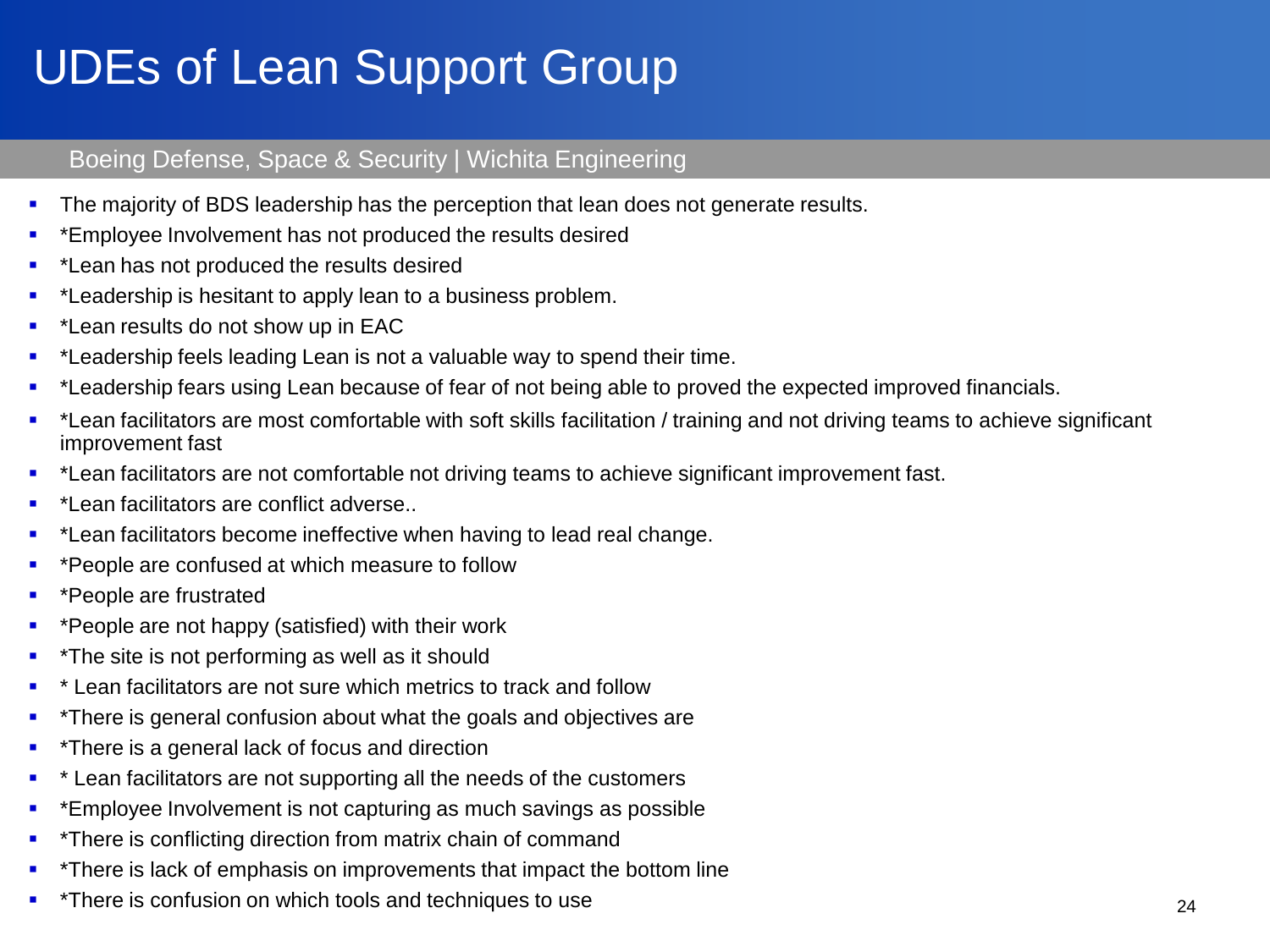#### Does this Conflict seem to CAUSE all the UDEs?

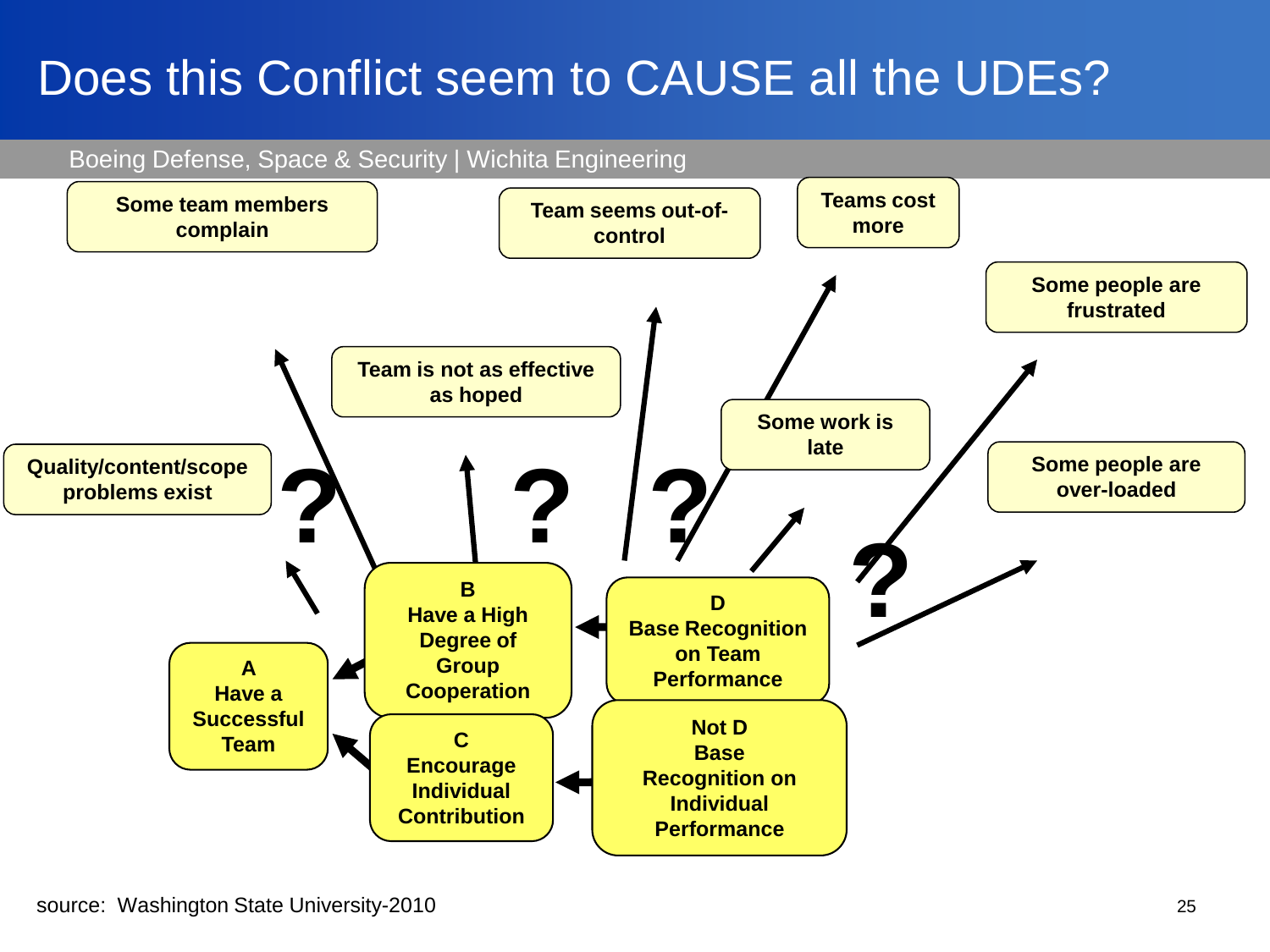## Behind Every Arrow, There is an Assumption

Boeing Defense, Space & Security | Wichita Engineering

 **The assumption in Necessary Based logic was: "In order to Eat, I must have Money Because I pay for my food."**



- **The assumption in Sufficiency Based logic is the same but is structured slightly differently:**
	- **"If I want to eat, And I pay for my food, Then I need money."**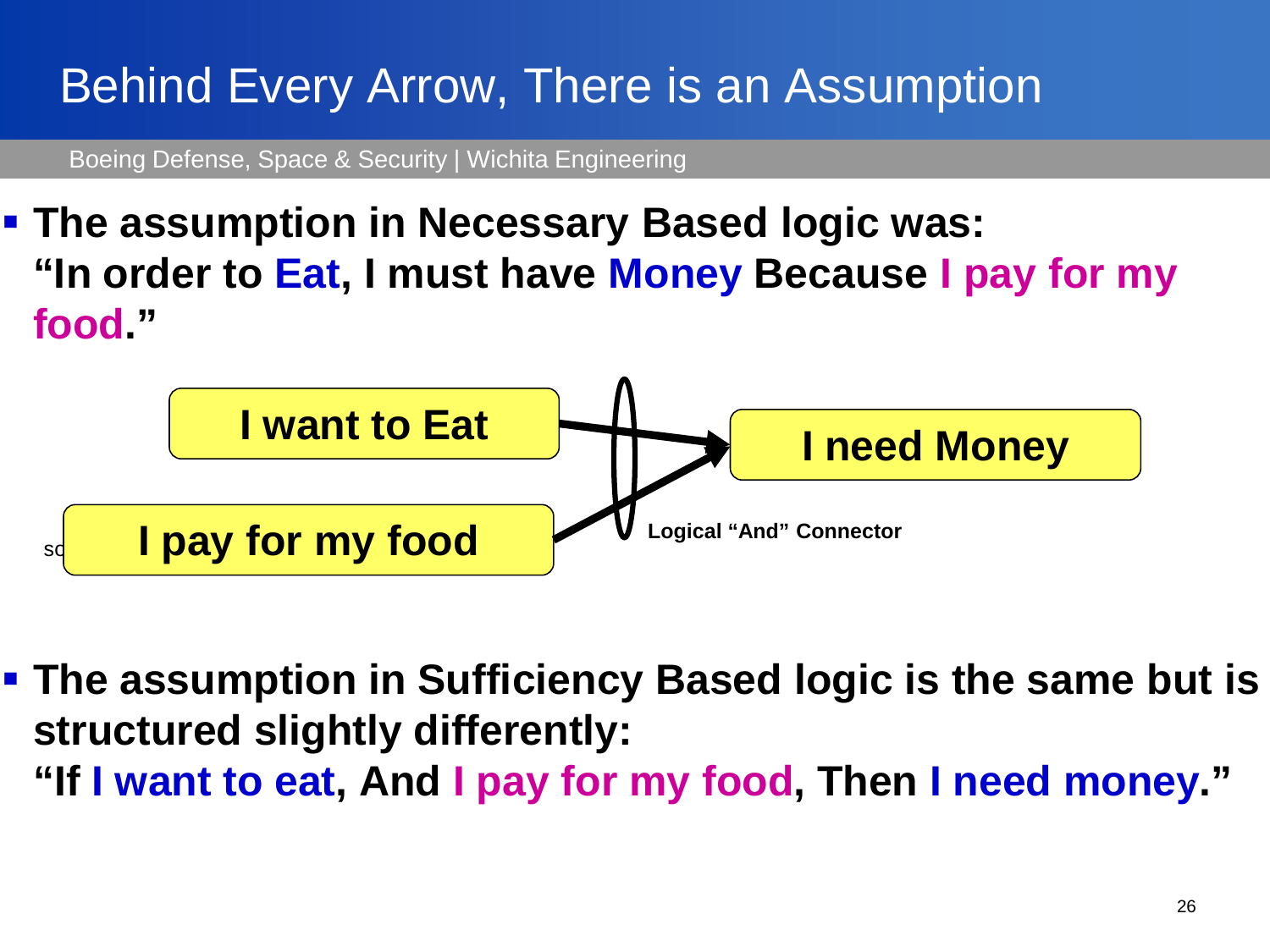#### Some Assumptions Behind the Arrows of the Core **Conflict**

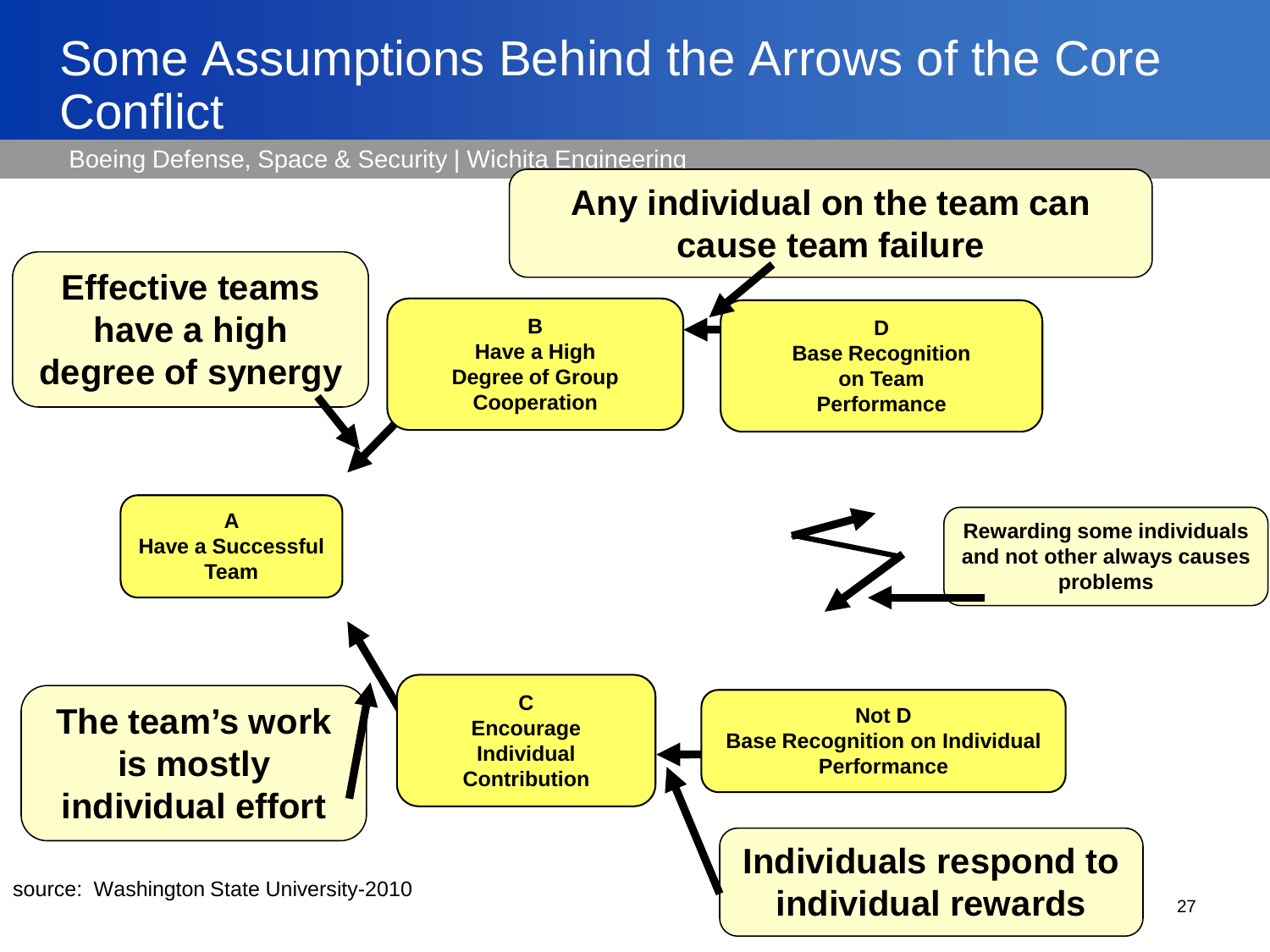#### Converting the Evaporating Cloud to Current Reality Tree

Boeing Defense, Space & Security | Wichita Engineering

#### **The next few steps are Dramatic Ones:**

- Stand the Cloud on its point.
- **Turn around the arrows**
- **Adjust the wording to make smooth** "If … Then …" logic
- Add the Assumptions with the 'And' Connectors

#### **The result is the start to the Current Reality Tree!**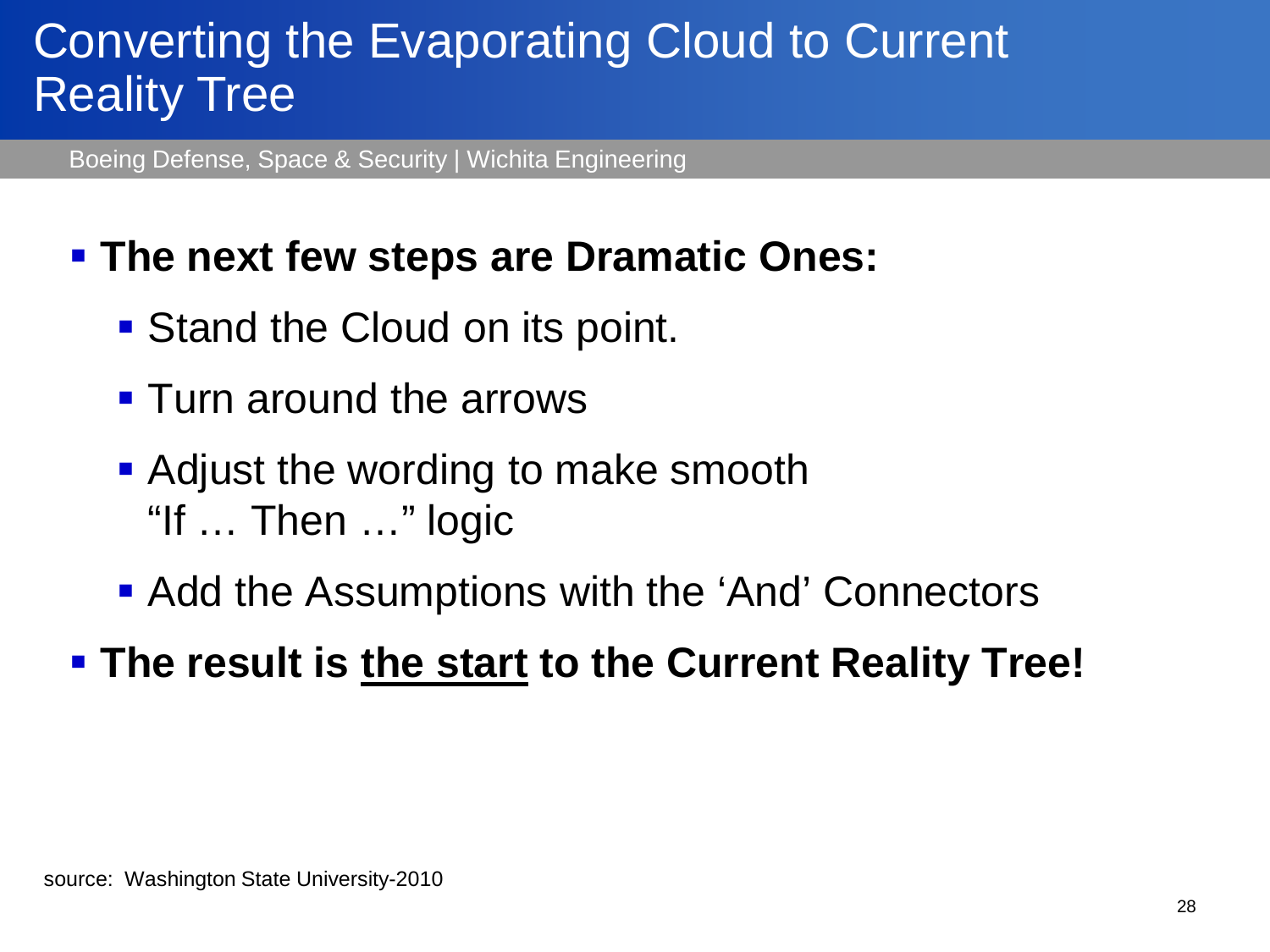### Start with the Conflict Cloud

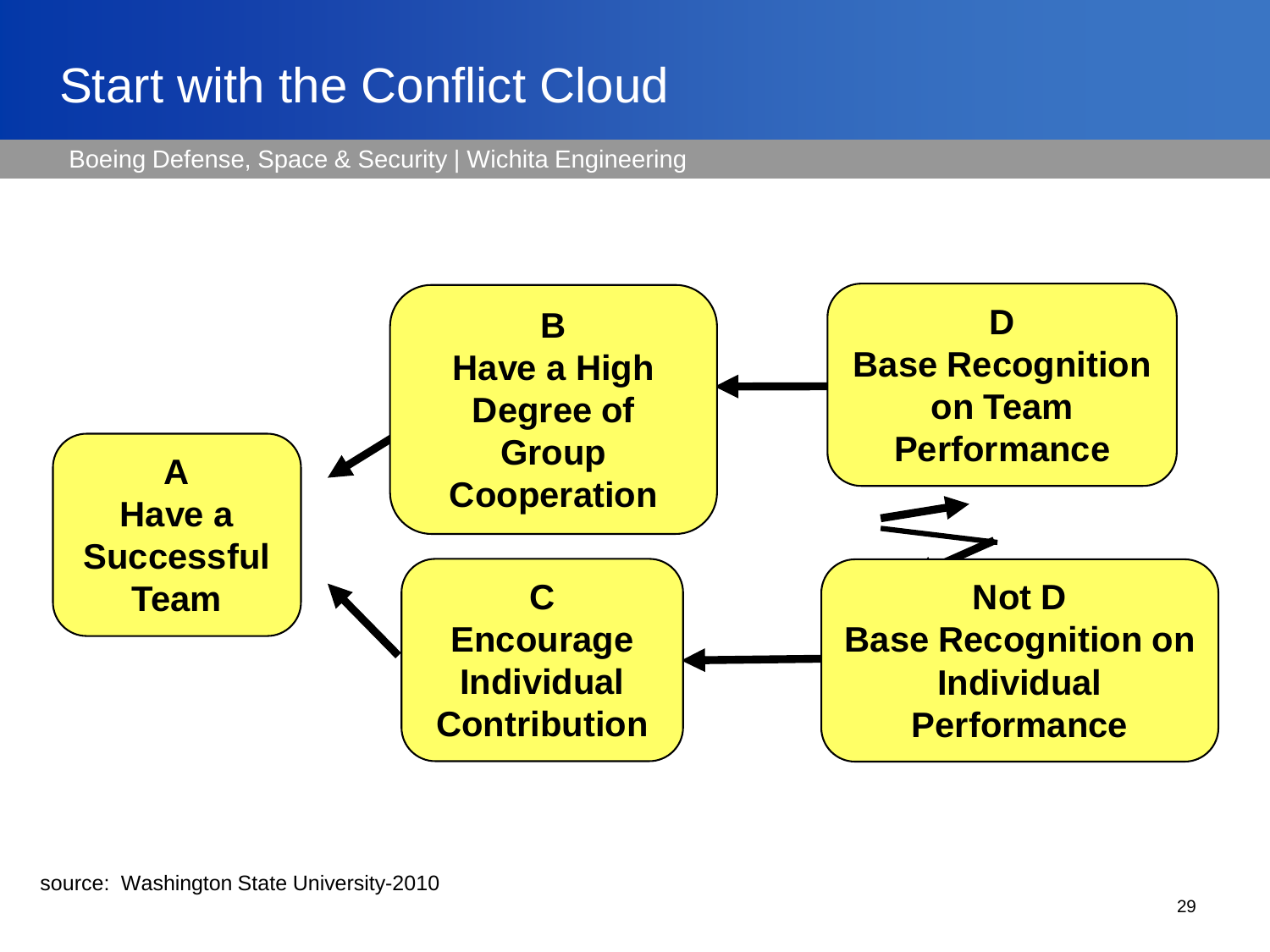## Flip in on it's end

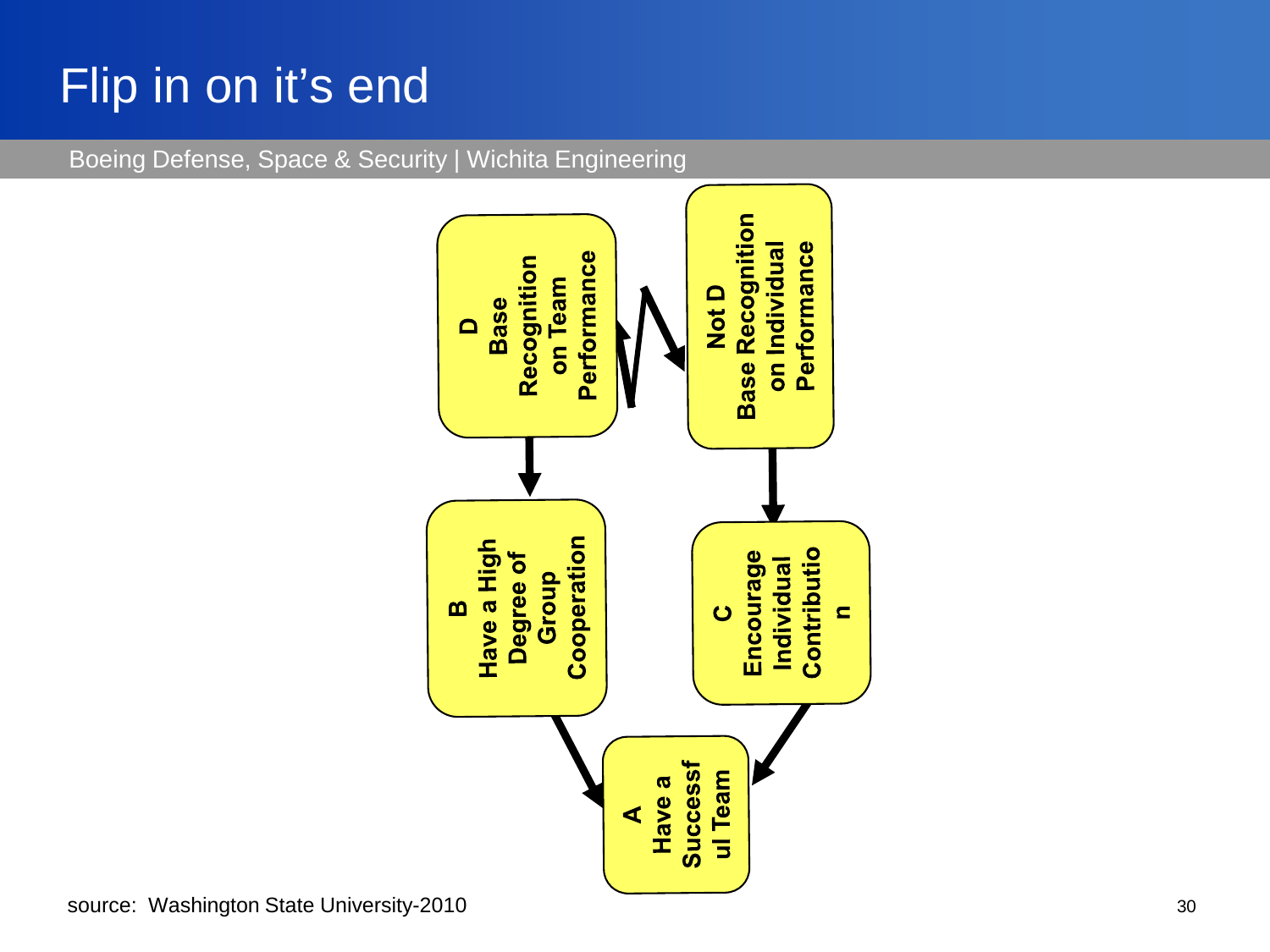#### Turn the Arrows Around

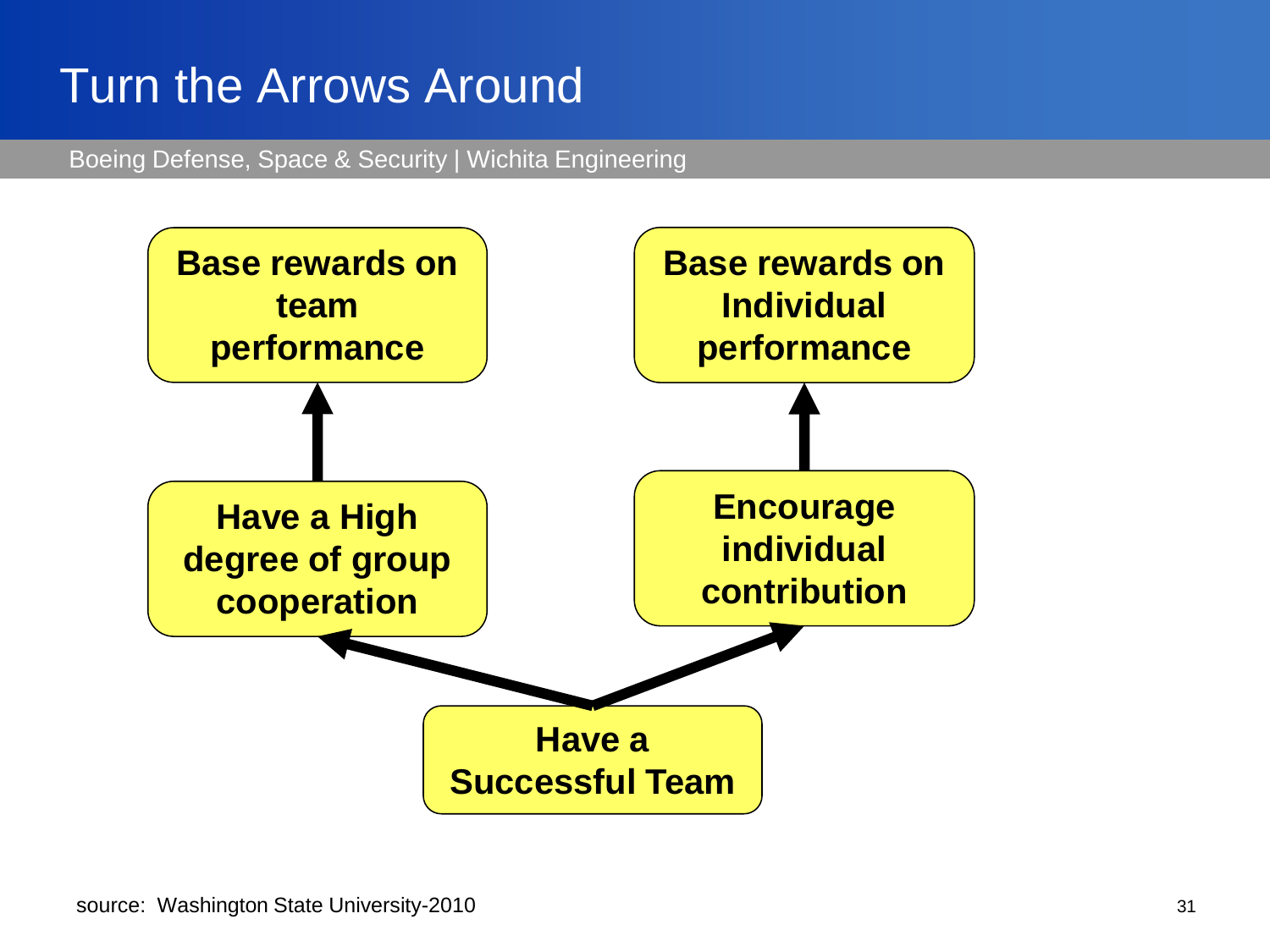#### Adjust the working to "If ... Then ..." Logic (note the key words added to make this easier – include them)

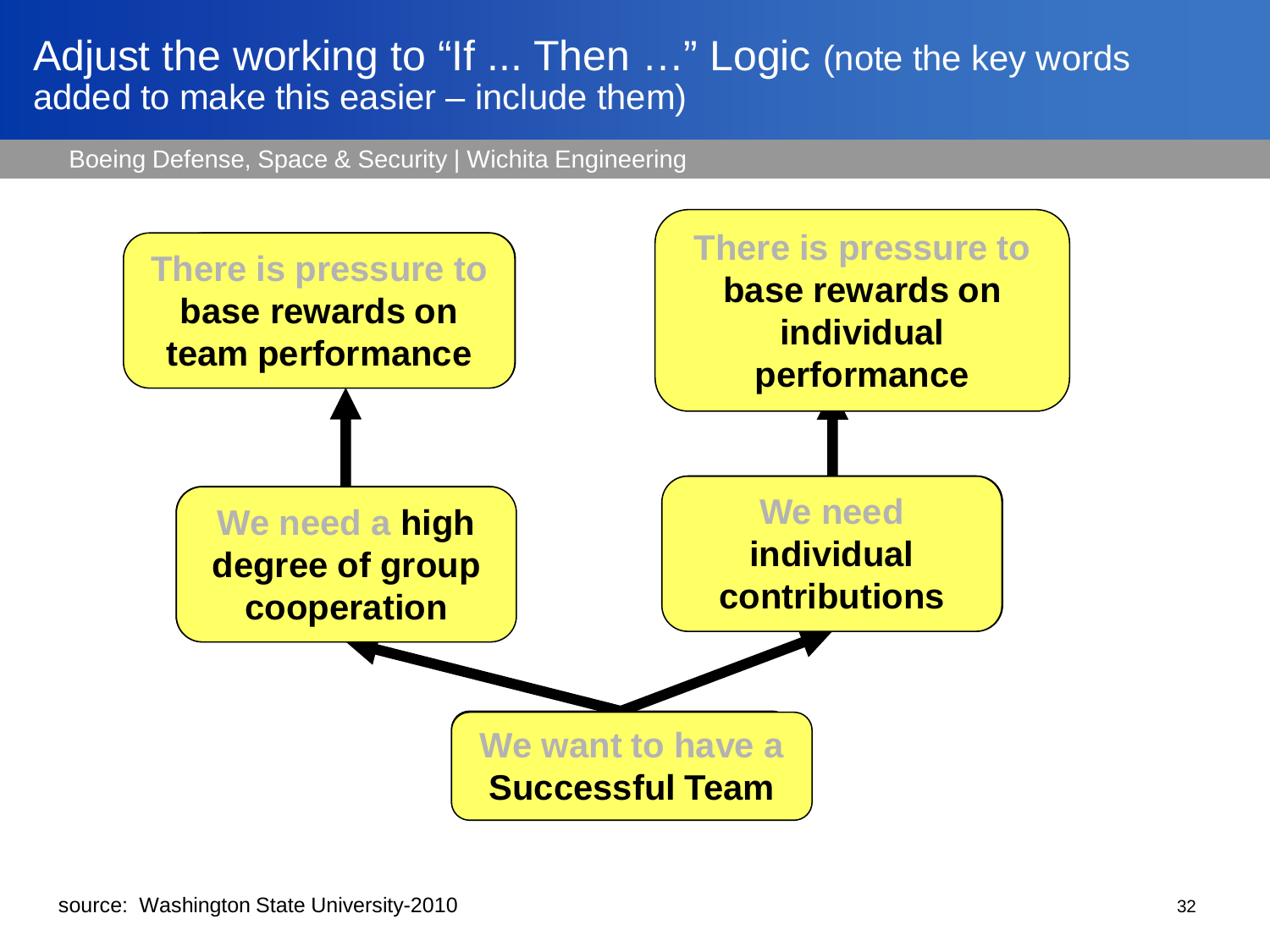#### Add in at least one Assumption for each arrow

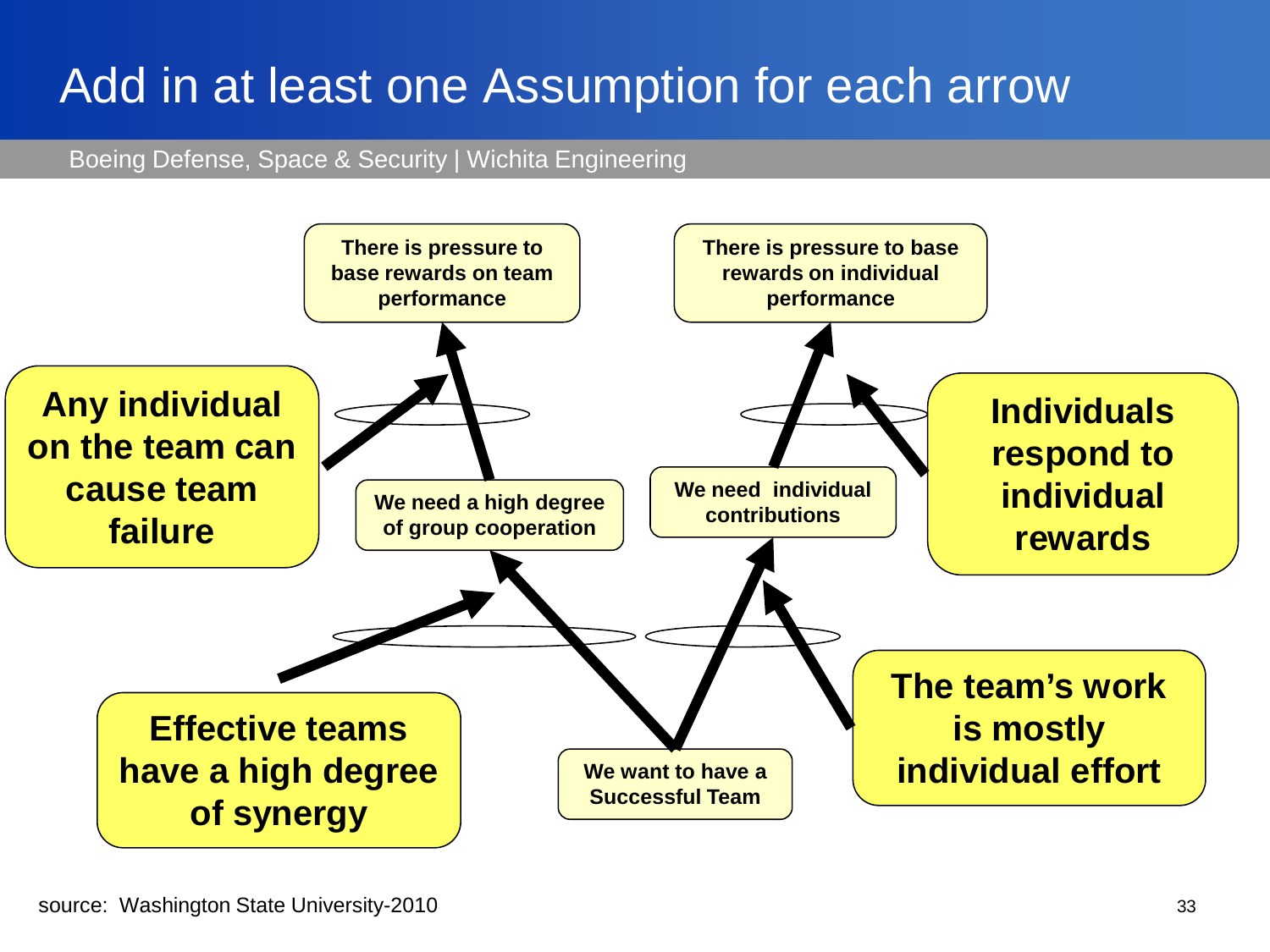#### Check the Logic using the Categories of Legitimate **Reservation**

Boeing Defense, Space & Security | Wichita Engineering

#### **Numbers added as labels to entities to facilitate discussion**

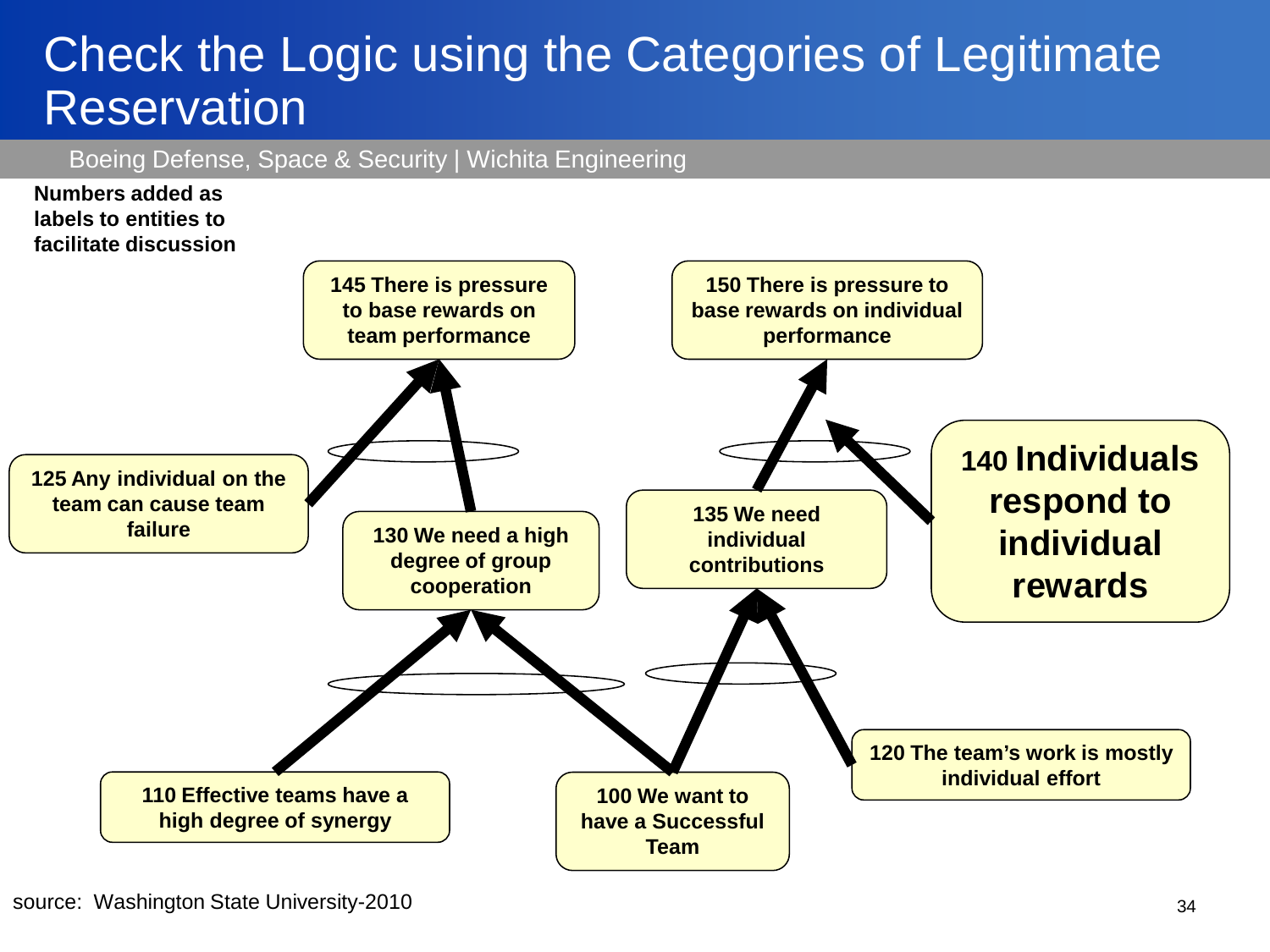#### Connect the Core Conflict to the UDES for the CRT foundation

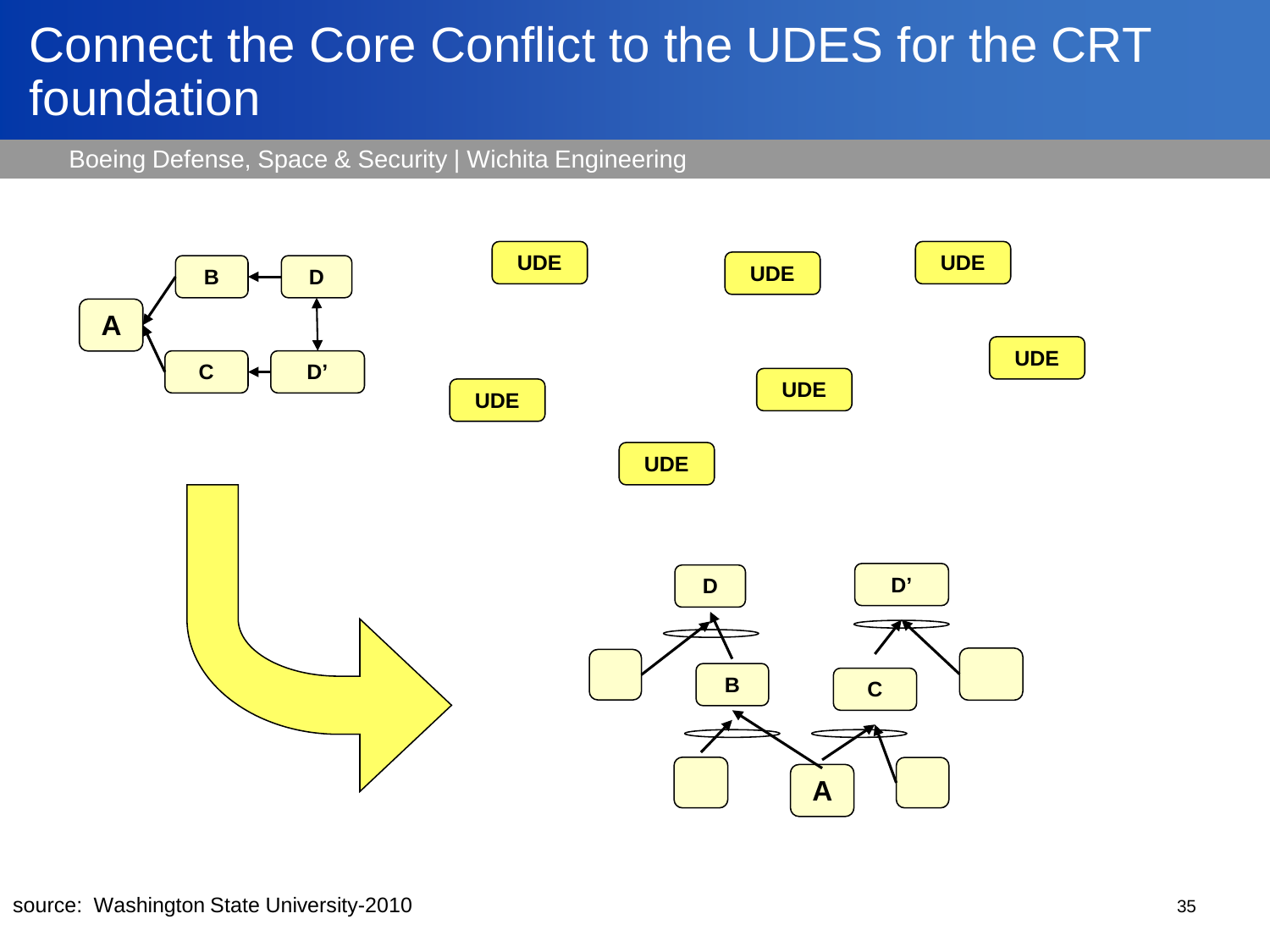## Starting Groups and Connections

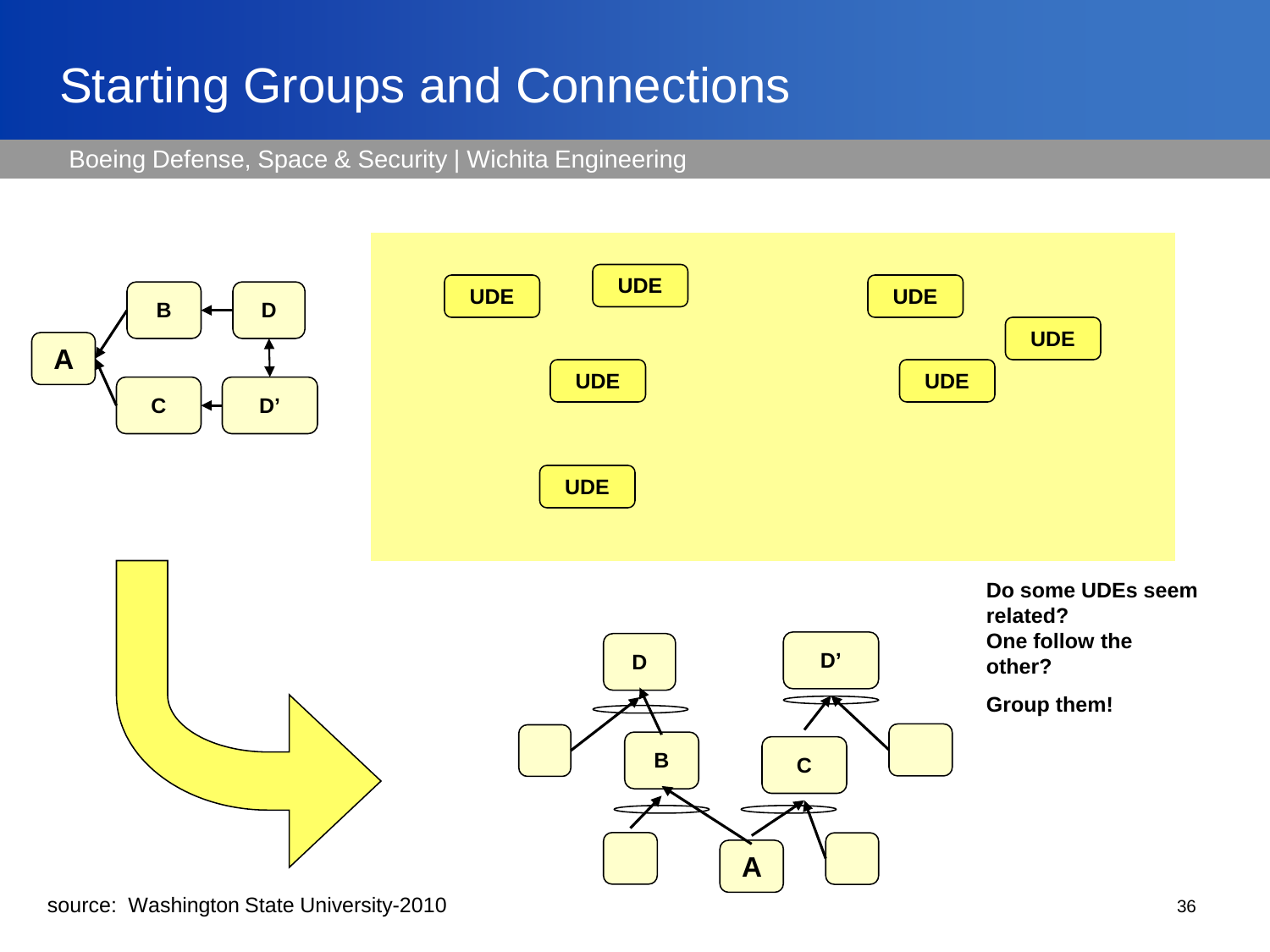## Simple, Temporary Connections

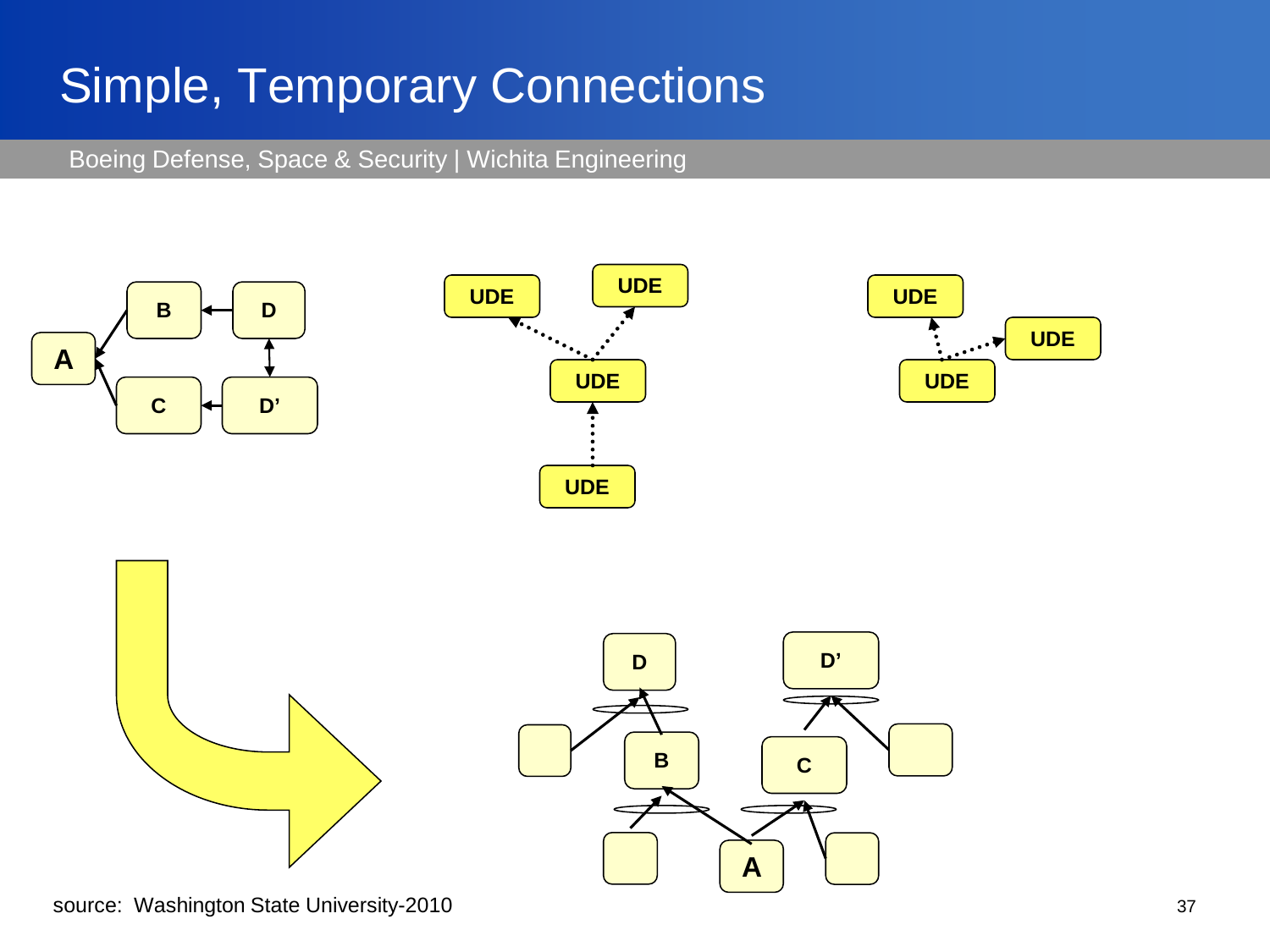#### Look for the Result of the Conflict

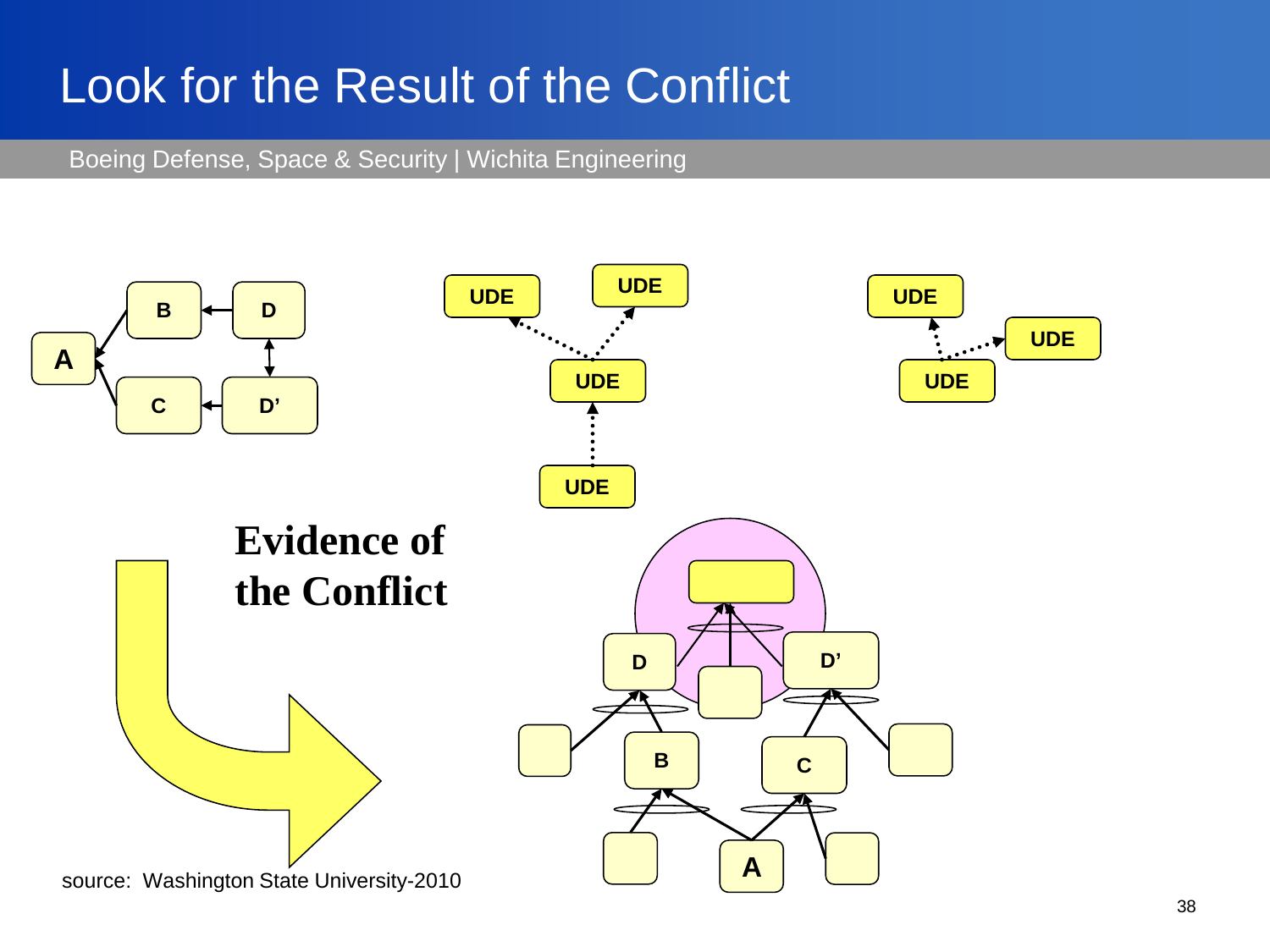## What Happens because of the Conflict and D/D'?

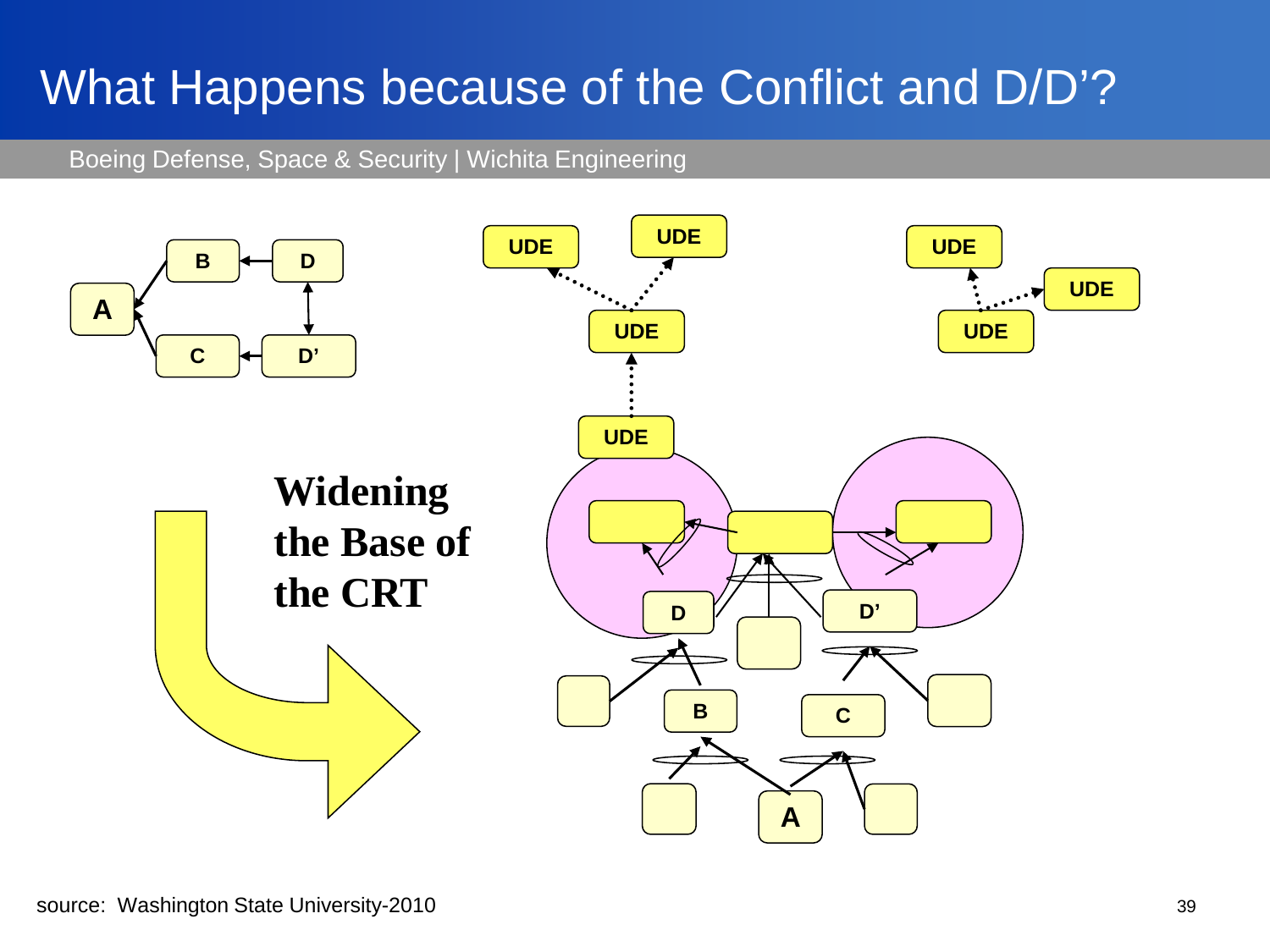### Scrutinize the Entire Tree Using the CLR

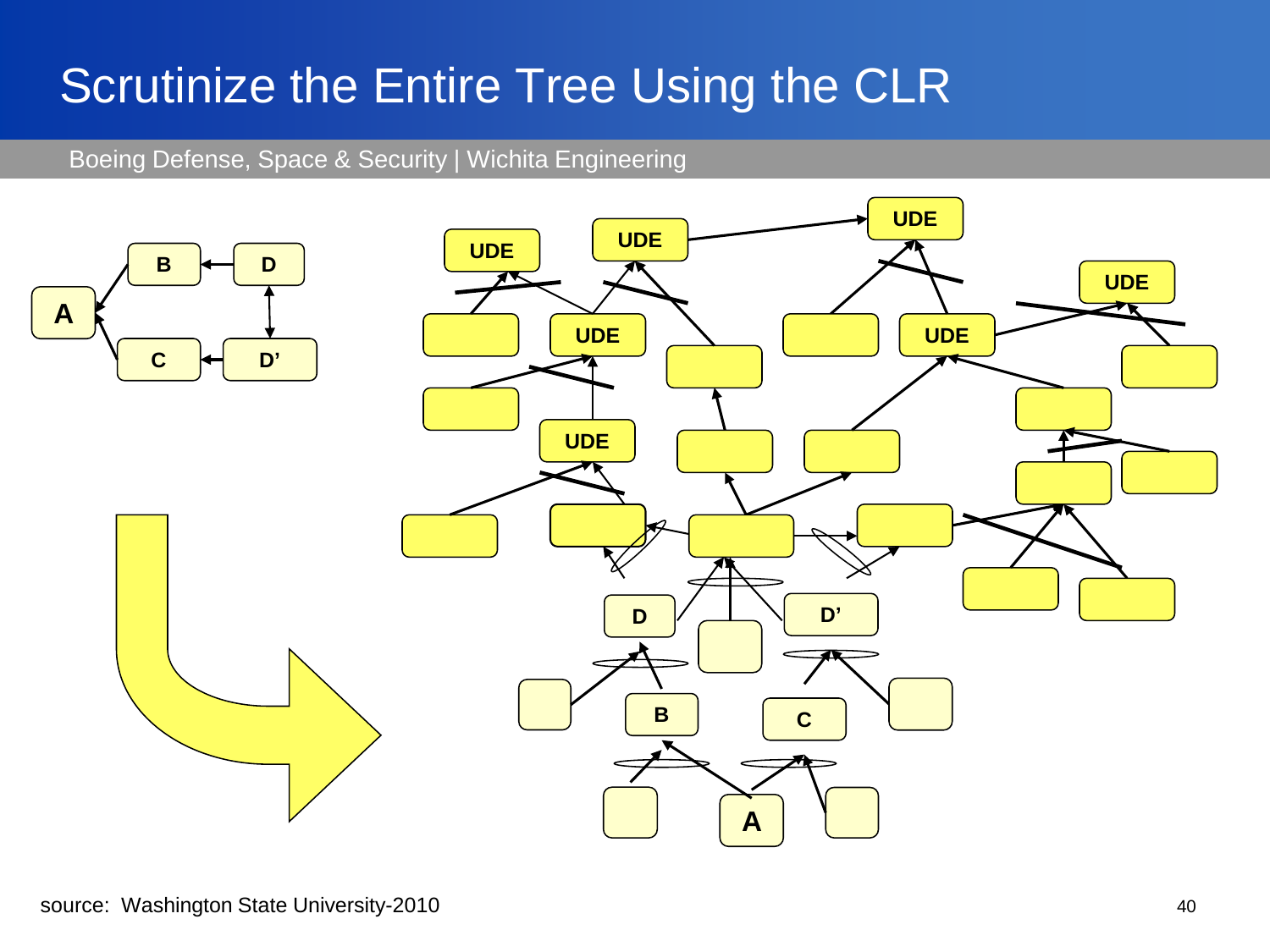#### Re-Evaluate the UDES-Find New Ones/Delete Old Ones

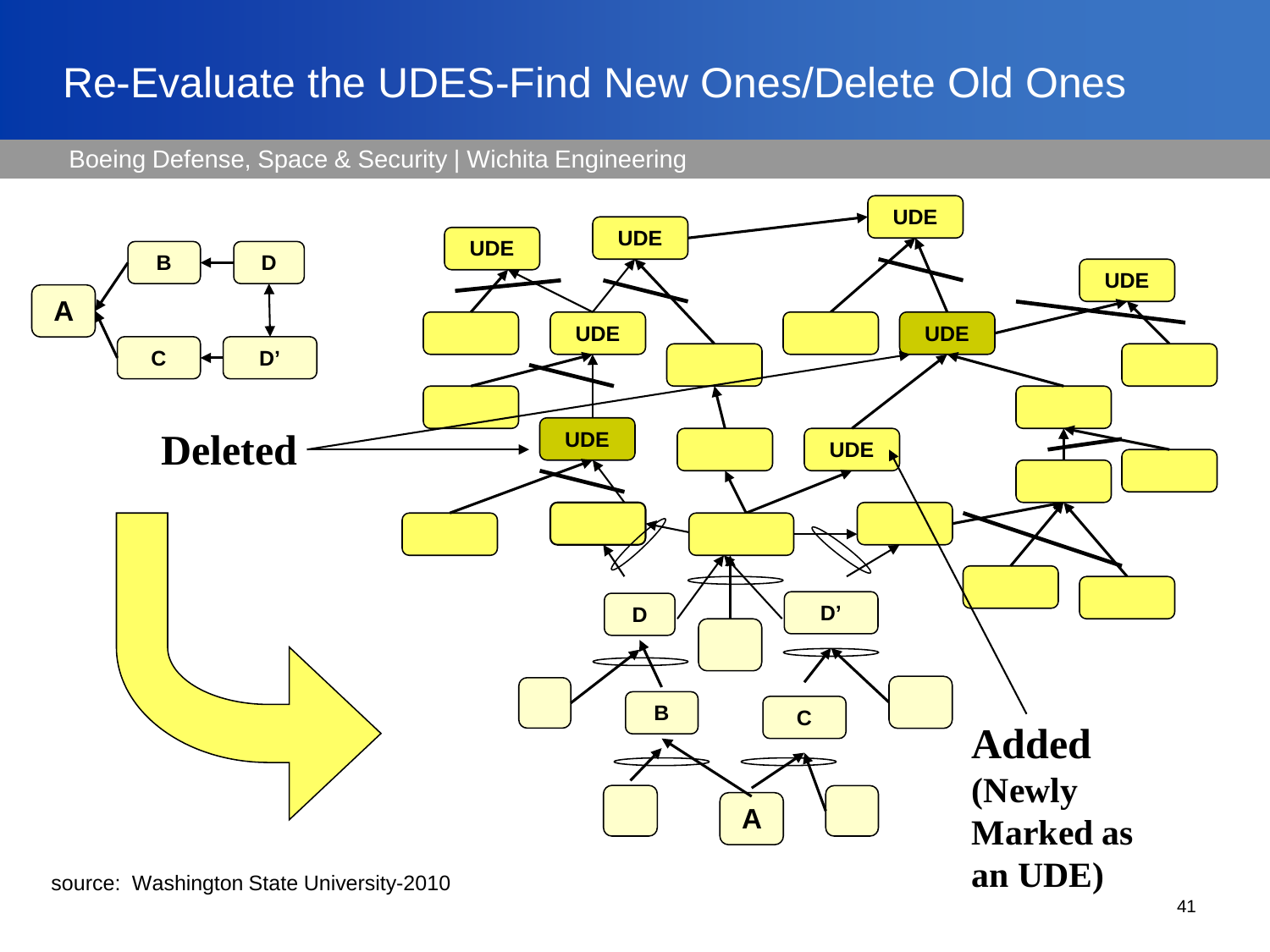### Look for Feedback Loops

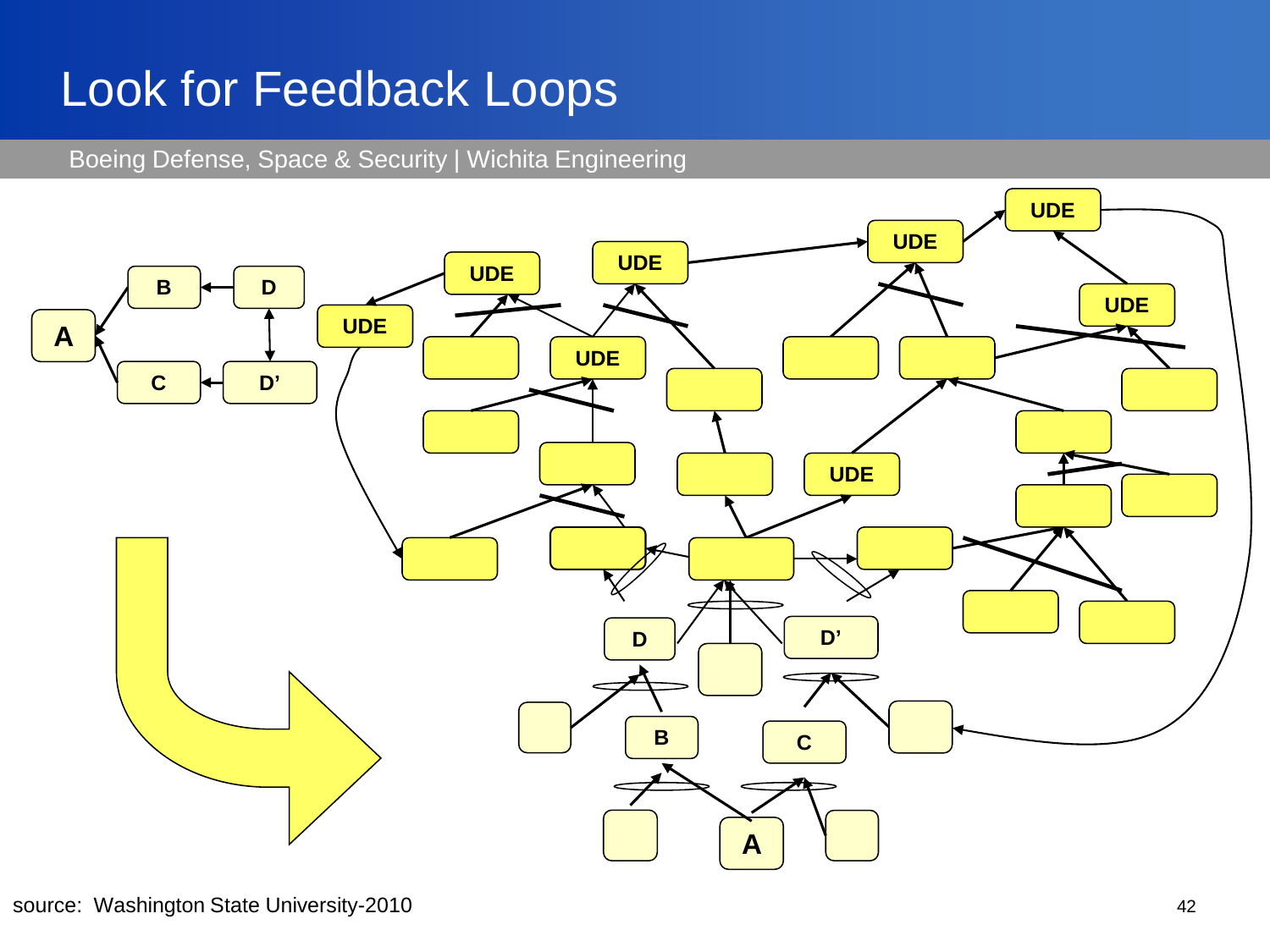#### Look for Policy, Measurement, Behavior Issues (add them if they are not there)

Boeing Defense, Space & Security | Wichita Engineering



source: Washington State University-2010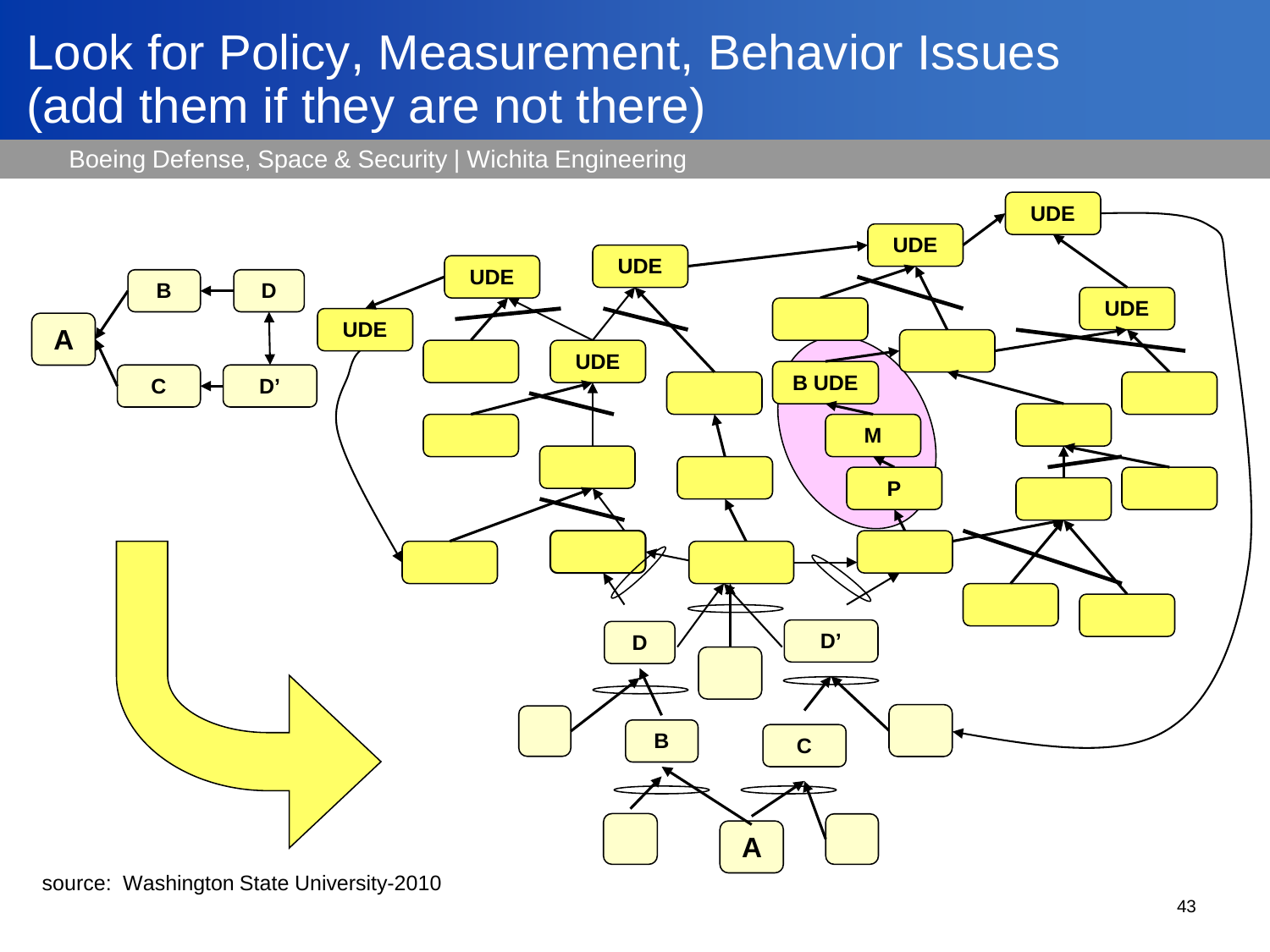## The Cone Shape Then Becomes...



- The addition to the Base divides the CRT quickly
- Builds upwards quickly
- The Regions help show what is missing
- **Allows a Thinking** Process person to view the CRT and Scrutinize **Quickly**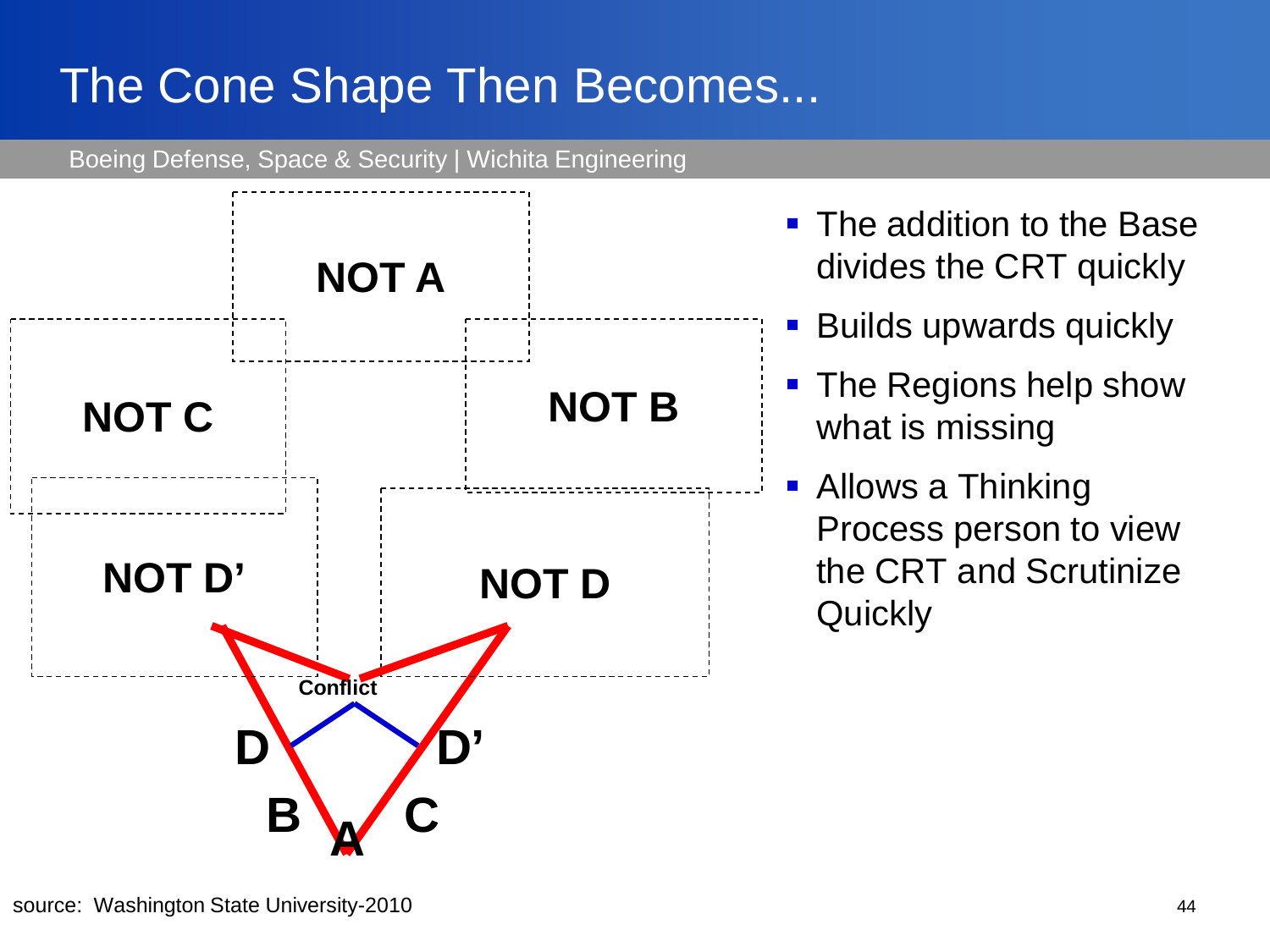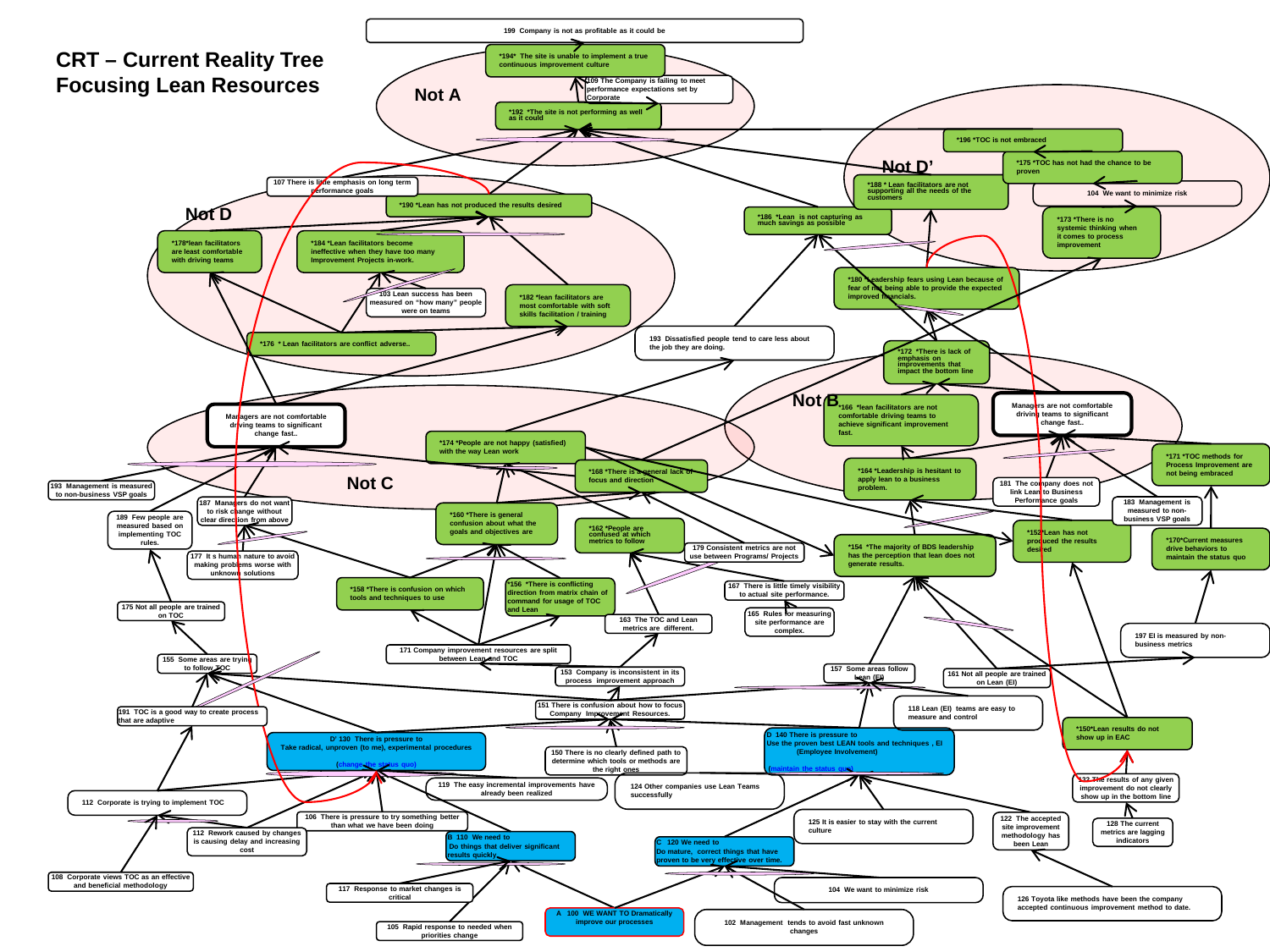#### Applying Theory of Constraints Tools to Focus Lean Development

- **Finarial Introduction to Theory of Constraints**
- **How to use the Thinking Process Tools** 
	- **What to Change**
		- Evaporating Clouds to identify conflicts
		- Current Reality Tree
	- **What to Change to**
		- Strategic Future Reality Tree
	- **How to cause the Change** 
		- Prerequisite Trees and Transition Trees
		- Strategy and Tactics Tree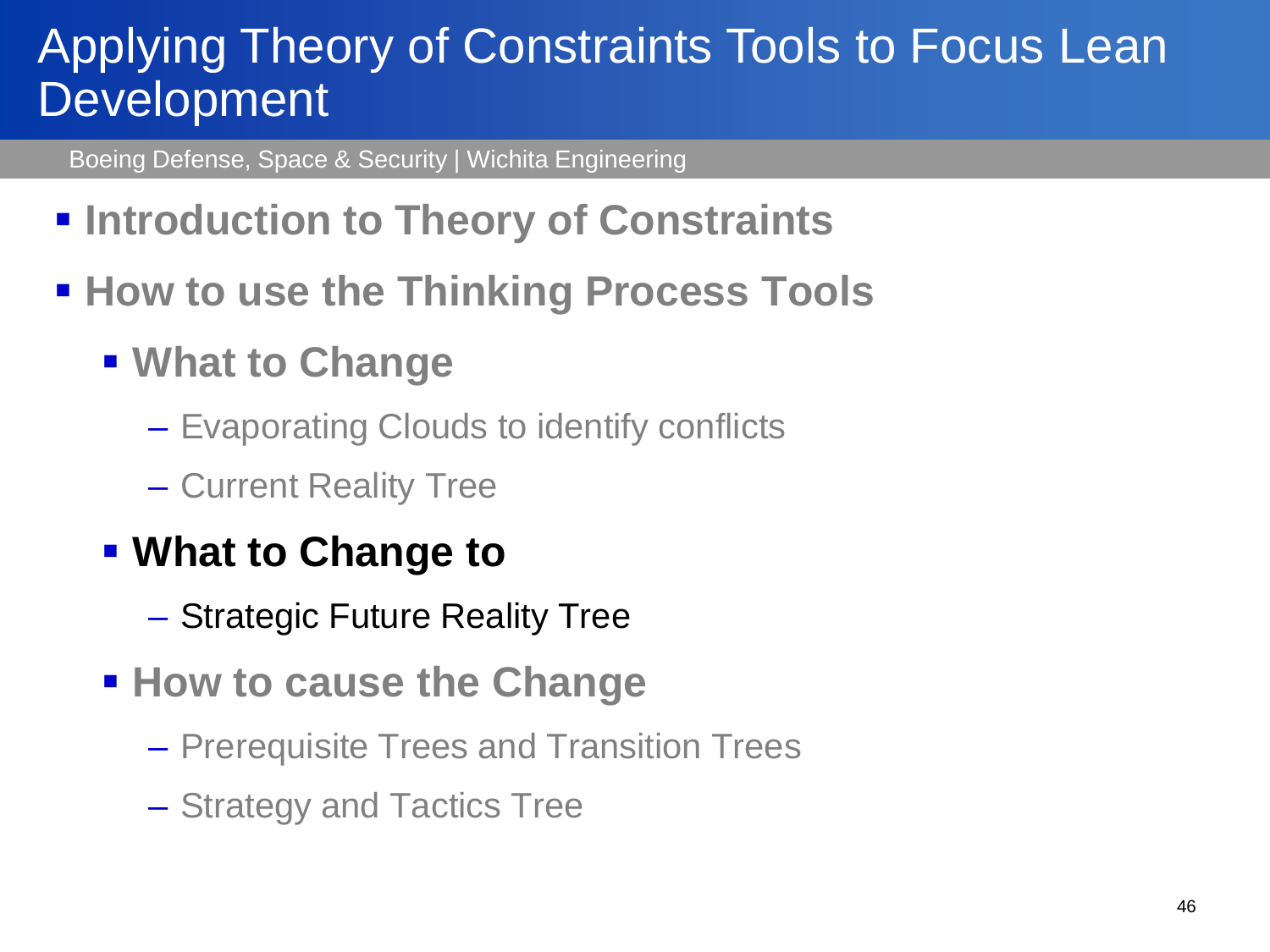## The Future Reality Tree

- **The FRT is NOT detailed. It's a HIGHer order of abstraction**
- **Its purpose is to affirm direction and build confidence**
- **Don't get caught up in too much minutia! Make it High Level & Logically Sufficient**
- **The PRT and TT will do the detail work later.**
- **The Core Conflict already raised your thinking to a higher level of abstraction from the UDES. Let the FRT stay near that level**
- **Still, you need enough detail to achieve the DEs**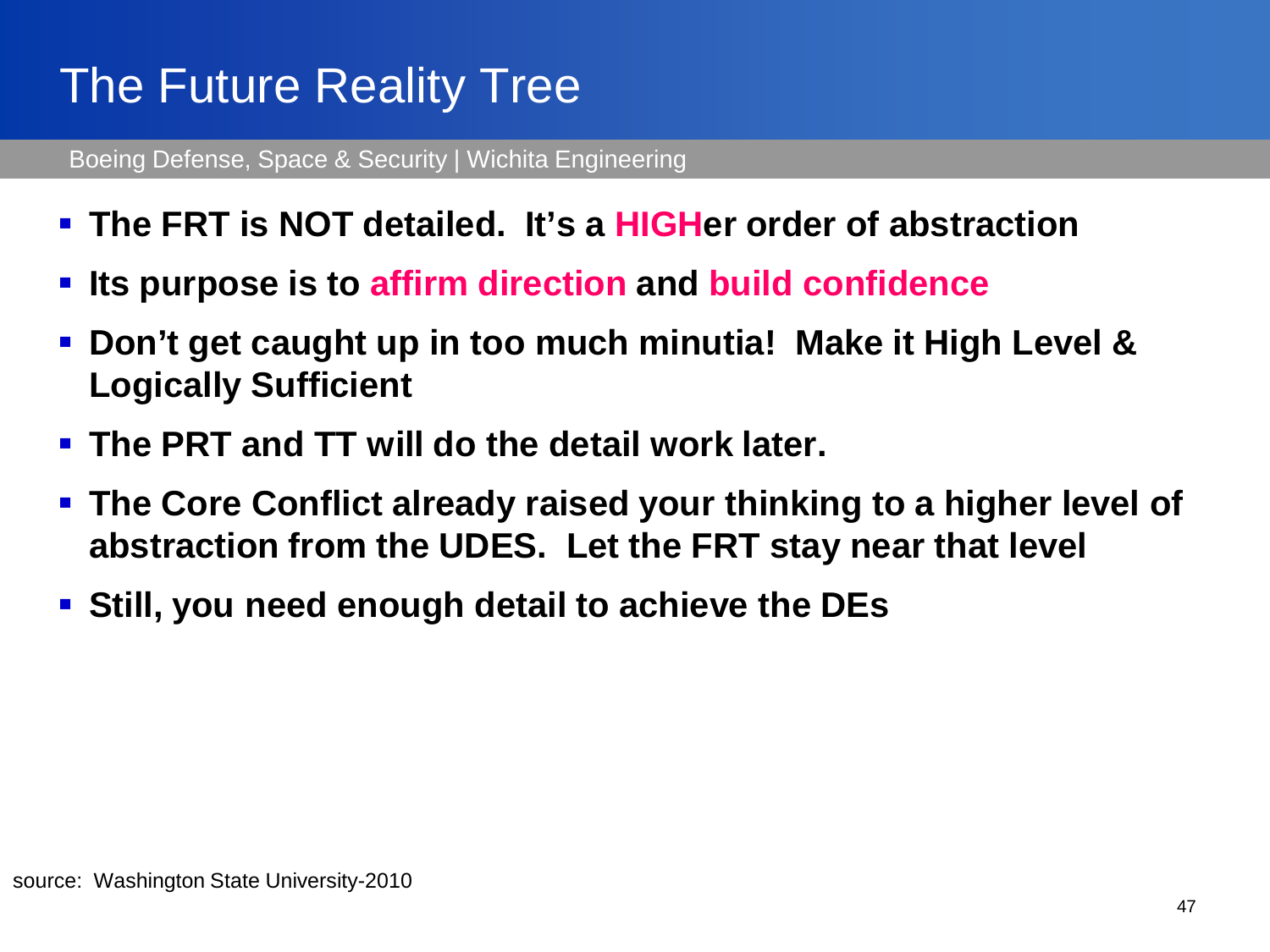## Convert UDEs to DEs

Boeing Defense, Space & Security | Wichita Engineering

 **Convert the Undesirable Entities into a Positive Desirable Effect.**









- **UDE: Behind the Scenes maneuvering (politics) is common**
	- **DE: People are very cooperative**
	- **UDE: People are frustrated**
	- **DE: People are happy on the job**
	- **UDE: Many people are valued some what arbitrarily**
- **DE: People know their contribution will be appreciated**

 $0<sub>o</sub>$ 

 $\overline{\bullet}$   $\overline{\bullet}$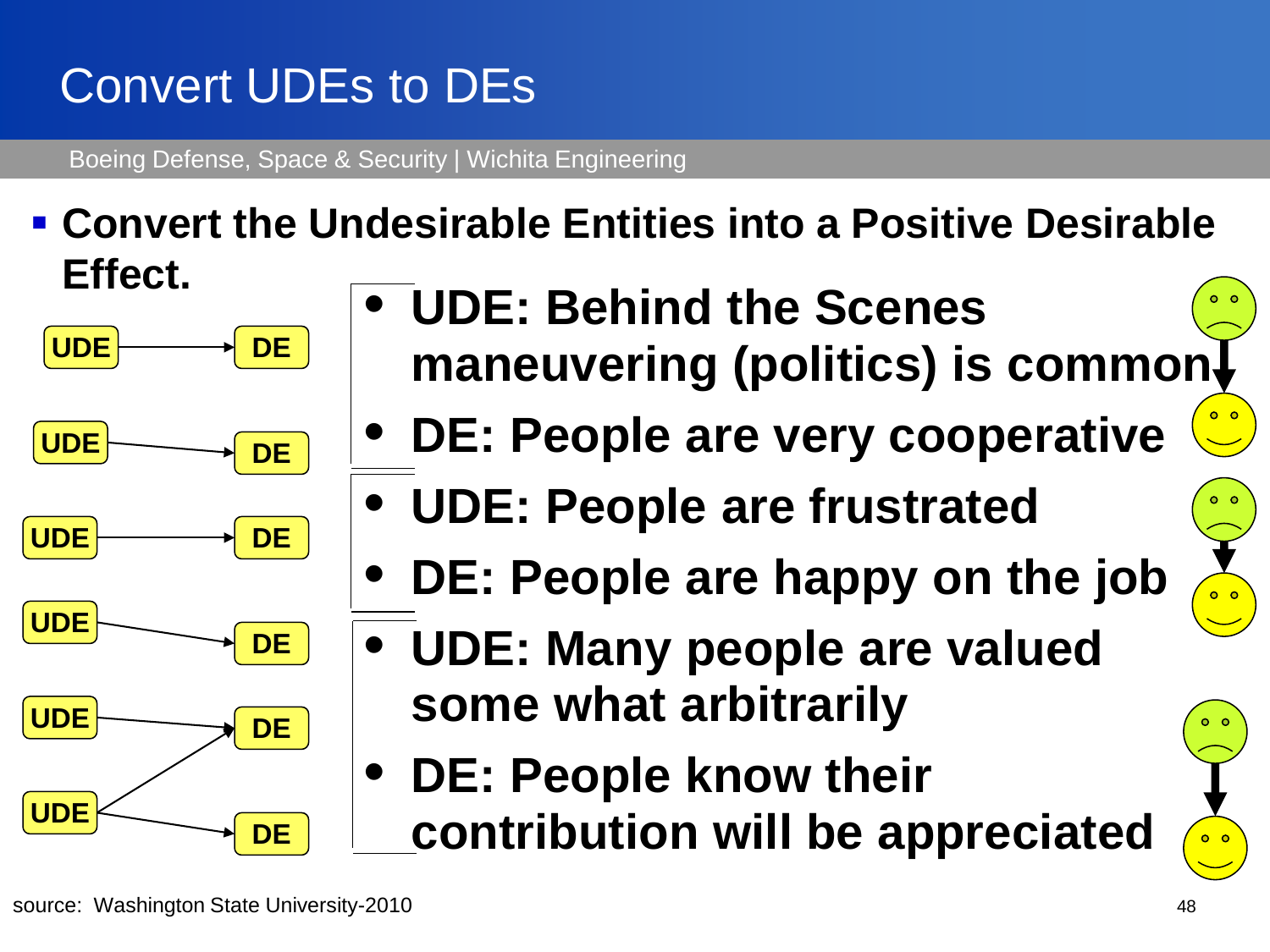## Reaching our Future

Boeing Defense, Space & Security | Wichita Engineering



**We want to create our Desired Effects (opposites of our UDEs)**

**Will the Silver**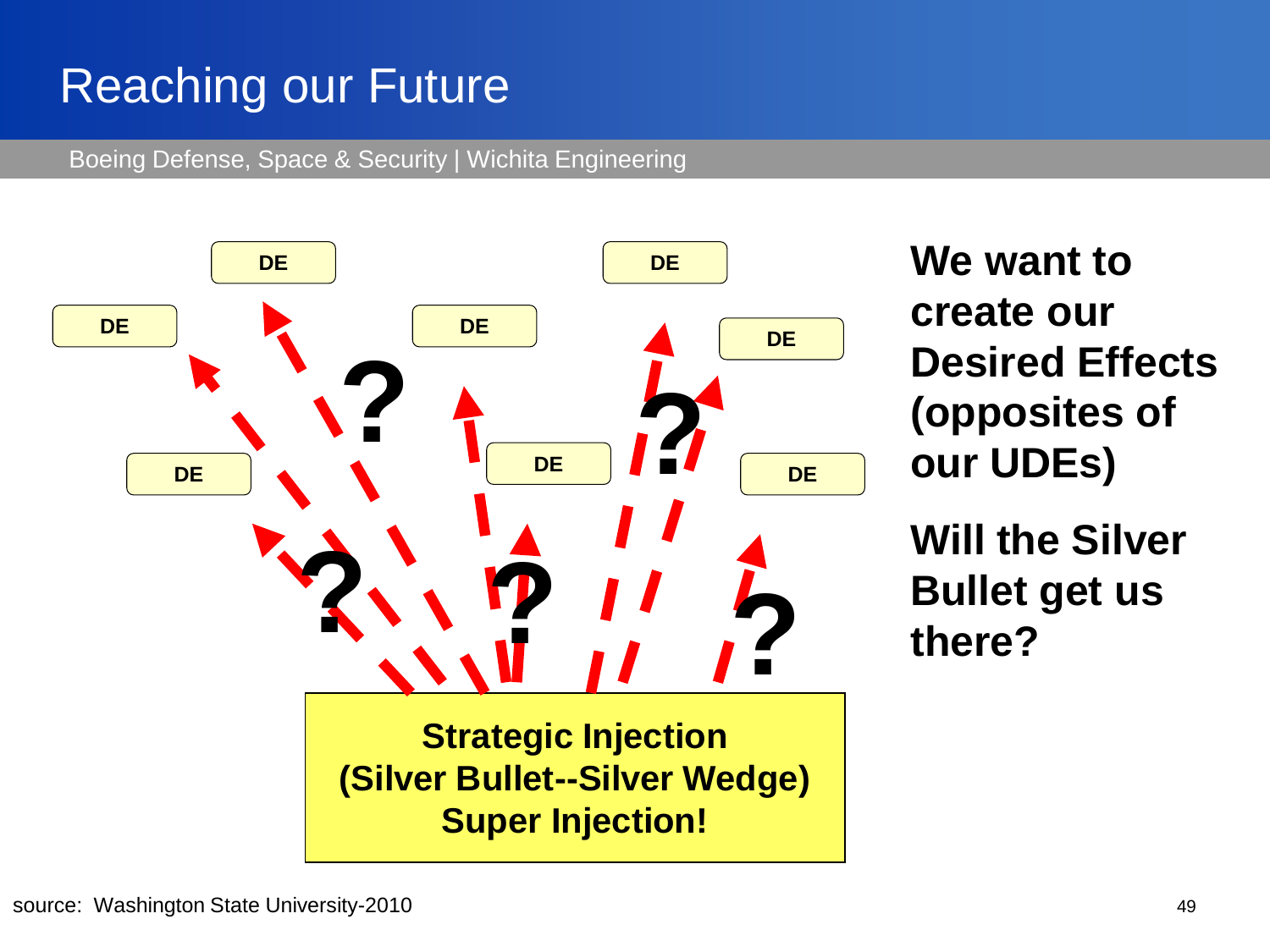# Finding Breakthroughs (the next step)

Boeing Defense, Space & Security | Wichita Engineering

- **F** Breakthrough Solutions are Silver Bullets (or at **least Silver Wedges, powerful wedges that only need a crack in the wall to allow us to "work our way through").**
- **How do we find them?** 
	- **By Observation**
	- **By Challenge**
	- By Reference Environment
- **The best are often The Impossible Ones**

 **If you can't find one, Just do the Opposite of the Rest of the World.**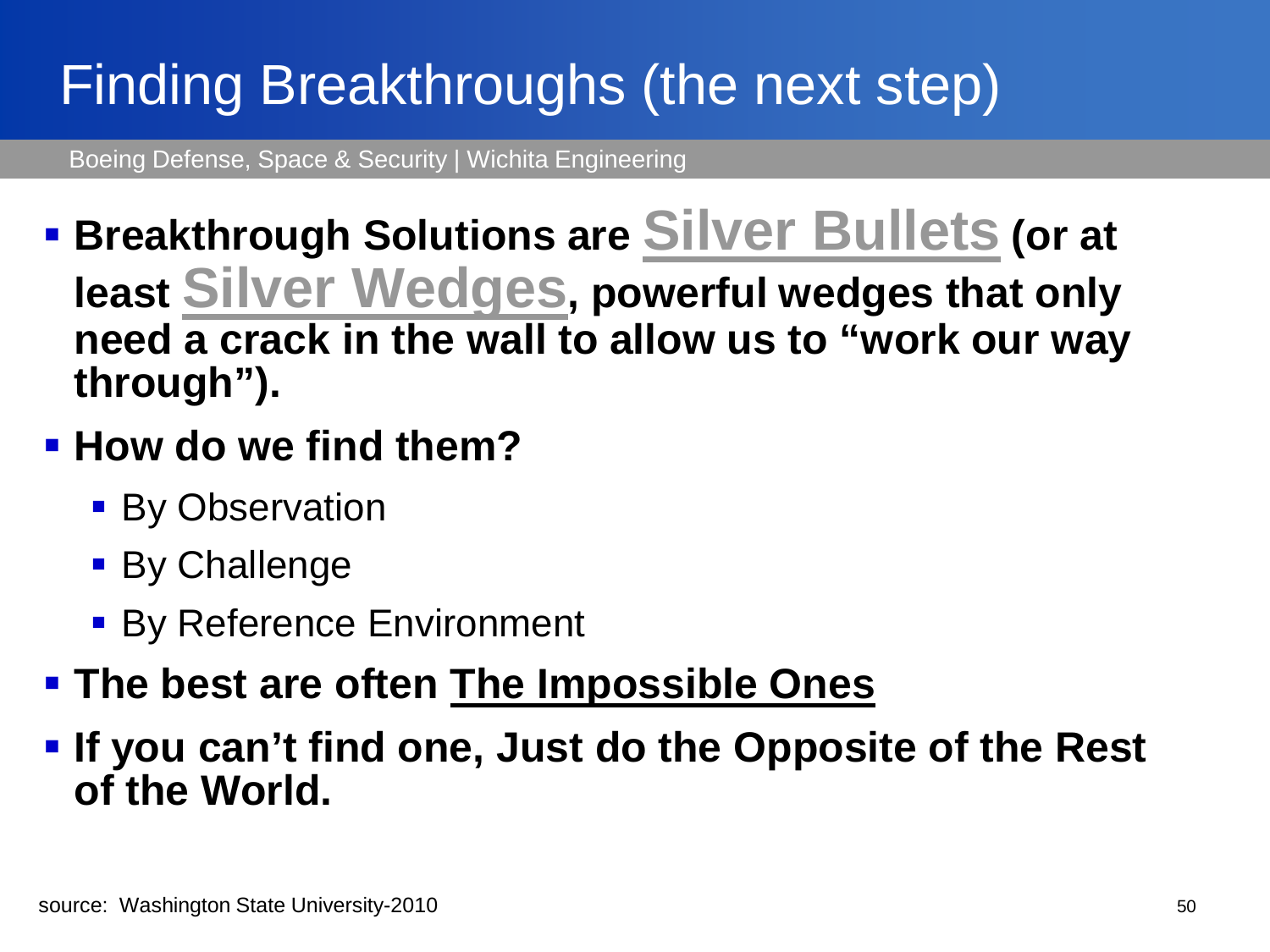## Relationship of the Super Injection

- **The Super Injection, may represent the strategic direction.**
- **In order to build a solid FRT, it may need to be broken into it's component parts. The definition of the component parts then assist in the development of the FRT.**

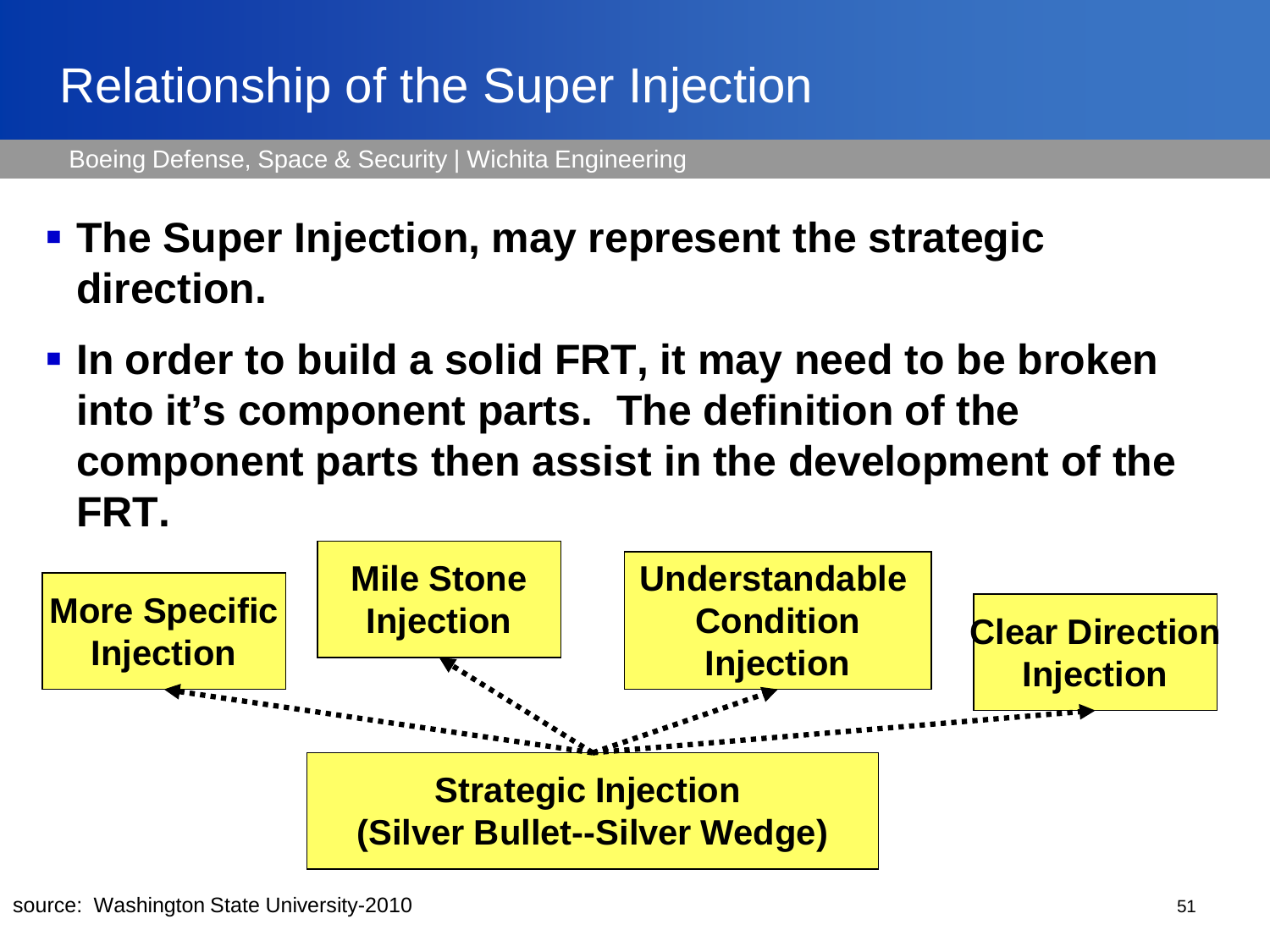### The Resulting Future Reality Tree

Boeing Defense, Space & Security | Wichita Engineering

The FRT gives the road map that confirms we are on the right track. It shows our injection(s) can succeed. It gives confidence and direction in moving into the future.

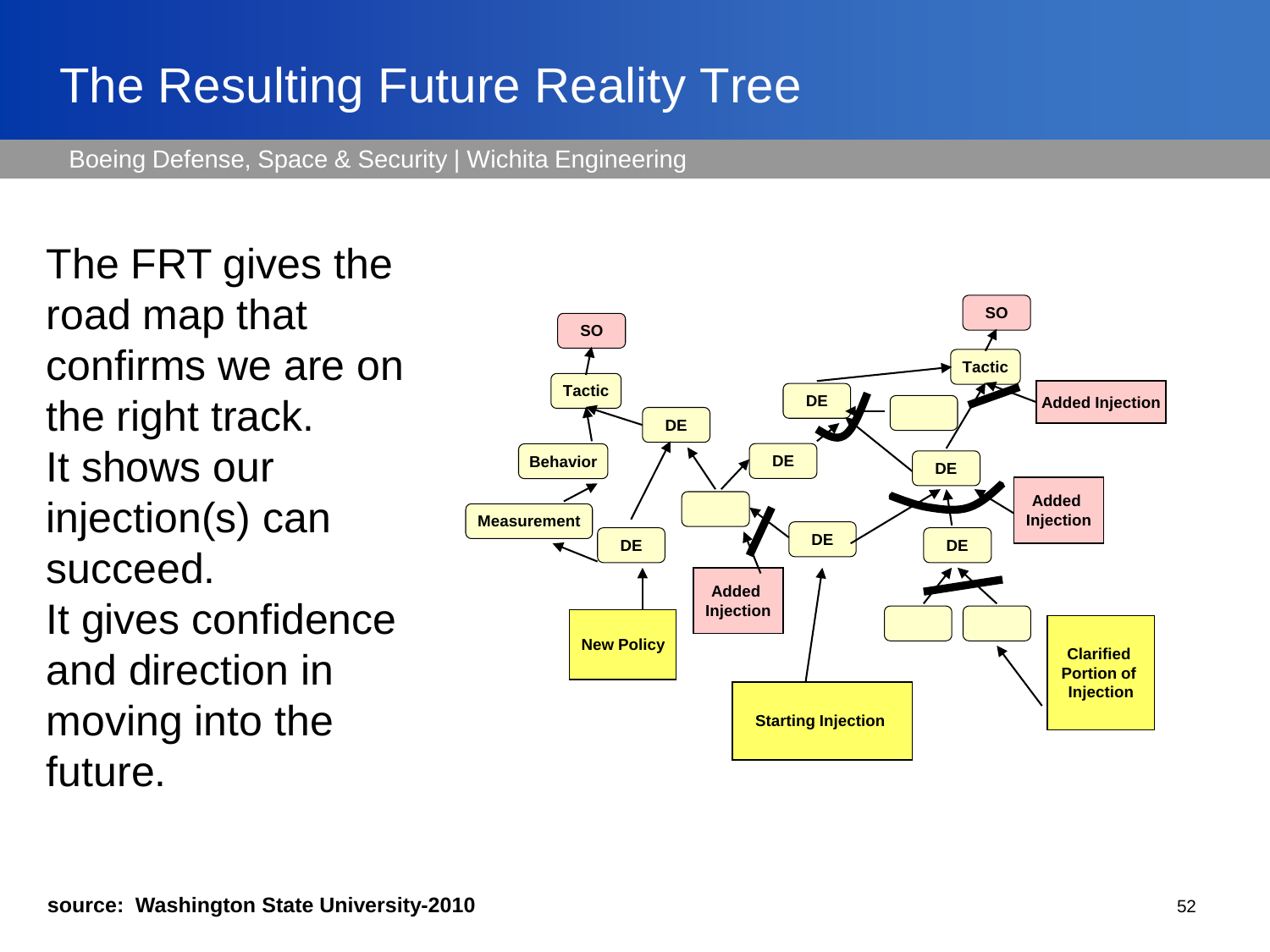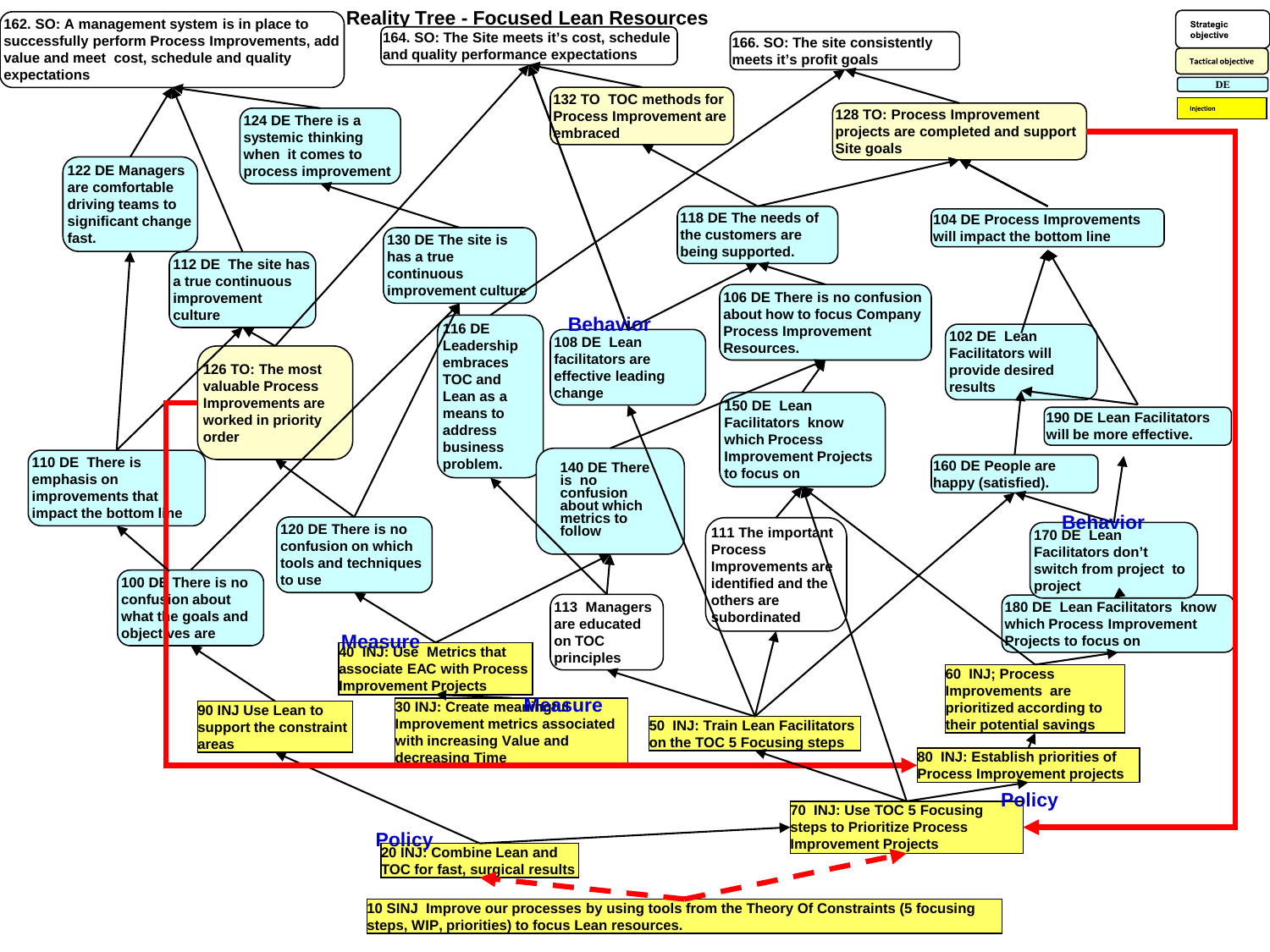#### Applying Theory of Constraints Tools to Focus Lean Development

- **Finarial Introduction to Theory of Constraints**
- **How to use the Thinking Process Tools** 
	- **What to Change**
		- **Evaporating Clouds to identify conflicts**
		- **Current Reality Tree**
	- **What to Change to**
		- **Strategic Future Reality Tree**
	- **How to cause the Change** 
		- **Prerequisite Trees and Transition Trees**
		- **Strategy and Tactics Tree**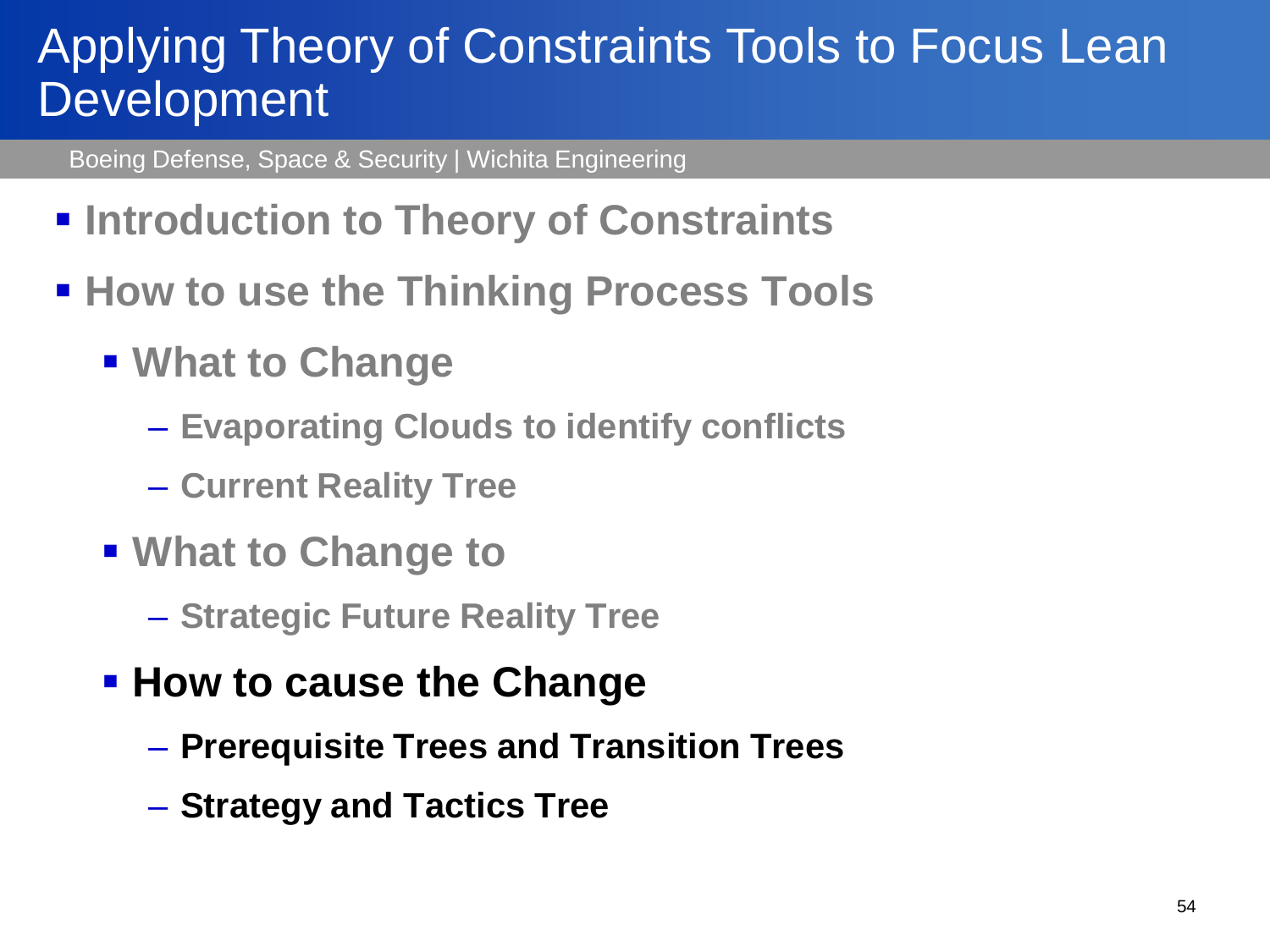#### The Prerequisite Tree

Boeing Defense, Space & Security | Wichita Engineering

The purpose of the Prerequisite Tree is to surface potential obstacles (OBS) to be overcome

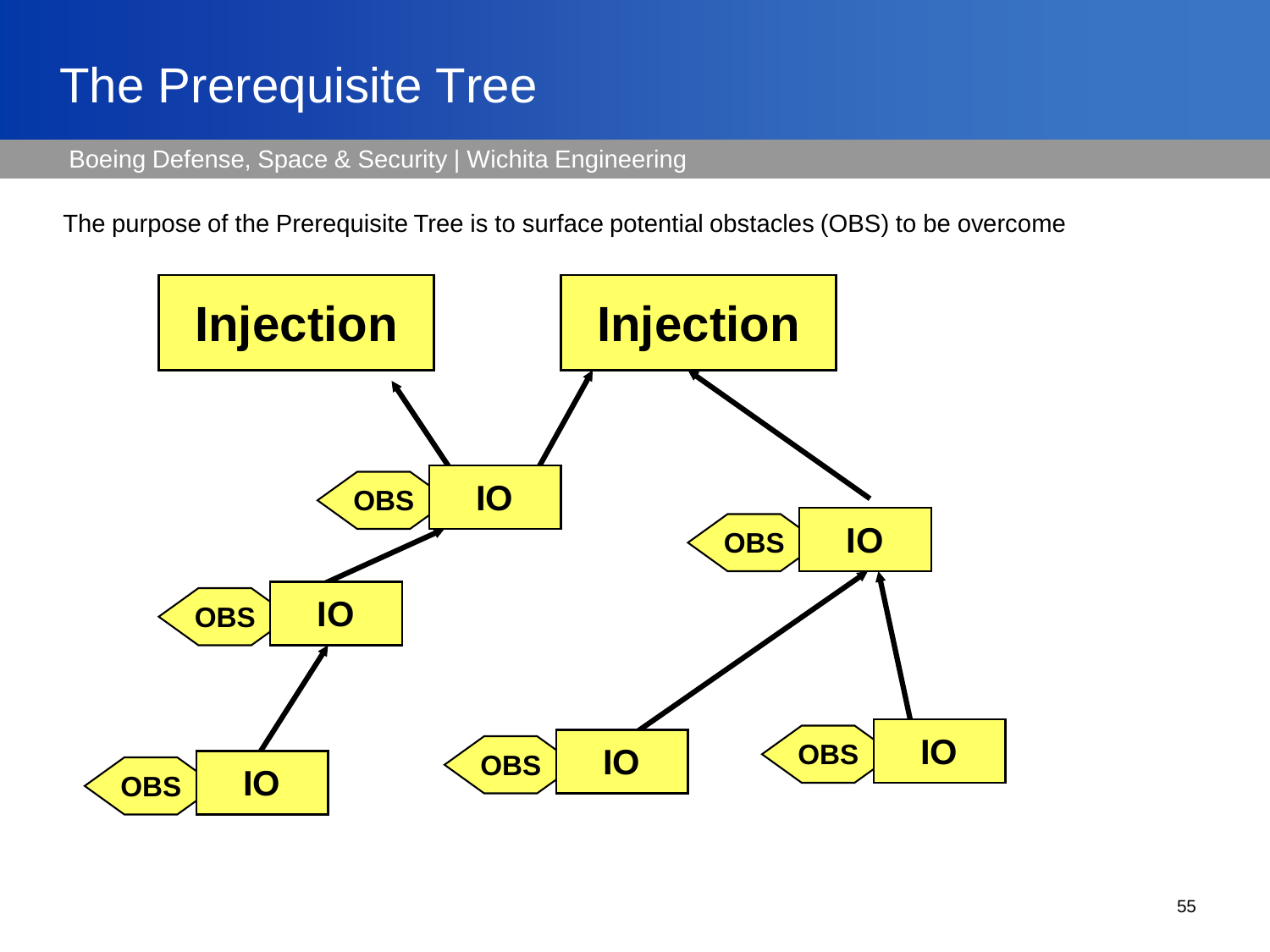| Use TOC 5 Focusing steps to Prioritize Process Improvement Projects                   |                                                                                                                        |
|---------------------------------------------------------------------------------------|------------------------------------------------------------------------------------------------------------------------|
| <b>Obstacle</b>                                                                       | <b>Tactical (Intermediate) Objective</b>                                                                               |
| Lean Facilitators and Management don't know about the benefits of TOC                 | Train Lean Resources on TOC                                                                                            |
| Process with constraints are not identified or managed                                | identified and managed the priority Process Improvement projects                                                       |
| Key Lean Facilitators are overloaded                                                  | Support the Lean Facilitators working the priority Process Improvement projects                                        |
| The capacity of the Lean Facilitators working Process Improvement projects is unknown | Identify constraints in current Lean assignment processes. Then subordinate all other<br>Process Improvement projects. |

| Limit the number of Lean Projects being worked at any time                                        |                                                                                                             |
|---------------------------------------------------------------------------------------------------|-------------------------------------------------------------------------------------------------------------|
| <b>Obstacle</b>                                                                                   | <b>Tactical (Intermediate) Objective</b>                                                                    |
| Bad Multi-tasking of Process Improvement Projects is allowed and even encouraged                  | Eliminate bad multitasking and ensure management (and everyone) supports the no bad<br>multitasking policy. |
| The current environment of pushing more projects on to the Lean Resources than they can<br>handle | Release Process Improvement projects work to the Lean Resources using a Drum Buffer<br>Rope methodology.    |
|                                                                                                   |                                                                                                             |

| <b>Establish Clear priorities for Process Improvement projects</b>                                                                          |                                                                                                  |
|---------------------------------------------------------------------------------------------------------------------------------------------|--------------------------------------------------------------------------------------------------|
| <b>Obstacle</b>                                                                                                                             | <b>Tactical (Intermediate) Objective</b>                                                         |
| The priorities are not clear, the Lean Resources don't know whether they are working on the<br>most important Process Improvement projects. | Devise rules and policies s that handles the requests that comes into the Lean support<br>group. |
| There are too many interruptions, such as managers wanting their pet projects worked.                                                       | Ensure the work rules are followed.                                                              |
|                                                                                                                                             |                                                                                                  |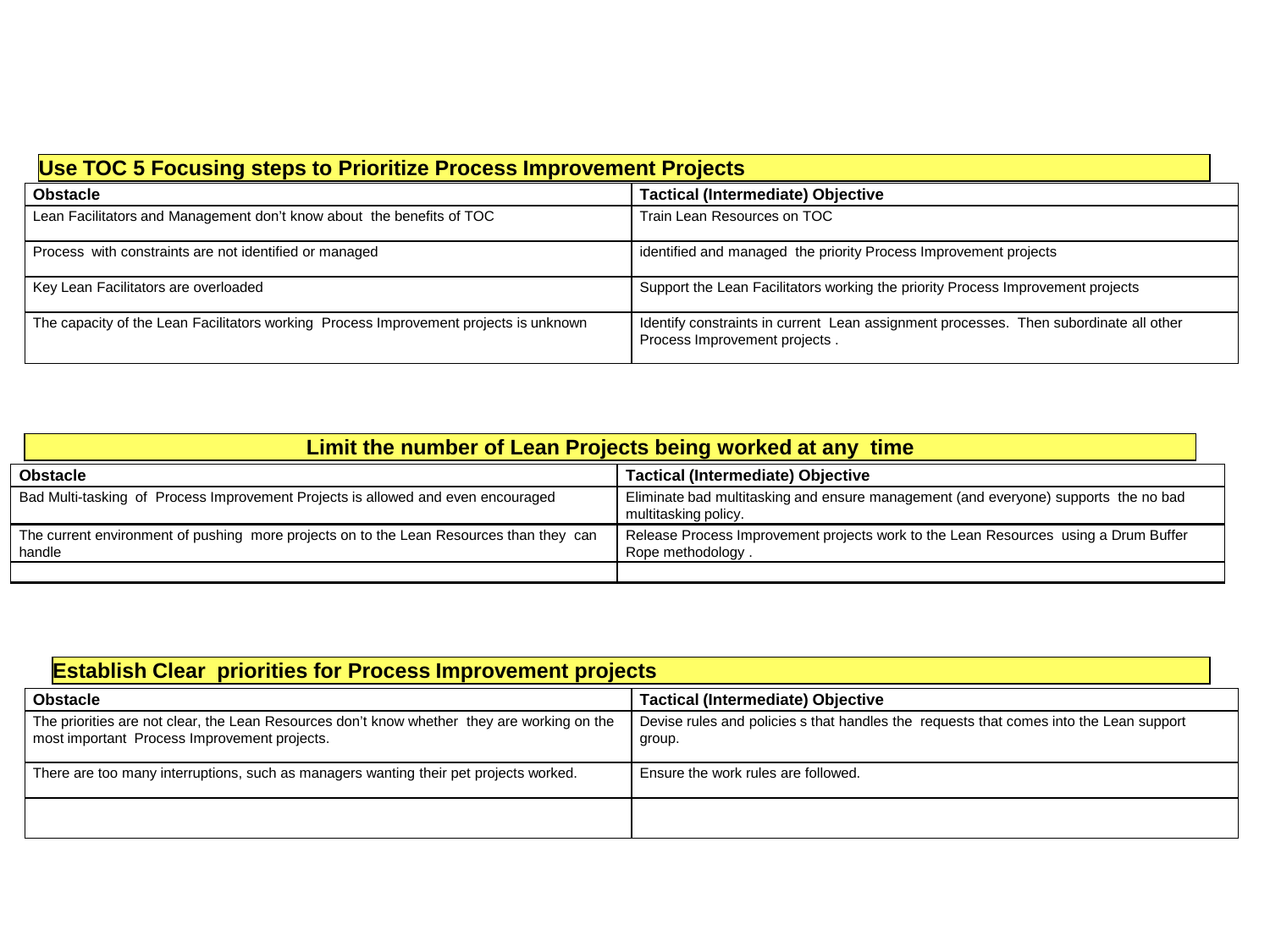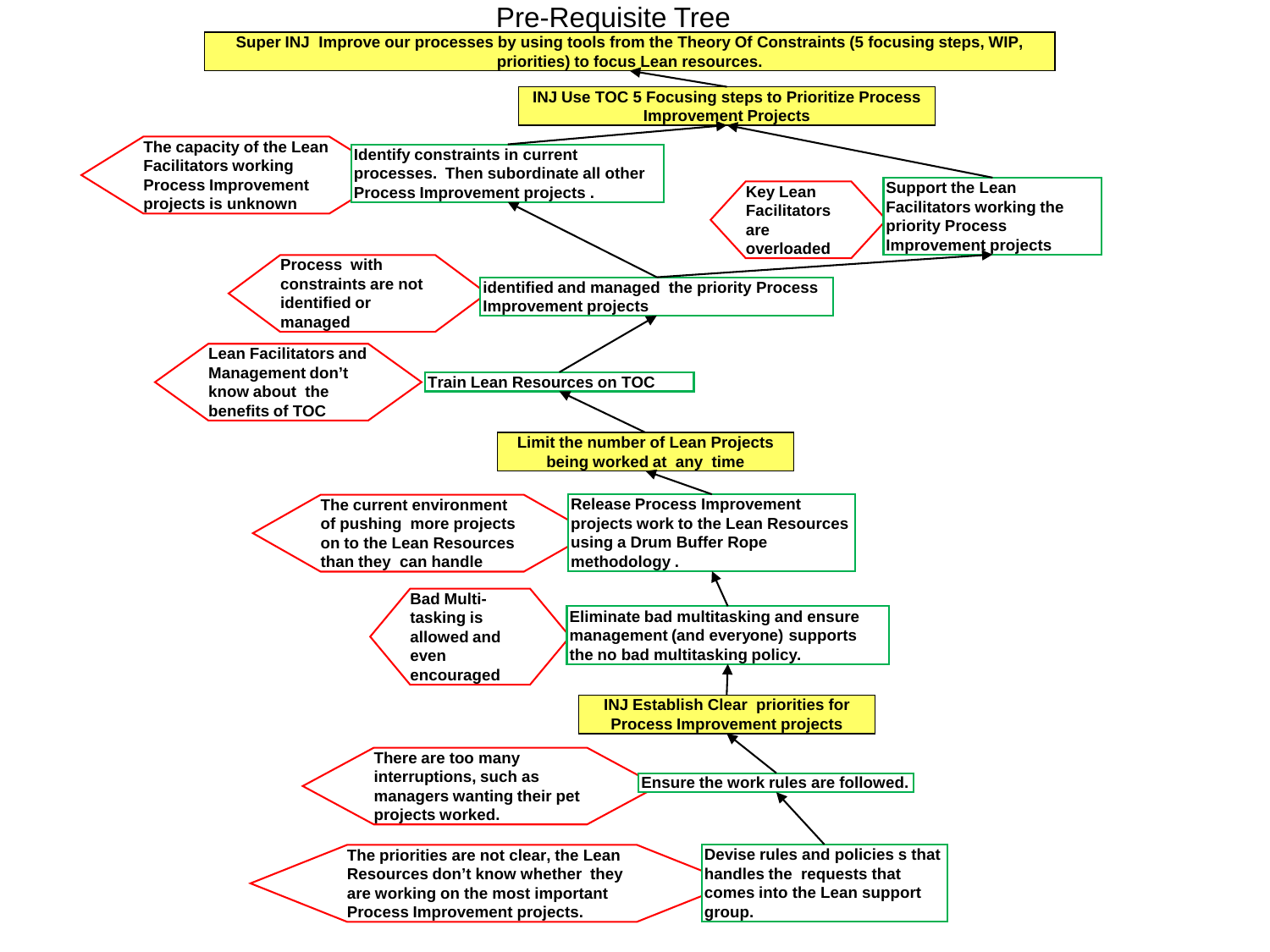# From the PRT to the Transition Tree

Boeing Defense, Space & Security | Wichita Engineering

The Transition Tree CAUSES the Intermediate Objectives to exist so that the Injection will be achieved.

When all Tactical Objectives exist, the FRT becomes our new Current Reality!!!!

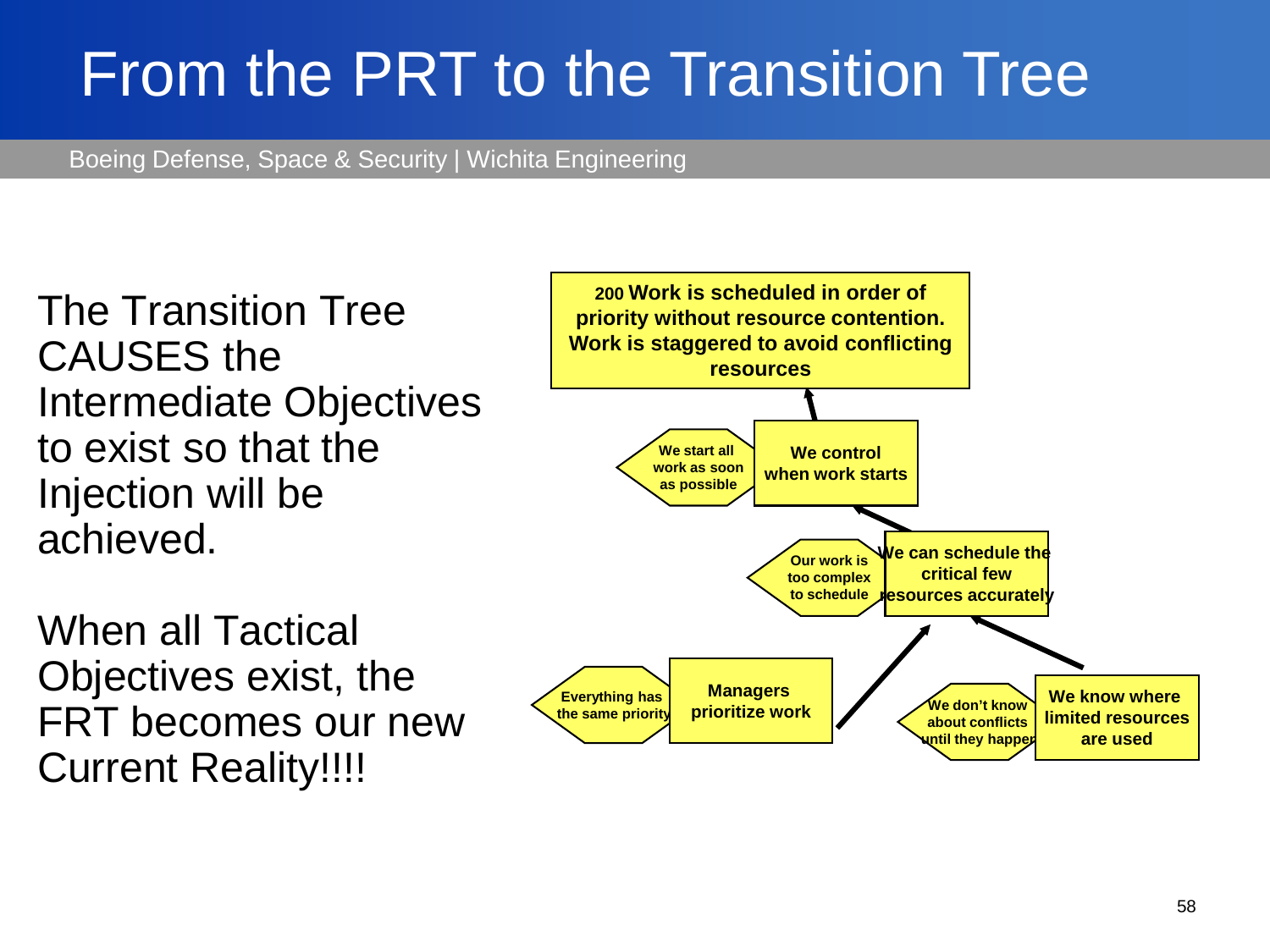#### The Transition Tree (TT) follows a simple format to achieve: The Actions that Cause the Change

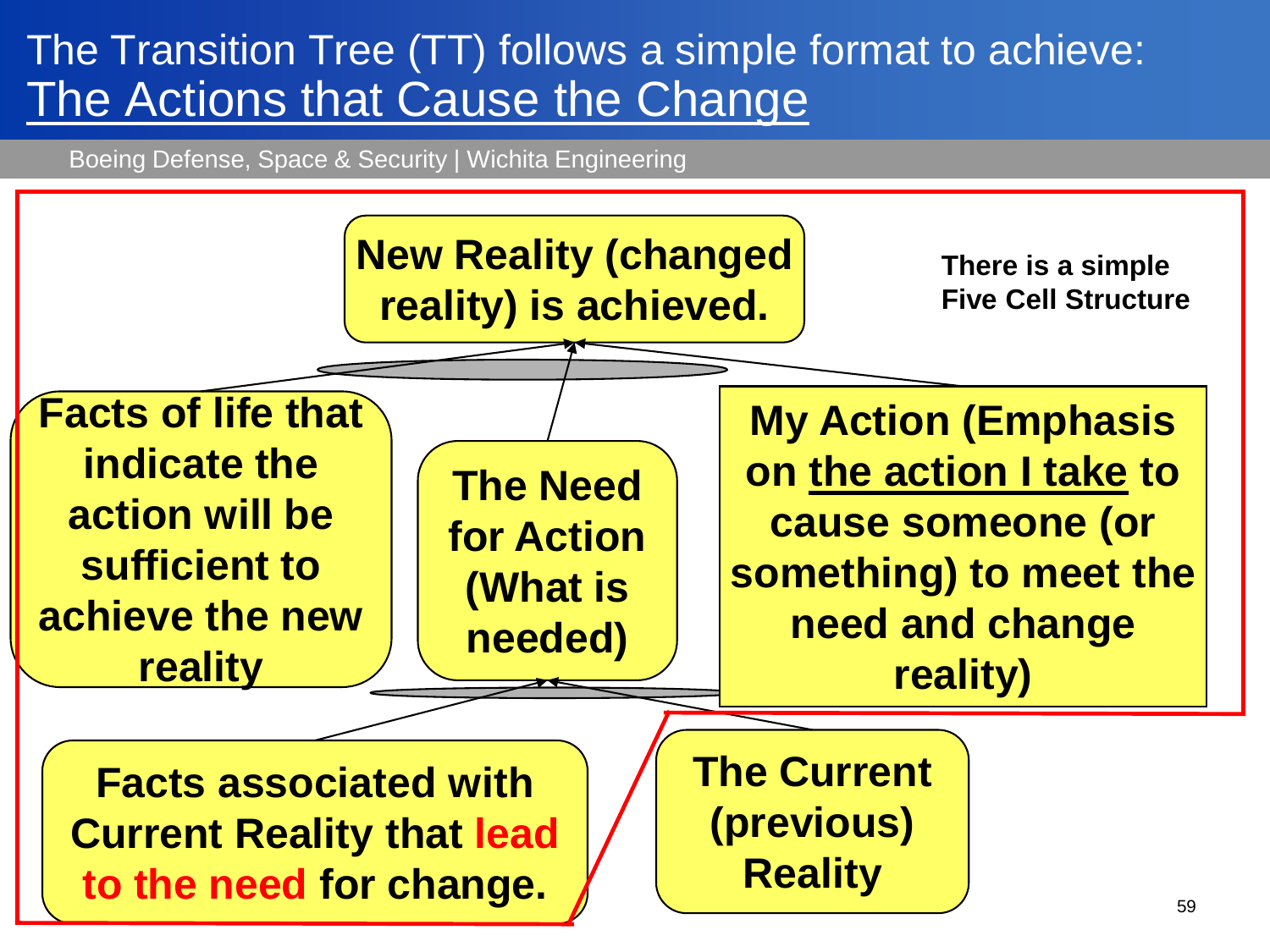#### The Transition Tree Fills Logic **Below** and Within the Gap between the Intermediate Objectives of the PRT

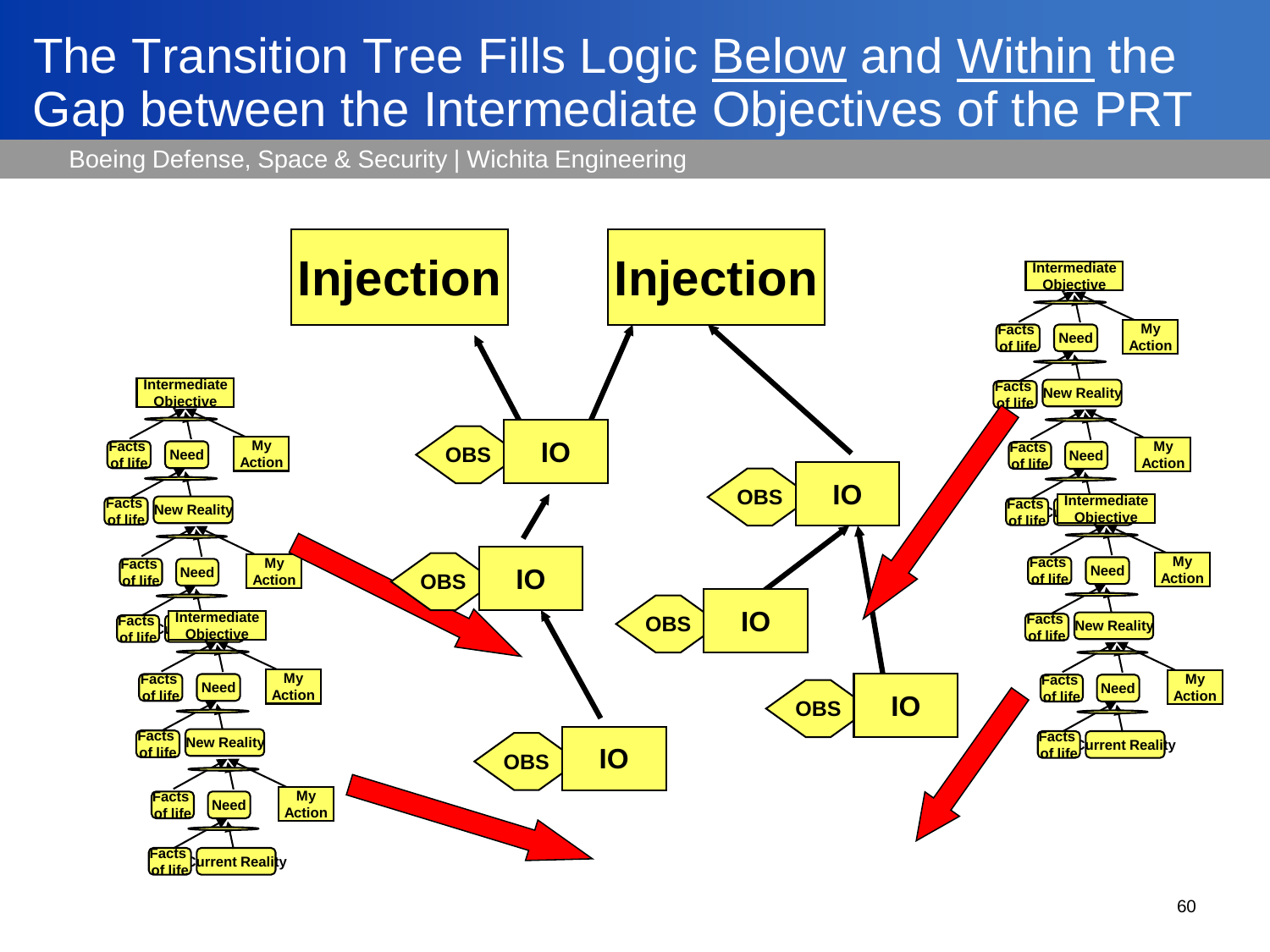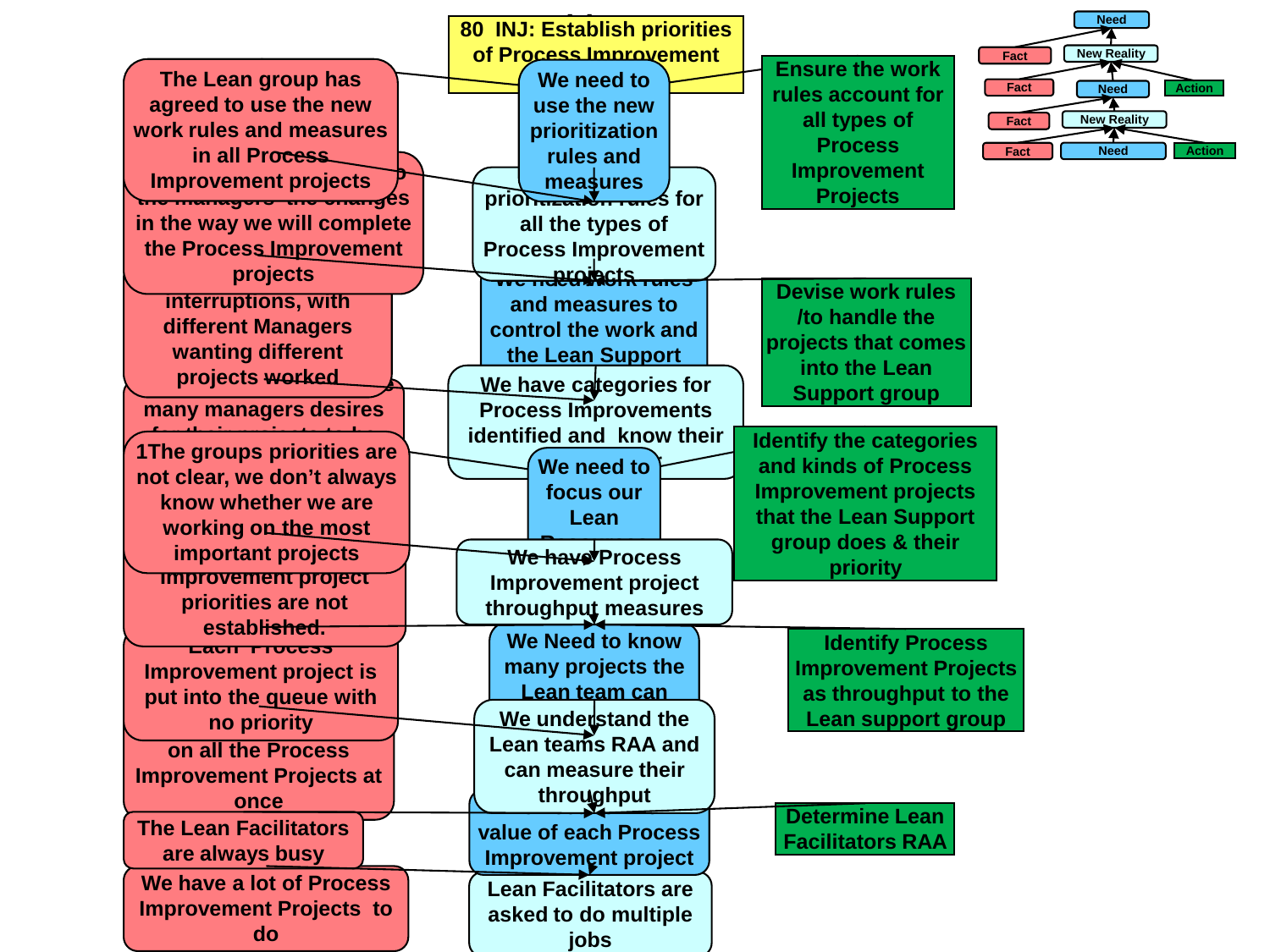# **Questions**